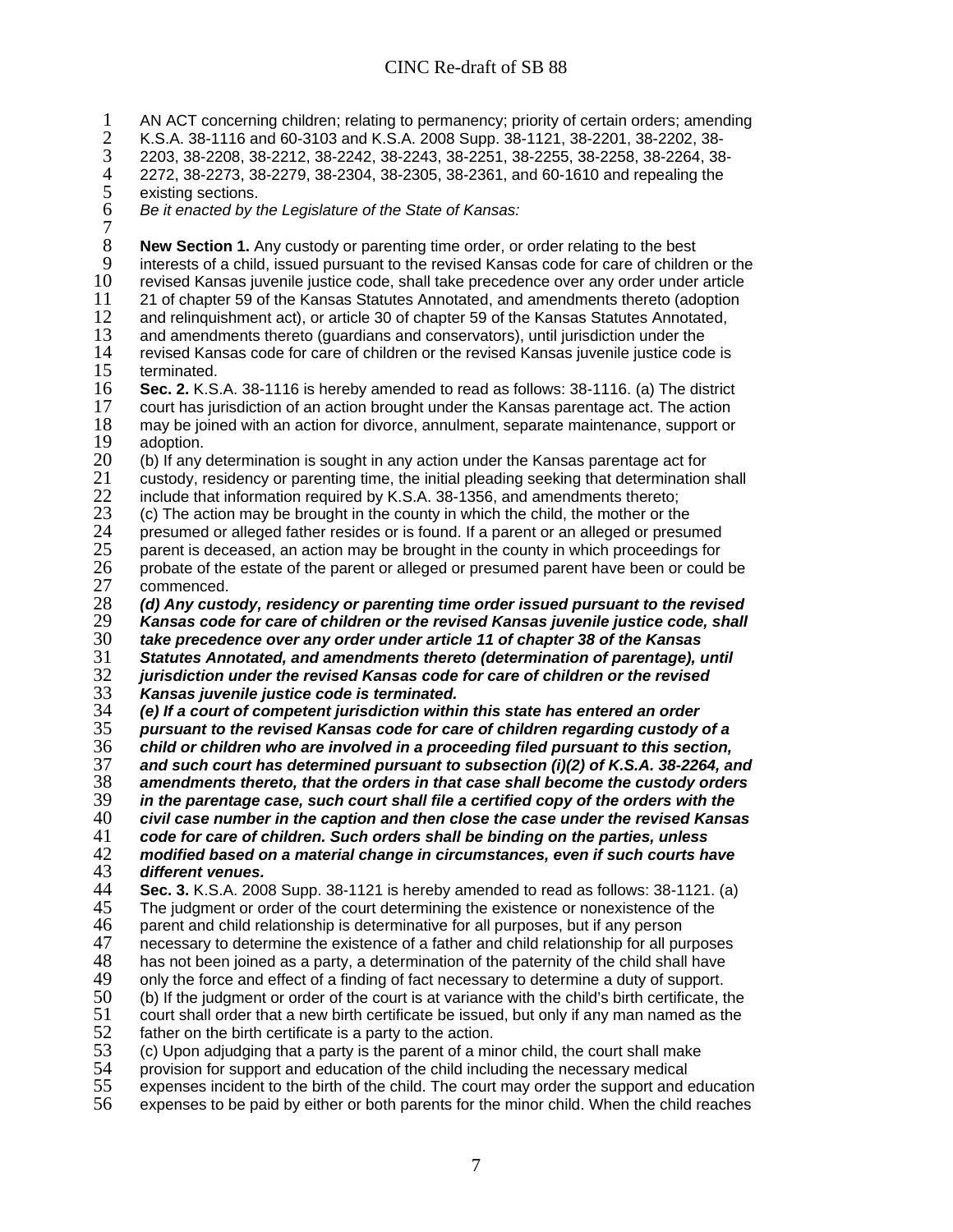1 18 years of age, the support shall terminate unless: (1) The parent or parents agree, by<br>2 written agreement approved by the court, to pay support beyond that time; (2) the child 2 written agreement approved by the court, to pay support beyond that time; (2) the child<br>3 reaches 18 vears of age before completing the child's high school education in which 3 reaches 18 years of age before completing the child's high school education in which<br>4 case the support shall not automatically terminate, unless otherwise ordered by the co 4 case the support shall not automatically terminate, unless otherwise ordered by the court,<br>5 until June 30 of the school year during which the child became 18 years of age if the child 5 until June 30 of the school year during which the child became 18 years of age if the child 6 is still attending high school; or (3) the child is still a bona fide high school student after 7 June 30 of the school year during which the child became 18 years of age, in which case<br>8 the court, on motion, may order support to continue through the school year during which 8 the court, on motion, may order support to continue through the school year during which<br>9 the child becomes 19 years of age so long as the child is a bona fide high school student 9 the child becomes 19 years of age so long as the child is a bona fide high school student  $10$  and the parents jointly participated or knowingly acquiesced in the decision which 10 and the parents jointly participated or knowingly acquiesced in the decision which<br>11 delayed the child's completion of high school. The court, in extending support purs 11 delayed the child's completion of high school. The court, in extending support pursuant to  $12$  subsection (c)(3), may impose such conditions as are appropriate and shall set the child 12 subsection (c)(3), may impose such conditions as are appropriate and shall set the child  $13$  support utilizing the quideline table category for 16-year through 18-year old children. 13 support utilizing the guideline table category for 16-year through 18-year old children.<br>14 Provision for payment of support and educational expenses of a child after reaching 1 14 Provision for payment of support and educational expenses of a child after reaching 18 15 years of age if still attending high school shall apply to any child subject to the jurisdiction<br>16 of the court, including those whose support was ordered prior to July 1, 1992. If an of the court, including those whose support was ordered prior to July 1, 1992. If an 17 agreement approved by the court prior to July 1, 1988, provides for termination of support  $18$  before the date provided by subsection (c)(2), the court may review and modify such 18 before the date provided by subsection  $(c)(2)$ , the court may review and modify such  $19$  agreement, and any order based on such agreement, to extend the date for termination 19 agreement, and any order based on such agreement, to extend the date for termination  $20$  of support to the date provided by subsection (c)(2). If an agreement approved by the 20 of support to the date provided by subsection  $(c)(2)$ . If an agreement approved by the  $21$  court prior to July 1, 1992, provides for termination of support before the date provided 21 court prior to July 1, 1992, provides for termination of support before the date provided by<br>22 subsection (c)(3), the court may review and modify such agreement, and any order based 22 subsection (c)(3), the court may review and modify such agreement, and any order based  $23$  on such agreement, to extend the date for termination of support to the date provided by 23 on such agreement, to extend the date for termination of support to the date provided by<br>24 subsection (c)(3). For purposes of this section, "bona fide high school student" means a 24 subsection (c)(3). For purposes of this section, "bona fide high school student" means a<br>25 student who is enrolled in full accordance with the policy of the accredited high school in 25 student who is enrolled in full accordance with the policy of the accredited high school in<br>26 which the student is pursuing a high school diploma or a graduate equivalency diploma 26 which the student is pursuing a high school diploma or a graduate equivalency diploma<br>27 (GED). The judgment may require the party to provide a bond with sureties to secure 27 (GED). The judgment may require the party to provide a bond with sureties to secure<br>28 payment. The court may at any time during the minority of the child modify or change 28 payment. The court may at any time during the minority of the child modify or change the 29 order of support, including any order issued in a title IV-D case, within three years of the 29 order of support, including any order issued in a title IV-D case, within three years of the<br>30 date of the original order or a modification order, as required by the best interest of the 30 date of the original order or a modification order, as required by the best interest of the 31 child. If more than three vears has passed since the date of the original order or 31 child. If more than three years has passed since the date of the original order or 32 modification order, a requirement that such order is in the best interest of the chi 32 modification order, a requirement that such order is in the best interest of the child need<br>33 on the shown. The court may make a modification of support retroactive to a date at leas 33 on the shown. The court may make a modification of support retroactive to a date at least 34 one month after the date that the motion to modify was filed with the court. Any increase 34 one month after the date that the motion to modify was filed with the court. Any increase 35 in support ordered effective prior to the date the court's judgment is filed shall not 35 in support ordered effective prior to the date the court's judgment is filed shall not 36 become a lien on real property pursuant to K.S.A. 60-2202, and amendments ther 36 become a lien on real property pursuant to K.S.A. 60-2202, and amendments thereto.<br>37 (d) If both parents are parties to the action, the court shall enter such orders regarding 37 (d) If both parents are parties to the action, the court shall enter such orders regarding<br>38 custody, residency and parenting time as the court considers to be in the best interest 38 custody, residency and parenting time as the court considers to be in the best interest of 39 the child. If the parties have an agreed parenting plan it shall be presumed the agreed 39 the child. If the parties have an agreed parenting plan it shall be presumed the agreed 40 parenting plan is in the best interest of the child. This presumption may be overcome and 41 the court may make a different order if the court makes specific findings of fact stating 41 the court may make a different order if the court makes specific findings of fact stating<br>42 why the agreed parenting plan is not in the best interest of the child. If the parties are r 42 why the agreed parenting plan is not in the best interest of the child. If the parties are not 43 in agreement on a parenting plan, each party shall submit a proposed parenting plan to 43 in agreement on a parenting plan, each party shall submit a proposed parenting plan to<br>44 the court for consideration at such time before the final hearing as may be directed by the 44 the court for consideration at such time before the final hearing as may be directed by the 45 court. 45 court.<br>46 **(e) If o** 46 *(e) If during the proceedings the court determines that there is probable cause to*  47 *believe that the child is a child in need of care, as defined by subsections (d)(1),*  48 *(d)(2), (d)(3) or (d)(11) of K.S.A. 2008 Supp. 38-2202, and amendments thereto, or* 

49 *that neither parent is fit to have residency, the court may award temporary* 

50 *residency of the child to a grandparent, aunt, uncle or adult sibling, or another* 

51 *person or agency if the court finds by written order that: (1)(A) The child is likely to* 

52 *sustain harm if not immediately removed from the home; (B) allowing the child to* 

53 *remain in home is contrary to the welfare of the child; or (C) immediate placement* 

54 *of the child is in the best interest of the child; and (2) reasonable efforts have been* 

55 *made to maintain the family unit and prevent the unnecessary removal of the child*  from the child's home or that an emergency exists which threatens the safety of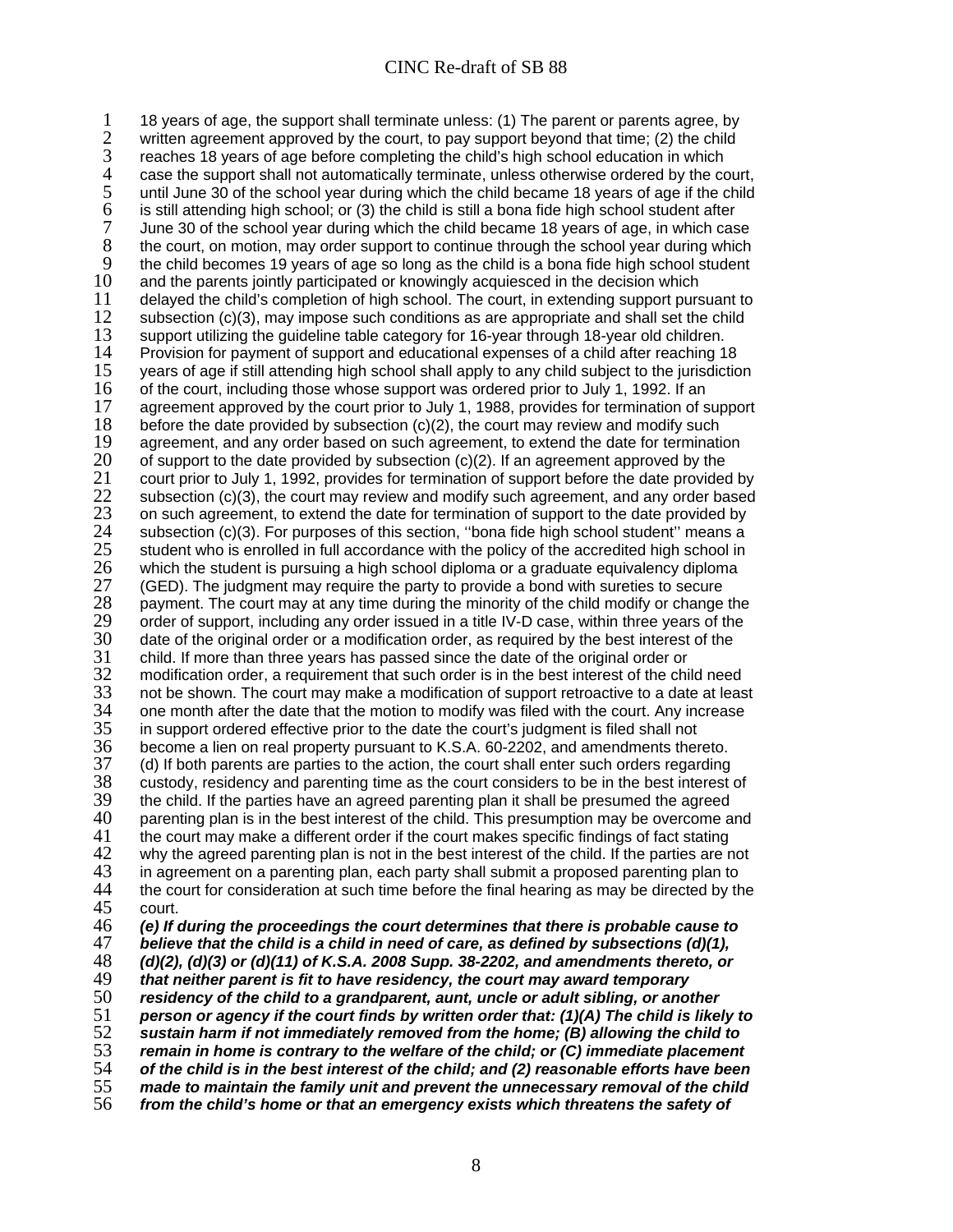*the child. In making such a residency order, the court shall give preference, to the extent that the court finds it is in the best interests of the child, first to awarding such residency to a relative of the child by blood, marriage or adoption and second to awarding such residency to another person with whom the child has close emotional ties. The court may make temporary orders for care, support, education and visitation that it considers appropriate. Temporary residency orders are to be entered in lieu of temporary orders provided for in K.S.A. 2008 Supp. 38-2243 and 38-2244, and amendments thereto, and shall remain in effect until there is a final determination under the revised Kansas code for care of children. An award of temporary residency under this paragraph shall not terminate parental rights nor give the court the authority to consent to the adoption of the child. When the court enters orders awarding temporary residency of the child to an agency or a person other than the parent, the court shall refer a transcript of the proceedings to the county or district attorney. The county or district attorney shall file a petition as provided in K.S.A. 2008 Supp. 38-2234, and amendments thereto, and may request termination of parental rights pursuant to K.S.A. 2008 Supp. 38- 2266, and amendments thereto. The costs of the proceedings shall be paid from the general fund of the county. If a final determination is made that the child is not a child in need of care, the county or district attorney shall notify the court in writing and the court, after a hearing, shall enter appropriate custody orders pursuant to this section. If the same judge presides over both proceedings, the notice is not required. Any custody, residency or parenting time order pursuant to the revised Kansas code for care of children shall take precedence over any custody, residency or parenting time order under this section.*<br>25 **(e)** (f) In entering an original order for support of a child un **(e) (f)** In entering an original order for support of a child under this section, the court may 26 award an additional judgment to reimburse the expenses of support and education of the 26 award an additional judgment to reimburse the expenses of support and education of the 27 child from the date of birth to the date the order is entered. If the determination of 27 child from the date of birth to the date the order is entered. If the determination of 28 paternity is based upon a presumption arising under K.S.A. 38-1114 and amendm 28 paternity is based upon a presumption arising under K.S.A. 38-1114 and amendments 29 thereto, the court shall award an additional judgment to reimburse all or part of the 29 thereto, the court shall award an additional judgment to reimburse all or part of the<br>30 expenses of support and education of the child from at least the date the presumpt expenses of support and education of the child from at least the date the presumption first arose to the date the order is entered, except that no additional judgment need be  $32$  awarded for amounts accrued under a previous order for the child's support. 32 awarded for amounts accrued under a previous order for the child's support.<br>33  $(f)$  (g) In determining the amount to be ordered in payment and duration of su **(f)** *(g)* In determining the amount to be ordered in payment and duration of such 34 payments, a court enforcing the obligation of support shall consider all relevant facts<br>35 including, but not limited to, the following: including, but not limited to, the following:<br> $36$  (1) The needs of the child. 36 (1) The needs of the child.<br>37 (2) The standards of living 37 (2) The standards of living and circumstances of the parents.<br>38 (3) The relative financial means of the parents. (3) The relative financial means of the parents.<br> $39$  (4) The earning ability of the parents. (4) The earning ability of the parents.<br> $40$  (5) The need and capacity of the child (5) The need and capacity of the child for education.<br> $41$  (6) The age of the child. 41 (6) The age of the child.<br>42 (7) The financial resourc 42 (7) The financial resources and the earning ability of the child.<br>43 (8) The responsibility of the parents for the support of others. 43 (8) The responsibility of the parents for the support of others.<br>44 (9) The value of services contributed by both parents. 44 (9) The value of services contributed by both parents.<br>45 **(g)** (h) The provisions of K.S.A. 23-4,107, and amendi **(g)** *(h)* The provisions of K.S.A. 23-4,107, and amendments thereto, shall apply to all 46 orders of support issued under this section.<br>47  $\langle \mathbf{h} \rangle$  (i) An order granting parenting time purs **(h)** *(i)* An order granting parenting time pursuant to this section may be enforced in 48 accordance with K.S.A. 23-701, and amendments thereto, or under the uniform child<br>49 custody iurisdiction and enforcement act. 49 custody jurisdiction and enforcement act.<br>50 **Sec. 4.** K.S.A. 2008 Supp. 38-2201 is her **Sec. 4.** K.S.A. 2008 Supp. 38-2201 is hereby amended to read as follows: 38-2201.

- K.S.A. 2008 Supp. 38-2201 through 38-2283, and amendments thereto, shall be known
- 52 as and may be cited as the revised Kansas code for care of children.<br>53 (a) Proceedings pursuant to this code shall be civil in nature and all p
- 53 (a) Proceedings pursuant to this code shall be civil in nature and all proceedings, orders, 54 independing in the inter-<br>54 independent and decrees shall be deemed to be pursuant to the parental power of the
- 54 judgments and decrees shall be deemed to be pursuant to the parental power of the<br>55 state. Any custody, residency or parenting time orders pursuant to this code sl
- state. *Any custody, residency or parenting time orders pursuant to this code shall*
- *take precedence over any custody, residency or parenting time order under article*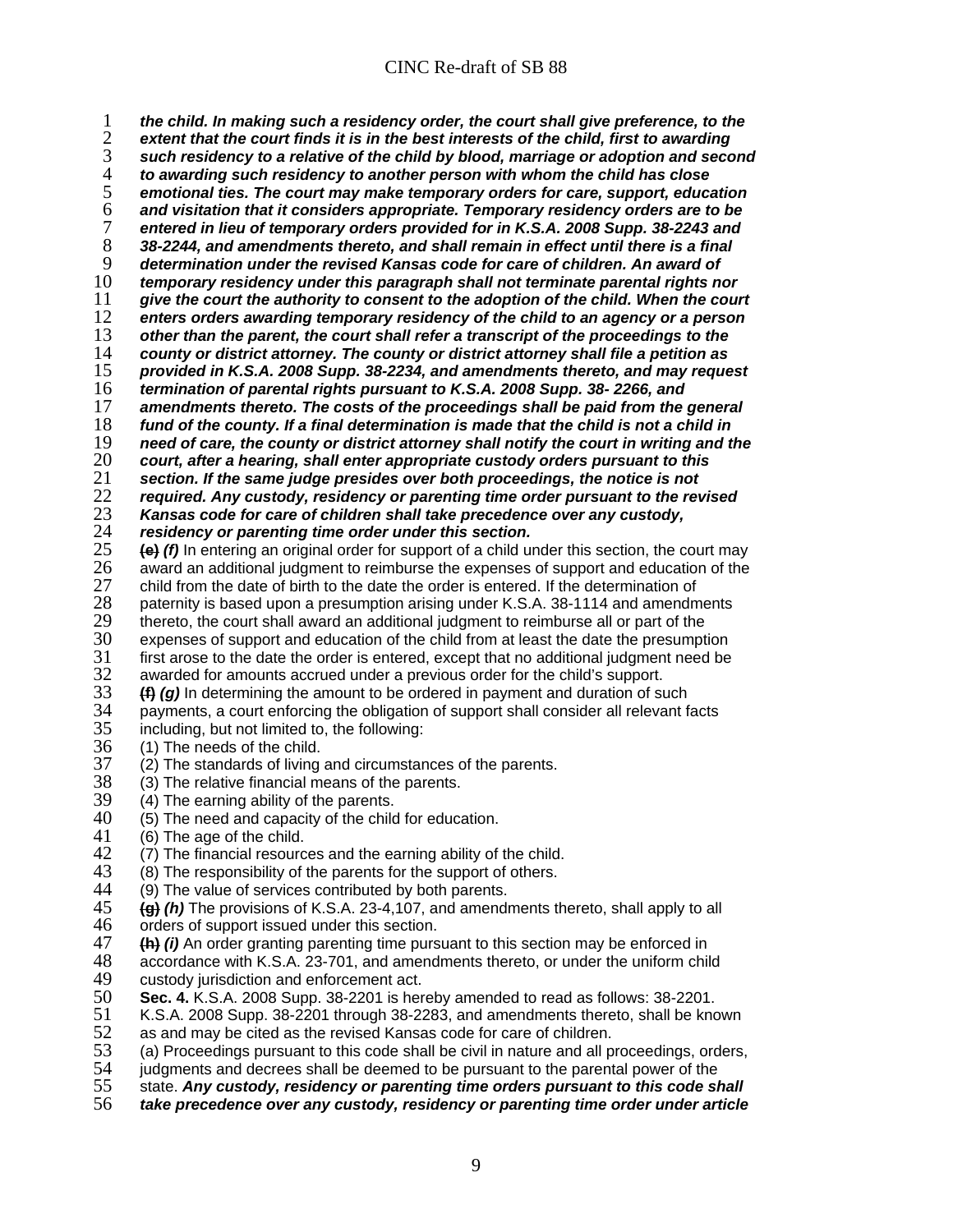- 1 *11 of chapter 38 of the Kansas Statutes Annotated, and amendments thereto*
- 2 *(determination of parentage), article 21 of chapter 59 of the Kansas Statutes*
- 3 *Annotated, and amendments thereto (adoption and relinquishment act), article 30*
- 4 *of chapter 59 of the Kansas Statutes Annotated, and amendments thereto*
- 5 *(guardians and conservators), article 16 of chapter 60 of the Kansas Statutes*
- 6 *Annotated, and amendments thereto (divorce), article 31 of chapter 60 of the*
- 7 *Kansas Statutes Annotated, and amendments thereto (protection from abuse act),*
- 8 *and article 31a of chapter 60 of the Kansas Statutes Annotated, and amendments*
- 9 *thereto (protection from stalking act), until jurisdiction under this code is*
- 10 *terminated.*<br>11 (b) The code
- 11 (b) The code shall be liberally construed to carry out the policies of the state which are to:<br>12 (1) Consider the safety and welfare of a child to be paramount in all proceedings under
- 12 (1) Consider the safety and welfare of a child to be paramount in all proceedings under 13 the code:
- 13 the code;<br>14 (2) provid
- $14$  (2) provide that each child who comes within the provisions of the code shall receive the  $15$  care, custody, quidance control and discipline that will best serve the child's welfare and
- 15 care, custody, guidance control and discipline that will best serve the child's welfare and 16 the interests of the state, preferably in the child's home and recognizing that the child's 16 the interests of the state, preferably in the child's home and recognizing that the child's
- 17 relationship with such child's family is important to the child's well being;<br>18 (3) make the ongoing physical, mental and emotional needs of the child
- 18 (3) make the ongoing physical, mental and emotional needs of the child decisive<br>19 considerations in proceedings under this code:
- 19 considerations in proceedings under this code;<br>20 (4) acknowledge that the time perception of a c
- 20 (4) acknowledge that the time perception of a child differs from that of an adult and to  $21$  dispose of all proceedings under this code without unnecessary delay; 21 dispose of all proceedings under this code without unnecessary delay;<br>22 (5) encourage the reporting of suspected child abuse and neglect;
- 
- $22$  (5) encourage the reporting of suspected child abuse and neglect;<br> $23$  (6) investigate reports of suspected child abuse and neglect thorou
- 23 (6) investigate reports of suspected child abuse and neglect thoroughly and promptly;<br>24 (7) provide for the protection of children who have been subject to physical, mental or 24 (7) provide for the protection of children who have been subject to physical, mental or  $25$  emotional abuse or neglect or sexual abuse:
- 25 emotional abuse or neglect or sexual abuse;<br>26 (8) provide preventative and rehabilitative ser 26 (8) provide preventative and rehabilitative services, when appropriate, to abused and<br>27 meglected children and their families so, if possible, the families can remain together
- 27 neglected children and their families so, if possible, the families can remain together <br>28 without further threat to the children:
- 28 without further threat to the children;<br>29 (9) provide stability in the life of a chi  $29$  (9) provide stability in the life of a child who must be removed from the home of a parent;<br>30 and 30 and<br>31 (10)
- 31 (10) place children in permanent family settings, in absence of compelling reasons to the 32 contrary.<br>33 (c) Nothir
- 33 (c) Nothing in this code shall be construed to permit discrimination on the basis of 34 disability.<br>35 (1) The di
- $35$  (1) The disability of a parent shall not constitute a basis for a determination that a child is  $36$  a child in need of care, for the removal of custody of a child from the parent, or for the
- 36 a child in need of care, for the removal of custody of a child from the parent, or for the 37 termination of parental rights without a specific showing that there is a causal relation
- 37 termination of parental rights without a specific showing that there is a causal relation<br>38 between the disability and harm to the child.  $38$  between the disability and harm to the child.<br> $39$  (2) In cases involving a parent with a disabili
- $39$  (2) In cases involving a parent with a disability, determinations made under this code  $40$  shall consider the availability and use of accommodations for the disability, including
- 40 shall consider the availability and use of accommodations for the disability, including <br>41 adaptive equipment and support services.
- 41 adaptive equipment and support services.<br>42 **Sec. 5.** K.S.A. 2008 Supp. 38-2202 is here
- 42 **Sec. 5.** K.S.A. 2008 Supp. 38-2202 is hereby amended to read as follows: 38-2202. As
- 43 used in the revised Kansas code for care of children, unless the context otherwise
- 44 indicates:<br>45 (a) "Aban 45 (a) "Abandon" or "abandonment" means to forsake, desert or, without making<br>46 appropriate provision for substitute care, cease providing care for the child.
- 46 appropriate provision for substitute care, cease providing care for the child.<br>47 (b) "Adult correction facility" means any public or private facility, secure or r
- 47 (b) ''Adult correction facility'' means any public or private facility, secure or nonsecure,
- 48 which is used for the lawful custody of accused or convicted adult criminal offenders.<br>49 (c) "Aggravated circumstances" means the abandonment, torture, chronic abuse, sex
- 49 (c) "Aggravated circumstances" means the abandonment, torture, chronic abuse, sexual 50 abuse or chronic, life threatening neglect of a child.
- abuse or chronic, life threatening neglect of a child.
- 51 (d) "Child in need of care" means a person less than 18 years of age at the time of filing 52 of the petition or issuance of an ex parte protective custody order pursuant to K.S.A.
- 52 of the petition or issuance of an ex parte protective custody order pursuant to K.S.A.<br>53 2008 Supp. 38-2242, and amendments thereto, who:
- 53 2008 Supp. 38-2242, and amendments thereto, who:<br>54 (1) Is without adequate parental care, control or subsi
- $54$  (1) Is without adequate parental care, control or subsistence and the condition is not due  $55$  solely to the lack of financial means of the child's parents or other custodian;
- solely to the lack of financial means of the child's parents or other custodian;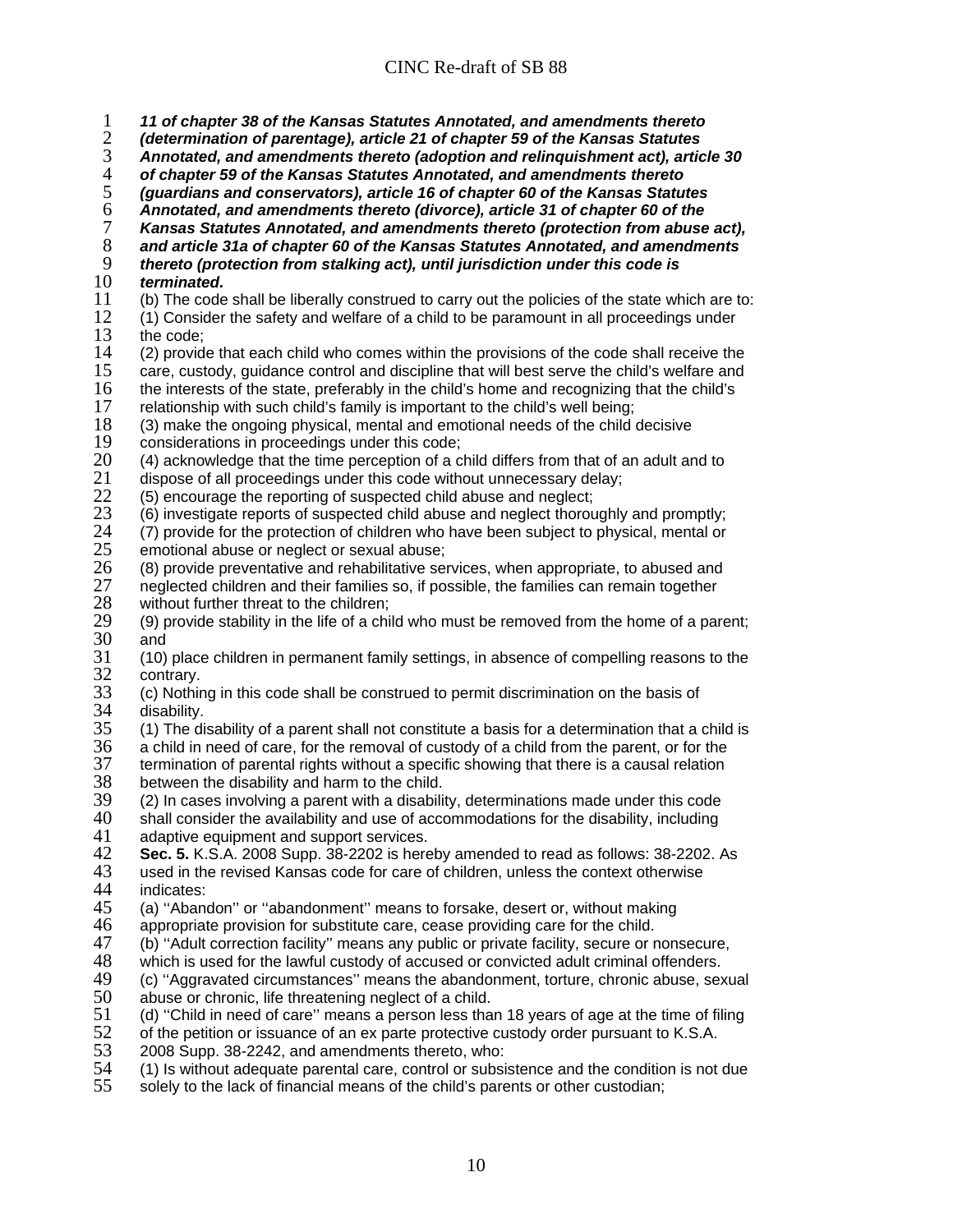- 1 (2) is without the care or control necessary for the child's physical, mental or emotional
- $\begin{array}{cc} 2 & \text{health;} \\ 3 & (3) \text{ has} \end{array}$
- 3 (3) has been physically, mentally or emotionally abused or neglected or sexually abused;<br>4 (4) has been placed for care or adoption in violation of law:
- 
- 5 (5) has been abandoned or does not have a known living parent;
- 4 (4) has been placed for care or adoption in violation of law;<br>5 (5) has been abandoned or does not have a known living pa<br>6 (6) is not attending school as required by K.S.A. 72-977 or 6 (6) is not attending school as required by K.S.A. 72-977 or 72-1111, and amendments 7 thereto;<br>8 (7) exce
- 8 (7) except in the case of a violation of K.S.A. 21-4204a, 41-727, subsection (j) of K.S.A.
- 9 74-8810 or subsection (m) or (n) of K.S.A. 79-3321, and amendments thereto, or, except 10 as provided in paragraph (12), does an act which, when committed by a person under 18
- 10 as provided in paragraph (12), does an act which, when committed by a person under 18<br>11 vears of age, is prohibited by state law, city ordinance or county resolution but which is
- 11 years of age, is prohibited by state law, city ordinance or county resolution but which is  $12$  not prohibited when done by an adult:
- 12 not prohibited when done by an adult;<br>13 (8) while less than 10 years of age, co
- 13 (8) while less than 10 years of age, commits any act which if done by an adult would 14 constitute the commission of a felony or misdemeanor as defined by K.S.A. 21-3105.
- 14 constitute the commission of a felony or misdemeanor as defined by K.S.A. 21-3105, and <br>15 amendments thereto:  $15$  amendments thereto;<br> $16$  (9) is willfully and volu
- 16 (9) is willfully and voluntarily absent from the child's home without the consent of the 17 child's parent or other custodian;<br>18 (10) is willfully and voluntarily abs
- 18 (10) is willfully and voluntarily absent at least a second time from a court ordered or<br>19 designated placement, or a placement pursuant to court order, if the absence is with
- 19 designated placement, or a placement pursuant to court order, if the absence is without <br>20 the consent of the person with whom the child is placed or, if the child is placed in a
- 20 the consent of the person with whom the child is placed or, if the child is placed in a<br>21 facility, without the consent of the person in charge of such facility or such person's
- 21 facility, without the consent of the person in charge of such facility or such person's  $22$  designee:  $22$  designee;<br> $23$  (11) has b
- 23 (11) has been residing in the same residence with a sibling or another person under 18<br>24 years of age, who has been physically, mentally or emotionally abused or neglected, or
- $24$  years of age, who has been physically, mentally or emotionally abused or neglected, or <br> $25$  sexually abused:  $25$  sexually abused;<br> $26$  (12) while less tha
- 26 (12) while less than 10 years of age commits the offense defined in K.S.A. 21-4204a, and 27 amendments thereto; or<br>28 (13) has had a permaner
- 28 (13) has had a permanent custodian appointed and the permanent custodian is no longer<br>29 able or willing to serve. 29 able or willing to serve.<br>30 (e) "Citizen review boar
- 30 (e) "Citizen review board" is a group of community volunteers appointed by the court and 31 whose duties are prescribed by K.S.A. 2008 Supp. 38-2207 and 38-2208, and
- 31 whose duties are prescribed by K.S.A. 2008 Supp. 38-2207 and 38-2208, and
- $32$  amendments thereto.<br> $33$  (f) "Civil custody ca
- 33 *(f) ''Civil custody case'' includes any case filed under article 11 of chapter 38 of the*
- 34 *Kansas Statutes Annotated, and amendments thereto (determination of parentage),*
- 35 *article 21 of chapter 59 of the Kansas Statutes Annotated, and amendments thereto*  36 *(adoption and relinquishment act), article 30 of chapter 59 of the Kansas Statutes*
- 37 *Annotated, and amendments thereto (guardians and conservators), or article 16 of*
- 38 *chapter 60 of the Kansas Statutes Annotated, and amendments thereto (divorce).*
- 39 **(f)** *(g)* ''Court-appointed special advocate'' means a responsible adult other than an
- 40 attorney guardian ad litem who is appointed by the court to represent the best interests of 41 a child, as provided in K.S.A. 2008 Supp. 38-2206, and amendments thereto, in a
- 41 a child, as provided in K.S.A. 2008 Supp. 38-2206, and amendments thereto, in a
- 42 proceeding pursuant to this code.<br>43  $\left(\frac{1}{9}\right)$  (h) "Custody" whether temporal
- 43 **(g) (h)** "Custody" whether temporary, protective or legal, means the status created by<br>44 court order or statute which vests in a custodian, whether an individual or an agency, tl
- 44 court order or statute which vests in a custodian, whether an individual or an agency, the 45 right to physical possession of the child,
- 45 right to physical possession of the child and the right to determine placement of the child,<br>46 subject to restrictions placed by the court. 46 subject to restrictions placed by the court.<br>47  $\langle \mathbf{h} \rangle$  (i) "Extended out of home placement"
- 47 **(h)** *(i)* "Extended out of home placement" means a child has been in the custody of the 48 secretary and placed with neither parent for 15 of the most recent 22 months beginning
- 48 secretary and placed with neither parent for 15 of the most recent 22 months beginning<br>49 60 days after the date at which a child in the custody of the secretary was removed from
- 49 60 days after the date at which a child in the custody of the secretary was removed from<br>50 the home. the home.
- 51 **(i)** *(i)* "Educational institution" means all schools at the elementary and secondary levels.<br>52 **(i)** *(k)* "Educator" means any administrator, teacher or other professional or
- 
- 52 **(j) (k)** "Educator" means any administrator, teacher or other professional or<br>53 paraprofessional employee of an educational institution who has exposure to 53 paraprofessional employee of an educational institution who has exposure to a pupil<br>54 specified in subsection (a) of K.S.A. 72-89b03, and amendments thereto.
- 54 specified in subsection (a) of K.S.A. 72-89b03, and amendments thereto.<br>55 **(k)** (*l*) "Harm" means physical or psychological injury or damage.
- 55 **(k)** *(l)* ''Harm'' means physical or psychological injury or damage.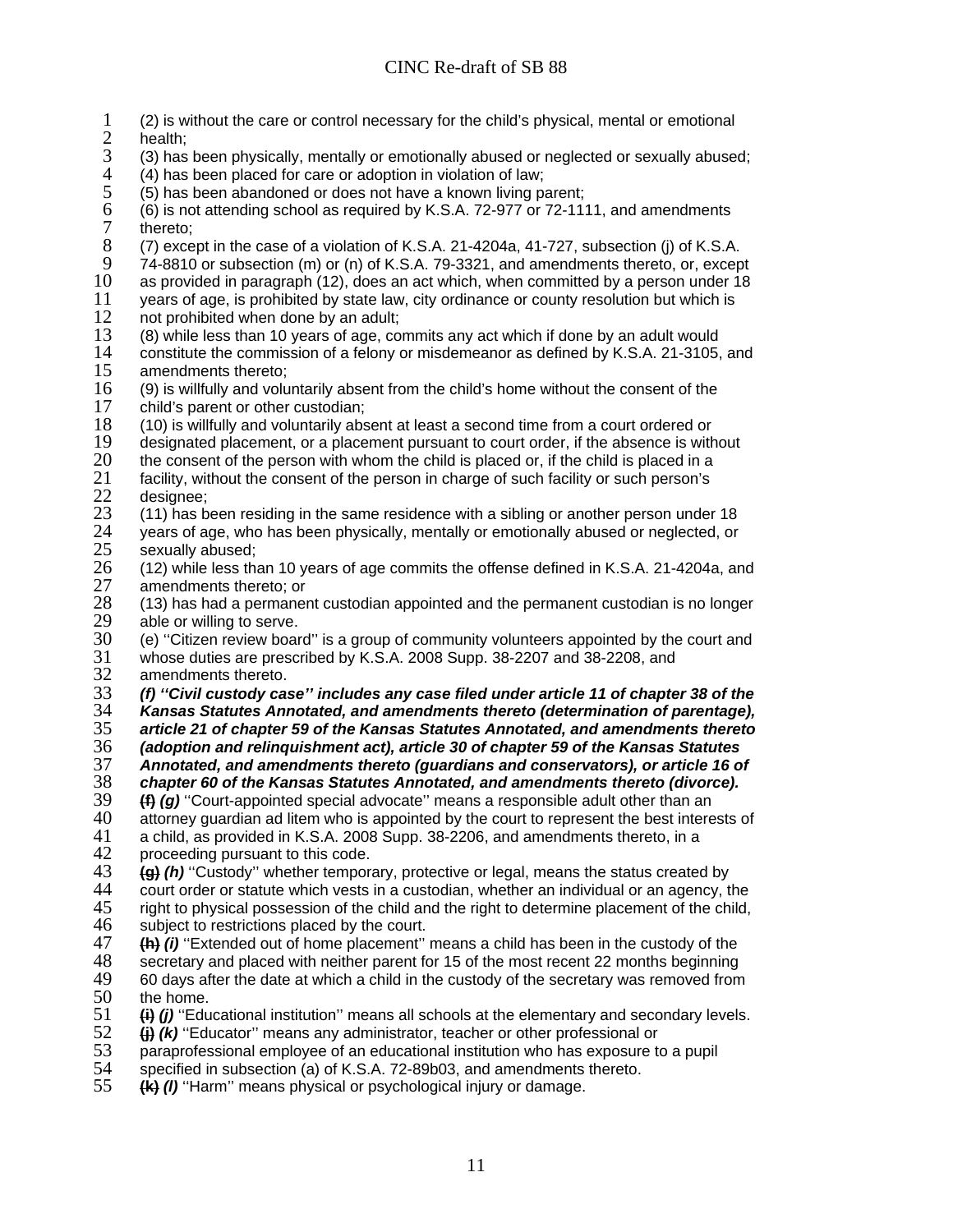- 1 **(i)** *(m)* "Interested party" means the grandparent of the child, a person with whom the child has been living for a significant period of time when the child in need of care petion
- 2 child has been living for a significant period of time when the child in need of care petition<br>3 is filed, and any person made an interested party by the court pursuant to K.S.A. 2008
- 3 is filed, and any person made an interested party by the court pursuant to K.S.A. 2008
- 4 Supp. 38-2241, and amendments thereto or Indian tribe seeking to intervene that is not a<br>5 party.<br>6  $(m)$  "Jail" means:
- party.
- 6 **(m)** *(n)* ''Jail'' means:
- 7 (1) An adult jail or lockup; or<br>8 (2) a facility in the same build
- 8 (2) a facility in the same building or on the same grounds as an adult jail or lockup, unless
- 9 the facility meets all applicable standards and licensure requirements under law and<br>10 there is: (A) Total separation of the juvenile and adult facility spatial areas such that t
- 10 there is: (A) Total separation of the juvenile and adult facility spatial areas such that there<br>11 could be no hap-hazard or accidental contact between juvenile and adult residents in the
- 11 could be no hap-hazard or accidental contact between juvenile and adult residents in the<br>12 respective facilities: (B) total separation in all iuvenile and adult program activities within
- 12 respective facilities; (B) total separation in all juvenile and adult program activities within<br>13 the facilities, including recreation, education, counseling, health care, dining, sleeping
- 13 the facilities, including recreation, education, counseling, health care, dining, sleeping 14 and general living activities; and (C) separate juvenile and adult staff, including
- 14 and general living activities; and (C) separate juvenile and adult staff, including<br>15 management, security staff and direct care staff such as recreational, education 15 management, security staff and direct care staff such as recreational, educational and 16 counseling. counseling.
- 17 **(n)** *(o)* ''Juvenile detention facility'' means any secure public or private facility used for the
- 18 lawful custody of accused or adjudicated juvenile offenders which must not be a jail.<br>19 **(a)** (a) "Juvenile intake and assessment worker" means a responsible adult authoriz
- 19 **(e)** *(p)* "Juvenile intake and assessment worker" means a responsible adult authorized to 20 perform intake and assessment services as part of the intake and assessment system
- 20 perform intake and assessment services as part of the intake and assessment system<br>21 established pursuant to K.S.A. 75-7023, and amendments thereto.
- 21 established pursuant to K.S.A. 75-7023, and amendments thereto.<br>22 **(a)** (a) "Kinship care" means the placement of a child in the home of 22 **(p)** *(q)* "Kinship care" means the placement of a child in the home of the child's relative<br>23 or in the home of another adult with whom the child or the child's parent already has a 23 or in the home of another adult with whom the child or the child's parent already has a  $24$  close emotional attachment.
- 24 close emotional attachment.<br>25  $\left( \frac{d}{dt} \right)$  "Law enforcement office" 25 **(q)** *(r)* "Law enforcement officer" means any person who by virtue of office or public 26 employment is vested by law with a duty to maintain public order or to make arrests
- 26 employment is vested by law with a duty to maintain public order or to make arrests for <br>27 crimes, whether that duty extends to all crimes or is limited to specific crimes.
- 27 crimes, whether that duty extends to all crimes or is limited to specific crimes.<br>28 **(a)** (s) "Multidisciplinary team" means a group of persons, appointed by the co 28 **(r) (s)** "Multidisciplinary team" means a group of persons, appointed by the court under <br>29 K.S.A. 2008 Supp. 38-2228, and amendments thereto, which has knowledge of the 29 K.S.A. 2008 Supp. 38-2228, and amendments thereto, which has knowledge of the 30 circumstances of a child in need of care.
- 30 circumstances of a child in need of care.<br>31 **(s)** (t) "Neglect" means acts or omissions
- 31 **(s)** *(t)* ''Neglect'' means acts or omissions by a parent, guardian or person responsible for 32 the care of a child resulting in harm to a child, or presenting a likelihood of harm, and the acts or omissions are not due solely to the lack of financial means of the child's parents 33 acts or omissions are not due solely to the lack of financial means of the child's parents<br>34 or other custodian. Neglect may include, but shall not be limited to:
- 34 or other custodian. Neglect may include, but shall not be limited to:<br>35 (1) Failure to provide the child with food, clothing or shelter necessa  $35$  (1) Failure to provide the child with food, clothing or shelter necessary to sustain the life  $36$  or health of the child:  $36$  or health of the child;<br> $37$   $(2)$  failure to provide a
- 37 (2) failure to provide adequate supervision of a child or to remove a child from a situation<br>38 which requires judgment or actions beyond the child's level of maturity, physical condition
- 38 which requires judgment or actions beyond the child's level of maturity, physical condition<br>39 or mental abilities and that results in bodily injury or a likelihood of harm to the child: or
- $39$  or mental abilities and that results in bodily injury or a likelihood of harm to the child; or  $40$  (3) failure to use resources available to treat a diagnosed medical condition if such
- 40 (3) failure to use resources available to treat a diagnosed medical condition if such<br>41 treatment will make a child substantially more comfortable, reduce pain and suffering
- 41 treatment will make a child substantially more comfortable, reduce pain and suffering, or 42 correct or substantially diminish a crippling condition from worsening. A parent 42 correct or substantially diminish a crippling condition from worsening. A parent 43 legitimately practicing religious beliefs who does not provide specified medical
- 43 legitimately practicing religious beliefs who does not provide specified medical treatment<br>44 for a child because of religious beliefs shall not for that reason be considered a negligent
- 44 for a child because of religious beliefs shall not for that reason be considered a negligent<br>45 parent; however, this exception shall not preclude a court from entering an order
- 45 parent; however, this exception shall not preclude a court from entering an order<br>46 pursuant to subsection (a)(2) of K.S.A. 2008 Supp. 38-2217, and amendments th
- 46 pursuant to subsection (a)(2) of K.S.A. 2008 Supp. 38-2217, and amendments thereto.<br>47 **(t) (u)** "Parent" when used in relation to a child or children, includes a quardian and eve
- 47 **(t)** *(u)* ''Parent'' when used in relation to a child or children, includes a guardian and every
- 48 person who is by law liable to maintain, care for or support the child.<br>49 **(a)** (v) "Party" means the state, the petitioner, the child, any parent c  $49$  **(** $\mu$ **)**  $\langle v \rangle$  "Party" means the state, the petitioner, the child, any parent of the child and an 50 Indian child's tribe intervening pursuant to the Indian child welfare act.
- 50 Indian child's tribe intervening pursuant to the Indian child welfare act.<br>51  $\leftrightarrow$  (w) "Permanency goal" means the outcome of the permanency pla
- 51 **(v)** *(w)* "Permanency goal" means the outcome of the permanency planning process 52 which may be reintegration, adoption, appointment of a permanent custodian or another 52 which may be reintegration, adoption, appointment of a permanent custodian or another<br>53 planned permanent living arrangement.
- 
- 53 planned permanent living arrangement.<br>54  $(m)$  (x) "Permanent custodian" means a 54 **(w)** *(x)* ''Permanent custodian'' means a judicially approved permanent guardian of a 55 child pursuant to K.S.A. 2008 Supp. 38-2272. and amendments thereto.
- child pursuant to K.S.A. 2008 Supp. 38-2272, and amendments thereto.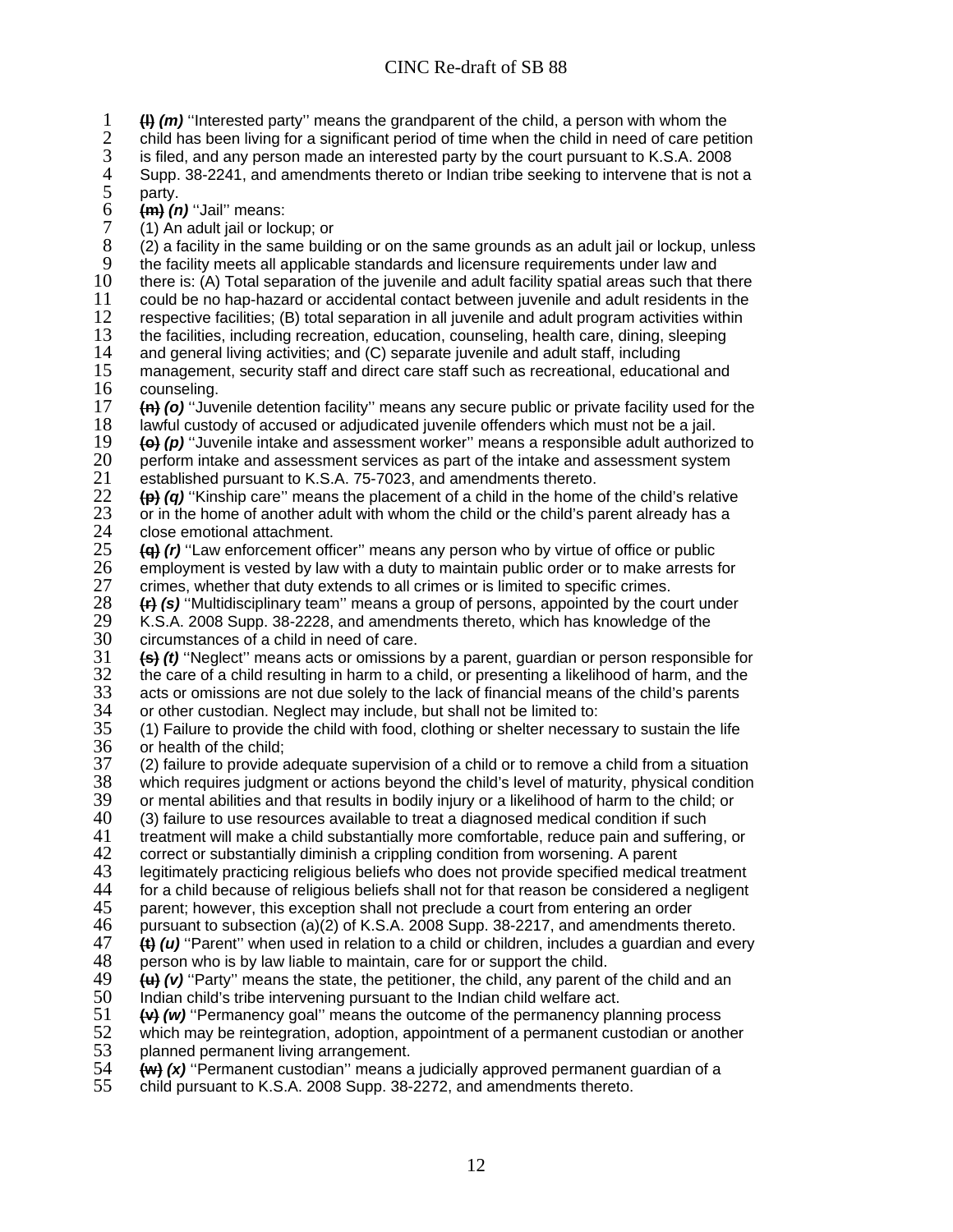1 **(x)** *(y)* ''Physical, mental or emotional abuse'' means the infliction of physical, mental or 2 emotional harm or the causing of a deterioration of a child and may include, but shall not  $3$  be limited to, maltreatment or exploiting a child to the extent that the child's health or 3 be limited to, maltreatment or exploiting a child to the extent that the child's health or emotional well-being is endangered. 4 emotional well-being is endangered.<br>5  $\leftrightarrow$  (z) "Placement" means the desig 5 **(y) (z)** "Placement" means the designation by the individual or agency having custody of where and with whom the child will live. 6 where and with whom the child will live.<br>7  $\left( \frac{1}{2} \right)$  (aa) "Relative" means a person relat 7 **(z)** *(aa)* ''Relative'' means a person related by blood, marriage or adoption but, when referring to a relative of a child's parent, does not include the child's other parent. 9 **(aa)** *(bb)* ''Secretary'' means the secretary of social and rehabilitation services or the 10 secretary's designee.<br>11 **(bb) (cc)** "Secure faci 11 **(bb)** *(cc)* "Secure facility" means a facility which is operated or structured so as to ensure 12 that all entrances and exits from the facility are under the exclusive control of the staff of 12 that all entrances and exits from the facility are under the exclusive control of the staff of 13 the facility, whether or not the person being detained has freedom of movement within 13 the facility, whether or not the person being detained has freedom of movement within 14 the perimeters of the facility, or which relies on locked rooms and buildings, fences or 14 the perimeters of the facility, or which relies on locked rooms and buildings, fences or 15 oblysical restraint in order to control behavior of its residents. No secure facility shall be 15 physical restraint in order to control behavior of its residents. No secure facility shall be in<br>16 a city or county jail.

a city or county jail.

17 **(ee) (dd)** "Sexual abuse" means any contact or interaction with a child in which the child<br>18 is being used for the sexual stimulation of the perpetrator, the child or another person. 18 is being used for the sexual stimulation of the perpetrator, the child or another person.<br>19 Sexual abuse shall include allowing, permitting or encouraging a child to engage in

19 Sexual abuse shall include allowing, permitting or encouraging a child to engage in 20 prostitution or to be photographed, filmed or depicted in pornographic material.

20 prostitution or to be photographed, filmed or depicted in pornographic material.<br>21 **(dd) (ee)** "Shelter facility" means any public or private facility or home other tha

21 **(dd) (ee)** "Shelter facility" means any public or private facility or home other than a<br>22 juvenile detention facility that may be used in accordance with this code for the purp

22 juvenile detention facility that may be used in accordance with this code for the purpose  $23$  of providing either temporary placement for children in need of care prior to the issuance 23 of providing either temporary placement for children in need of care prior to the issuance<br>24 of a dispositional order or longer term care under a dispositional order.

24 of a dispositional order or longer term care under a dispositional order.<br>25 **(ee) (ff)** "Youth residential facility" means any home, foster home or street 25 **(ee)** *(ff)* ''Youth residential facility'' means any home, foster home or structure which 26 provides 24-hour-a-day care for children and which is licensed pursuant to article 5 of 27 chapter 65 of the Kansas Statutes Annotated, and amendments thereto.

27 chapter 65 of the Kansas Statutes Annotated, and amendments thereto.<br>28 **Sec. 6.** K.S.A. 2008 Supp. 38-2203 is hereby amended to read as follow

28 **Sec. 6.** K.S.A. 2008 Supp. 38-2203 is hereby amended to read as follows: 38-2203. (a) 29 Proceedings concerning any child who may be a child in need of care shall be governed<br>30 by this code, except in those instances when the court knows or has reason to know that

30 by this code, except in those instances when the court knows or has reason to know that 31 an Indian child is involved in the proceeding, in which case, the Indian child welfare act of

31 an Indian child is involved in the proceeding, in which case, the Indian child welfare act of 32 1978 (25 U.S.C. §1901 et seq.) applies. The Indian child welfare act may apply to: The 32 1978 (25 U.S.C. §1901 et seq.) applies. The Indian child welfare act may apply to: The

33 filing to initiate a child in need of care proceeding (K.S.A. 2008 Supp. 38-2234, and

34 amendments thereto); ex parte custody orders (K.S.A. 2008 Supp. 38-2242, and 35 amendments thereto); temporary custody hearing (K.S.A. 2008 Supp. 38-2243, a

35 amendments thereto); temporary custody hearing (K.S.A. 2008 Supp. 38-2243, and

36 amendments thereto); adjudication (K.S.A. 2008 Supp. 38-2247, and amendments

37 thereto); burden of proof (K.S.A. 2008 Supp. 38-2250, and amendments thereto);

38 disposition (K.S.A. 2008 Supp. 38-2255, and amendments thereto); permanency

39 hearings (K.S.A. 2008 Supp. 38-2264, and amendments thereto); termination of parental 40 rights (K.S.A. 2008 Supp. 38-2267, 38-2268 and 38-2269, and amendments thereto);

40 rights (K.S.A. 2008 Supp. 38-2267, 38-2268 and 38-2269, and amendments thereto);<br>41 establishment of permanent custodianship (K.S.A. 2008 Supp. 38-2268 and 38-2272,

41 establishment of permanent custodianship (K.S.A. 2008 Supp. 38-2268 and 38-2272, 42 and amendments thereto); the placement of a child in any foster, pre-adoptive and 43 adoptive home and the placement of a child in a guardianship arrangement under

43 adoptive home and the placement of a child in a guardianship arrangement under<br>44 chapter 59, article 30 of the Kansas Statutes Annotated, and amendments thereto.

44 chapter 59, article 30 of the Kansas Statutes Annotated, and amendments thereto.<br>45 (b) Subject to the uniform child custody jurisdiction and enforcement act, K.S.A. 38

45 (b) Subject to the uniform child custody jurisdiction and enforcement act, K.S.A. 38-1336

46 through 38-1377, and amendments thereto, the district court shall have original 47 iurisdiction of proceedings pursuant to this code.

47 jurisdiction of proceedings pursuant to this code.<br>48 (c) The court acquires jurisdiction over a child by

48 (c) The court acquires jurisdiction over a child by the filing of a petition pursuant to this

49 code or upon issuance of an ex parte order pursuant to K.S.A. 2008 Supp. 38-2242, and<br>50 amendments thereto. When the court acquires jurisdiction over a child in need of care. amendments thereto. When the court acquires jurisdiction over a child in need of care,

51 jurisdiction may continue until the child has: (1) Attained the age of 21 years; (2) been<br>52 adopted; or (3) been discharged by the court. Any child 18 years of age or over may

52 adopted; or (3) been discharged by the court. Any child 18 years of age or over may<br>53 request, in writing to the court, that the jurisdiction of the court cease. The court shall

53 request, in writing to the court, that the jurisdiction of the court cease. The court shall give<br>54 notice of the request to all parties and interested parties and 30 days after receipt of the 54 notice of the request to all parties and interested parties and 30 days after receipt of the 55 request, jurisdiction will cease.

request, jurisdiction will cease.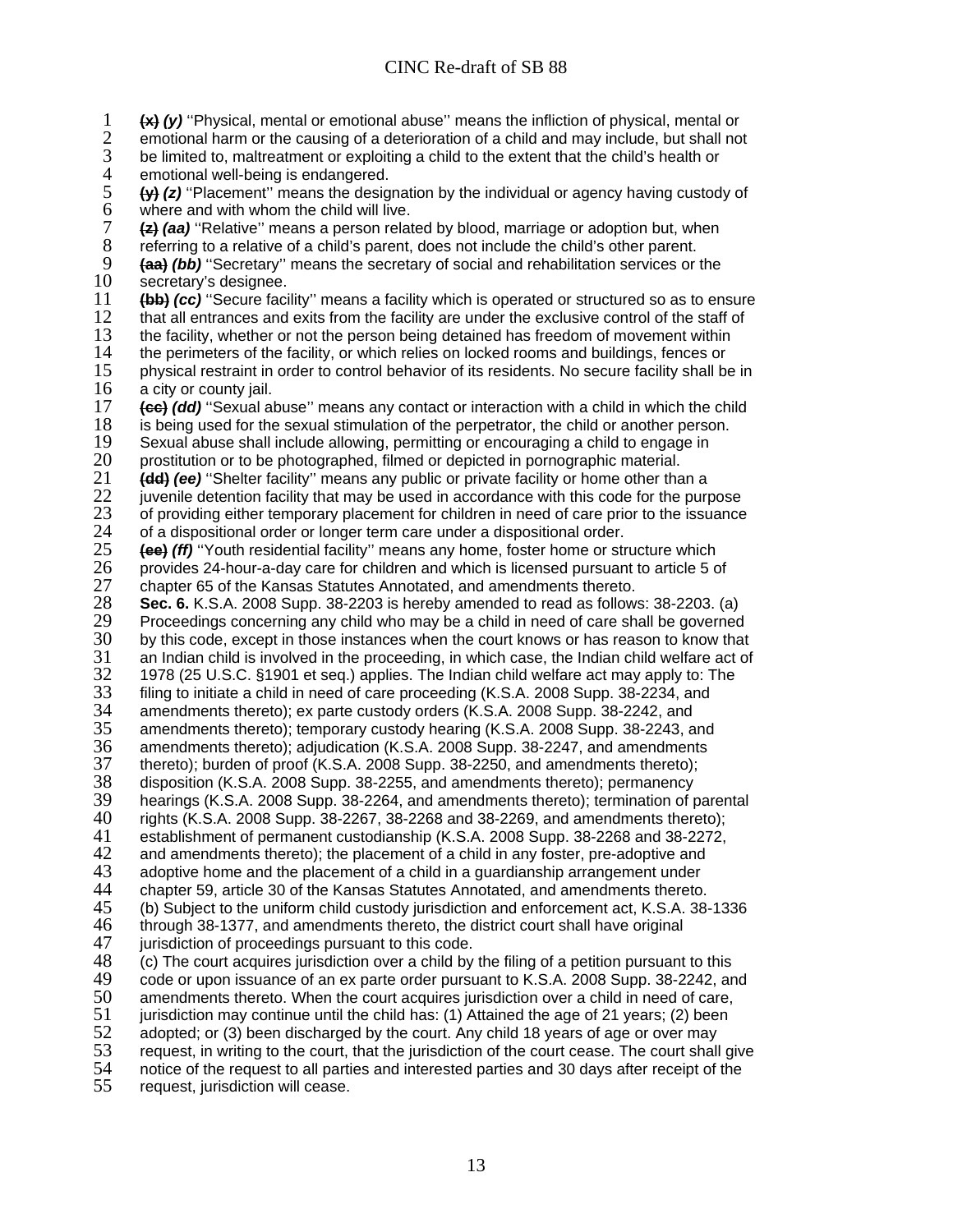- 1 (d) When it is no longer appropriate for the court to exercise jurisdiction over a child, the court, upon its own motion or the motion of a party or interested party at a hearing or
- 2 court, upon its own motion or the motion of a party or interested party at a hearing or
- 3 upon agreement of all parties or interested parties, shall enter an order discharging the<br>4 child. Except upon request of the child pursuant to subsection (c), the court shall not
- 4 child. Except upon request of the child pursuant to subsection (c), the court shall not<br>5 enter an order discharging a child until June 1 of the school year during which the chi
- 5 enter an order discharging a child until June 1 of the school year during which the child
- 6 becomes 18 years of age if the child is in an out-of-home placement, is still attending high 7 school and has not completed the child's high school education.<br>8 (e) When a petition is filed under this code, a person who is alled
- 8 (e) When a petition is filed under this code, a person who is alleged to be under 18 years
- 9 of age shall be presumed to be under that age for the purposes of this code, unless the  $10$  contrary is proved. 10 contrary is proved.<br>11 **(f) A court's order**
- 11 *(f) A court's order affecting a child's custody, residency, parenting time and*
- 12 *visitation that is issued in a proceeding pursuant to this code, shall take*
- 13 *precedence over such orders in a civil custody case, a proceeding under article 31*
- 14 *of chapter 60 of the Kansas Statutes Annotated, and amendments thereto*
- 15 *(protection from abuse act), or a comparable case in another jurisdiction, except*  16 *as provided by K.S.A. 38-1336 et seq., and amendments thereto (uniform child*
- 17 *custody jurisdiction and enforcement act).*
- 18 **Sec. 7.** K.S.A. 2008 Supp. 38-2208 is hereby amended to read as follows: 38-2208. (a) 19 The citizen review board shall have the duty, authority and power to:
- 19 The citizen review board shall have the duty, authority and power to:<br>20 (1) Review each case referred to them, and such additional cases as
- 20 (1) Review each case referred to them, and such additional cases as the board deems  $21$  appropriate, of a child who is the subject of a child in need of care petition or who has
- 21 appropriate, of a child who is the subject of a child in need of care petition or who has  $22$  been adjudicated a child in need of care, receive verbal information from all persons w
- 22 been adjudicated a child in need of care, receive verbal information from all persons with  $23$  pertinent knowledge of the case and have access to materials contained in the court's 23 pertinent knowledge of the case and have access to materials contained in the court's 24 files on the case;
- 24 files on the case;<br>25 (2) determine the
- 25 (2) determine the progress which has been made to acquire a permanent home for the  $26$  child in need of care: 26 child in need of care;<br>27 (3) suggest an alterna
- 27 (3) suggest an alternative case goal if progress has been insufficient; and <br>28 (4) make recommendations to the judge regarding further actions on the c
- 
- 28 (4) make recommendations to the judge regarding further actions on the case.<br>29 (b) The initial review by the citizen review board may take place any time after 29 (b) The initial review by the citizen review board may take place any time after a petition  $30$  is filed for a child in need of care.
- $30$  is filed for a child in need of care.<br> $31$  (c) The citizen review board will
- 31 (c) **The citizen review board will review each referred case** *In any case referred to a*
- 32 **citizen review board, the court shall conduct a hearing** at least once each year.<br>33 (d) The judge shall consider the citizen review board recommendations in making ar
- 33 (d) The judge shall consider the citizen review board recommendations in making an 34 authorized dispositional order pursuant to K.S.A. 2008 Supp. 38-2255, and amendme
- 34 authorized dispositional order pursuant to K.S.A. 2008 Supp. 38-2255, and amendments<br>35 thereto, and may incorporate the citizen review board's recommendations into an order in 35 thereto, and may incorporate the citizen review board's recommendations into an order in<br>36 lieu of a hearing.
- 36 lieu of a hearing.<br>37 (e) Three membe  $37$  (e) Three members of the citizen review board shall be present to review a case.<br> $38$  (f) The court shall provide a place for the reviews to be held. The citizen review b
- 38 (f) The court shall provide a place for the reviews to be held. The citizen review board
- 39 members shall travel to the county of the family residence of the child being reviewed to <br>40 bold the review. 40 hold the review.<br>41 **Sec. 8.** K.S.A. 20
- 41 **Sec. 8.** K.S.A. 2008 Supp. 38-2212 is hereby amended to read as follows: 38-2212. (a)
- 42 *Principle of appropriate access.* Information contained in confidential agency records
- 43 concerning a child alleged or adjudicated to be in need of care may be disclosed as<br>44 provided in this section. Disclosure shall in all cases be guided by the principle of
- 44 provided in this section. Disclosure shall in all cases be guided by the principle of 45 providing access only to persons or entities with a need for information that is dire
- 45 providing access only to persons or entities with a need for information that is directly<br>46 related to achieving the purposes of this code.
- 46 related to achieving the purposes of this code.<br>47 (b) Free exchange of information. Pursuant to I
- 47 (b) *Free exchange of information.* Pursuant to K.S.A. 2008 Supp. 38-2210, and
- 48 amendments thereto, the secretary**, agents of the secretary** and juvenile intake and 49 assessment agencies shall participate in the free exchange of information concerning a<br>50 child who is alleged or adjudicated to be in need of care.
- child who is alleged or adjudicated to be in need of care.
- 
- 51 (c) *Necessary access.* The following persons or entities shall have access to information
- 52 from agency records. Access shall be limited to information reasonably necessary to<br>53 carry out their lawful responsibilities, to maintain their personal safety and the person
- 53 carry out their lawful responsibilities, to maintain their personal safety and the personal 54 safety of individuals in their care, or to educate, diagnose, treat, care for or protect a ch 54 safety of individuals in their care, or to educate, diagnose, treat, care for or protect a child<br>55 alleged to be in need of care. Information authorized to be disclosed pursuant to this
- alleged to be in need of care. Information authorized to be disclosed pursuant to this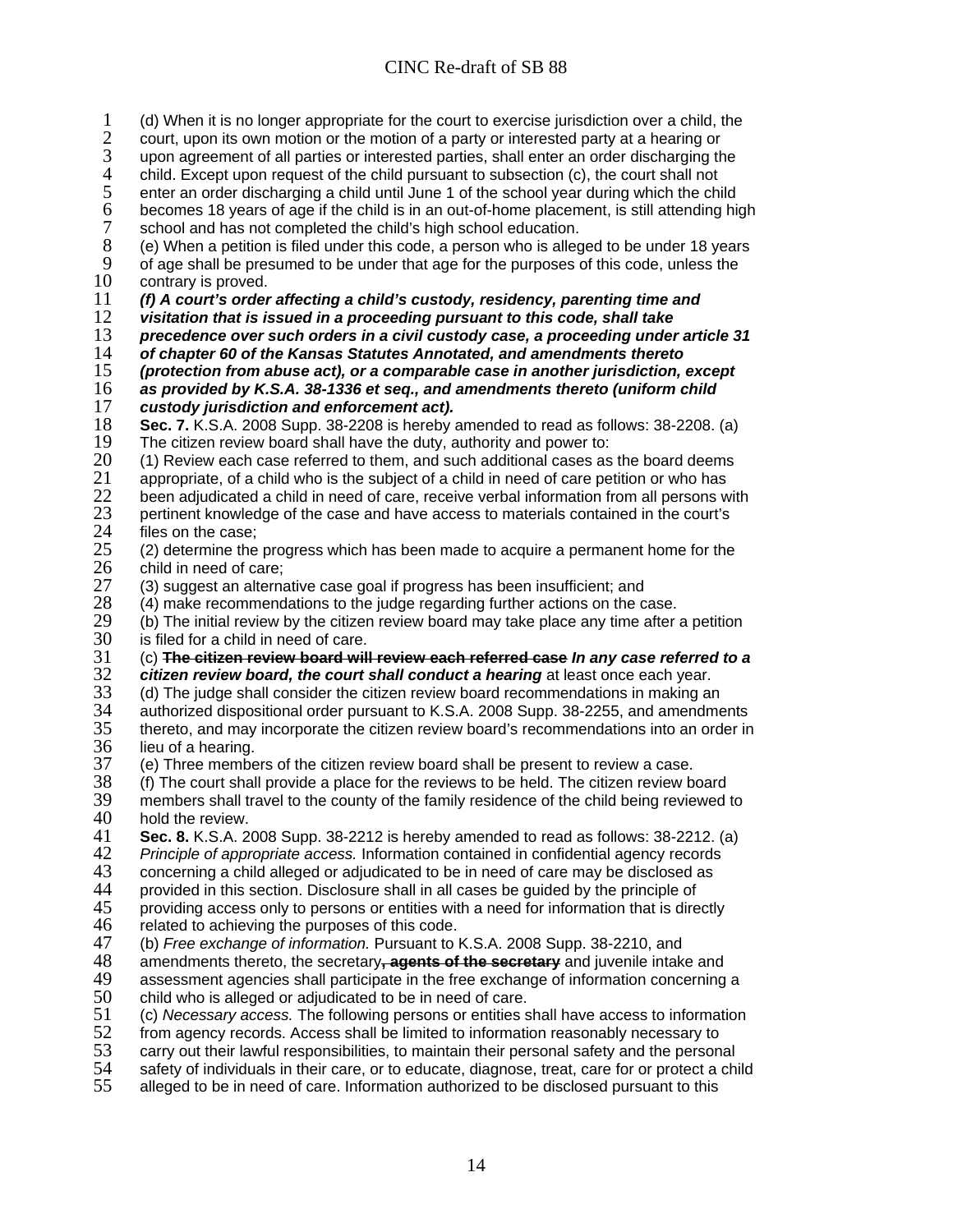- 1 subsection shall not contain information which identifies a reporter of a child who is alleged or adjudicated to be a child in need of care.
- 2 alleged or adjudicated to be a child in need of care.<br>3  $(1)$  A child named in the report or records, a quardia
- 3 (1) A child named in the report or records, a guardian *ad litem* appointed for the child and
- 4 the child's attorney.<br>5  $(2)$  A parent or other 5 (2) A parent or other person responsible for the welfare of a child, or such person's legal representative. 6 representative.<br>7 (3) A court-appe
- 7 (3) A court-appointed special advocate for a child, a citizen review board or other
- advocate which reports to the court.
- 9 (4) A person licensed to practice the healing arts or mental health profession in order to 10 diagnose, care for, treat or supervise: (A) A child whom such service provider reasonable
- 10 diagnose, care for, treat or supervise: (A) A child whom such service provider reasonably<br>11 suspects may be in need of care: (B) a member of the child's family: or (C) a person who 11 suspects may be in need of care;  $(B)$  a member of the child's family; or  $(C)$  a person who <br>12 allegedly abused or neglected the child.
- 
- 12 allegedly abused or neglected the child.<br>13 (5) A person or entity licensed or registe 13 (5) A person or entity licensed or registered by the secretary of health and environment or 14 approved by the secretary of social and rehabilitation services to care for, treat or

# 14 approved by the secretary of social and rehabilitation services to care for, treat or  $15$  supervise a child in need of care.

- 15 supervise a child in need of care.<br>16 (6) A coroner or medical examine
- 16 (6) A coroner or medical examiner when such person is determining the cause of death 17 of a child.<br>18 (7) The sta
- 18 (7) The state child death review board established under K.S.A. 22a-243, and 19 amendments thereto.
- 19 amendments thereto.<br>20  $(8)$  An attorney for a p
- 20 (8) An attorney for a private party who files a petition pursuant to subsection (b) of K.S.A.<br>21 2008 Supp. 38-2233, and amendments thereto.
- 21 2008 Supp. 38-2233, and amendments thereto.<br>22 (9) A foster parent, prospective foster parent, pe
- 22 (9) A foster parent, prospective foster parent, permanent custodian, prospective<br>23 permanent custodian, adoptive parent or prospective adoptive parent. In order to
- 23 permanent custodian, adoptive parent or prospective adoptive parent. In order to assist<br>24 such person's in making an informed decision regarding acceptance of a particular child
- 24 such person's in making an informed decision regarding acceptance of a particular child,<br>25 to help the family anticipate problems which may occur during the child's placement, and
- 25 to help the family anticipate problems which may occur during the child's placement, and  $26$  to help the family meet the needs of the child in a constructive manner, the secretary
- 26 to help the family meet the needs of the child in a constructive manner, the secretary<br>27 shall seek and shall provide the following information to such person's as the informa 27 shall seek and shall provide the following information to such person's as the information 28 becomes available to the secretary:
- 28 becomes available to the secretary:<br>29 (A) Strengths, needs and general be 29 (A) Strengths, needs and general behavior of the child;<br>30 (B) circumstances which necessitated placement;
- 30 (B) circumstances which necessitated placement;<br>31 (C) information about the child's family and the chi
- $31$  (C) information about the child's family and the child's relationship to the family which  $32$  may affect the placement;
- 32 may affect the placement;<br>33 (D) important life experienc
- 33 (D) important life experiences and relationships which may affect the child's feelings,
- 34 behavior, attitudes or adjustment;<br>35 (E) medical history of the child, inc
- $35$  (E) medical history of the child, including third-party coverage which may be available to  $36$  the child: and  $36$  the child; and  $37$  (F) education
- 37 (F) education history, to include present grade placement, special strengths and
- 38 weaknesses.<br>39 (10) The state
- 39 (10) The state protection and advocacy agency as provided by subsection (a)(10) of 40 K.S.A. 65-5603 or subsection (a)(2)(A) and (B) of K.S.A. 74-5515, and amendments  $41$  thereto.
- 41 thereto.<br>42 (11) Any
- 42 (11) Any educational institution to the extent necessary to enable the educational 43 institution to provide the safest possible environment for its pupils and employees.
- 43 institution to provide the safest possible environment for its pupils and employees.<br>44 (12) Any educator to the extent necessary to enable the educator to protect the pe 44 (12) Any educator to the extent necessary to enable the educator to protect the personal 45 safety of the educator and the educator's pupils.
- 45 safety of the educator and the educator's pupils.<br>46 (13) Any other federal, state or local government
- 46 (13) Any other federal, state or local government executive branch entity or any agent of 47 such entity's
- 47 such entity, having a need for such information in order to carry out such entity's 48 responsibilities under the law to protect children from abuse and neglect.
- 48 responsibilities under the law to protect children from abuse and neglect.<br>49 (d) Specified access. The following persons or entities shall have access
- 49 (d) *Specified access*. The following persons or entities shall have access to information
- 50 contained in agency records as specified. Information authorized to be disclosed
- 51 pursuant to this subsection shall not contain information which identifies a reporter of a<br>52 child who is alleged or adjudicated to be a child in need of care.
- 
- 52 child who is alleged or adjudicated to be a child in need of care.<br>53 (1) Information from confidential agency records of the departme 53 (1) Information from confidential agency records of the department of social and<br>54 rehabilitation services, a law enforcement agency or any juvenile intake and asse
- 54 rehabilitation services, a law enforcement agency or any juvenile intake and assessment<br>55 worker of a child alleged or adjudicated to be in need of care shall be available to
- 55 worker of a child alleged or adjudicated to be in need of care shall be available to 56 members of the standing house or senate committed on judiciary, house committed
- members of the standing house or senate committee on judiciary, house committee on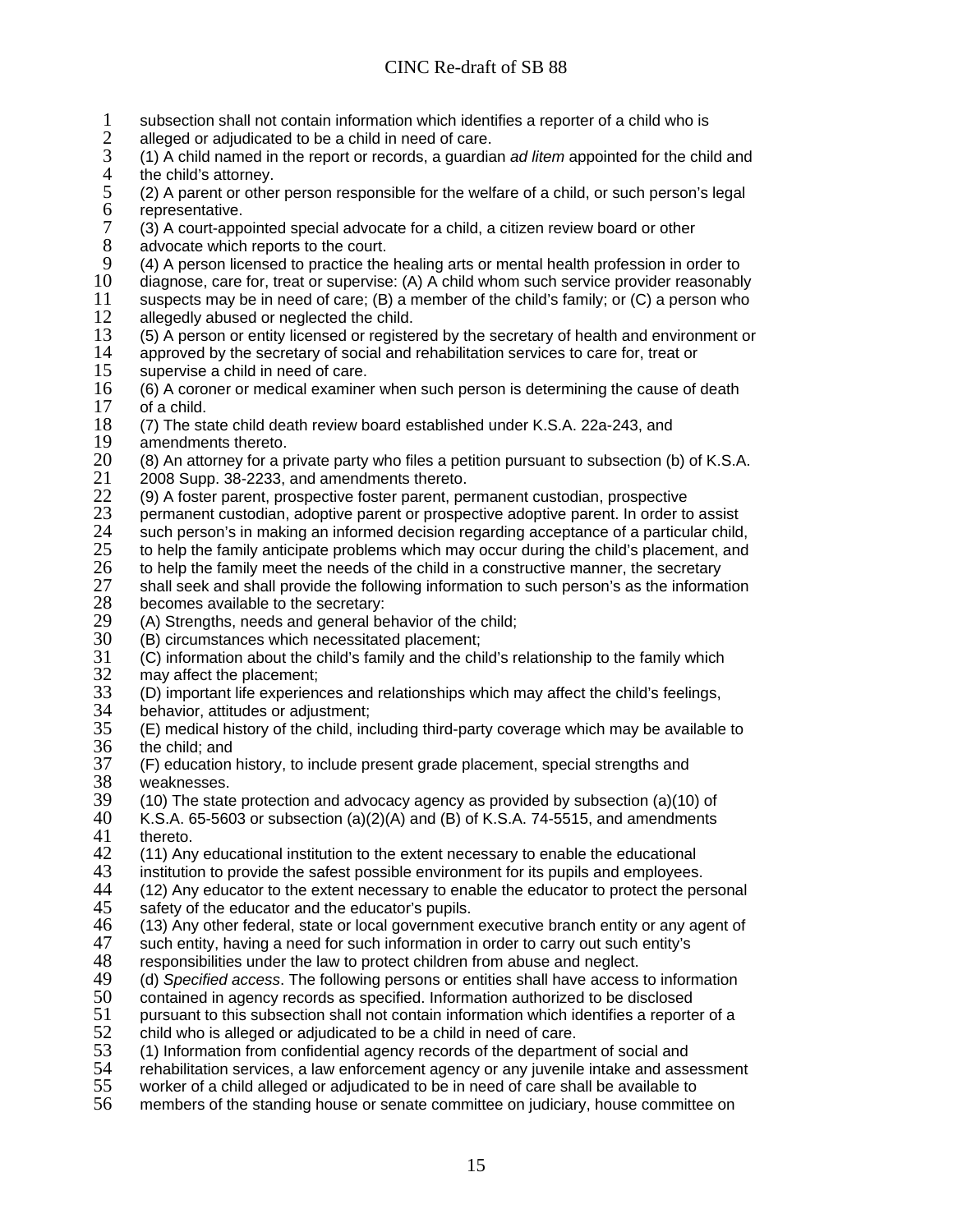- 1 corrections and juvenile justice, house committee on appropriations, senate committee<br>2 on ways and means, legislative post audit committee and any joint committee with
- $2$  on ways and means, legislative post audit committee and any joint committee with  $3$  authority to consider children's and families' issues, when carrying out such membe
- 3 authority to consider children's and families' issues, when carrying out such member's or<br>4 committee's official functions in accordance with K.S.A. 75-4319, and amendments
- 4 committee's official functions in accordance with K.S.A. 75-4319*,* and amendments thereto, in a closed or executive meeting. Except in limited conditions established by 2/3
- 
- 6 of the members of such committee, records and reports received by the committee shall
- 7 not be further disclosed. Unauthorized disclosure may subject such member to discipline<br>8 or censure from the house of representatives or senate. The secretary of social and or censure from the house of representatives or senate. The secretary of social and
- 9 rehabilitation services shall not summarize the outcome of department actions regarding<br>10 a child alleged to be a child in need of care in information available to members of such
- $10$  a child alleged to be a child in need of care in information available to members of such  $11$  committees.
- 11 committees.<br>12 (2) The secre 12 (2) The secretary of social and rehabilitation services may summarize the outcome of 13 department actions regarding a child alleged to be a child in need of care to a person
- 13 department actions regarding a child alleged to be a child in need of care to a person<br>14 having made such report. 14 having made such report.<br>15 (3) Public disclosure of I
- 15 (3) **Public disclosure of I**nformation from confidential reports or records of a child
- 16 alleged or adjudicated to be a child in need of care **shall be limited to** *may be*
- 17 *disclosed to the public when*: 18 (A) **Confirmation of factual details with respect to how the case was handled,**
- 19 **provided, however, that the information does not violate the privacy of the child, or**
- 20 **the child's siblings, parents or guardians. (B) Confidential information may be**
- 21 **released to the public only with the express written permission of** The individuals <br>22 involved or their representatives *have given express written consent; or (B) the*
- 22 involved or their representatives *have given express written consent; or (B) the*  $23$  *investigation of the abuse or neglect of the child or the filing of a petition alle*
- 23 *investigation of the abuse or neglect of the child or the filing of a petition alleging a*
- 24 *child to be in need of care has become public knowledge, provided, however, that*
- 25 *the agency shall limit disclosure to confirmation of procedural details relating to*
- 26 *the handling of the case by professionals***.**
- 27 (e) *Court order.* Notwithstanding the provisions of this section, a court of competent 28 jurisdiction, after in camera inspection, may order disclosure of confidential agency<br>29 records pursuant to a determination that the disclosure is in the best interests of the 29 records pursuant to a determination that the disclosure is in the best interests of the child<br>30 who is the subject of the reports or that the records are necessary for the proceedings of 30 who is the subject of the reports or that the records are necessary for the proceedings of 31 the court and otherwise admissible as evidence. The court shall specify the terms of  $31$  the court and otherwise admissible as evidence. The court shall specify the terms of disclosure and impose appropriate limitations.
- 32 disclosure and impose appropriate limitations.<br>33 (f) (1) Notwithstanding any other provision of la 33 (f) (1) Notwithstanding any other provision of law to the contrary, except as provided in  $34$  paragraph  $(2)$  (4), in the event that child abuse or neglect results in a child fatality or ne
- 34 paragraph **(2)** *(4)*, in the event that child abuse or neglect results in a child fatality or near
- 35 fatality, reports or records of a child *alleged or adjudicated to be* in need of care
- 36 received by the **department of social and rehabilitation services** *secretary*, a law
- 37 enforcement agency or any juvenile intake and assessment worker shall become a public<br>38 record and subject to disclosure pursuant to K.S.A. 45-215, and amendments thereto. 38 record and subject to disclosure pursuant to K.S.A. 45-215, and amendments thereto.<br>39 **(2)** Within seven days of receipt of a request in accordance with the procedures adopte
- **(2)** Within seven days of receipt of a request in accordance with the procedures adopted 40 under K.S.A. 45-220, and amendments thereto, the secretary shall notify any affected
- 40 under K.S.A. 45-220, and amendments thereto, the secretary shall notify any affected 41 individual that an open records request has been made concerning such records. The
- 41 individual that an open records request has been made concerning such records. The 42 secretary or any affected individual may file a motion requesting the court to prevent
- 42 secretary or any affected individual may file a motion requesting the court to prevent 43 disclosure of such record or report, or any select portion thereof. If the affected individed
- 43 disclosure of such record or report, or any select portion thereof. If the affected individual<br>44 does not file such motion within seven days of notification, and the secretary has not filed
- 44 does not file such motion within seven days of notification, and the secretary has not filed  $45$  a motion, the secretary shall release the reports or records. **In reviewing** *If* such motion 45 a motion, the secretary shall release the reports or records**. In reviewing** *If* such motion
- **46** *is filed*, the court shall consider the effect such disclosure may have upon an ongoing 47 criminal investigation, a pending prosecution, or the privacy of the child, if living, or the
- 47 criminal investigation, a pending prosecution, or the privacy of the child, if living, or the 48 child's siblings, parents or quardians. Nothing herein is intended to require that an
- 48 child's siblings, parents or guardians. **Nothing herein is intended to require that an**
- 49 **otherwise privileged communication lose its privileged character. If the court**
- **grants such motion.** The court shall make written findings on the record justifying the
- 51 closing of the records *and shall provide a copy of the journal entry to the affected*
- 52 *parties and the individual requesting disclosure pursuant to the Kansas open*
- 53 *records act, K.S.A. 45-215 et seq., and amendments thereto***.**
- 54 **(3)** For reports or records requested pursuant to this subsection, the time limitations<br>55 specified in this subsection shall control to the extent of any inconsistency between t
- 55 specified in this subsection shall control to the extent of any inconsistency between this<br>56 subsection and K.S.A. 45-218, and amendments thereto. As used in this section, "near subsection and K.S.A. 45-218, and amendments thereto. As used in this section, "near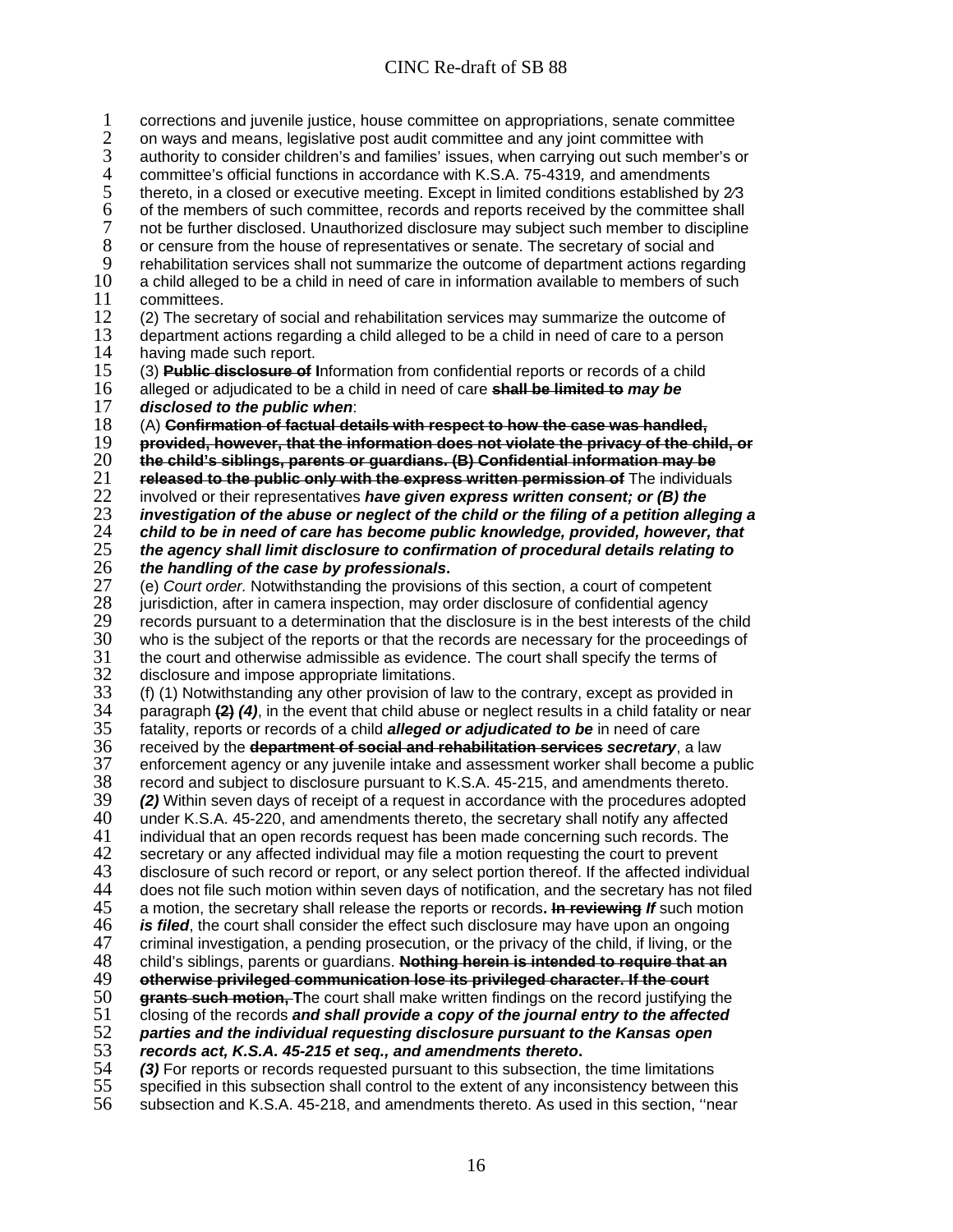1 fatality" means an act that, as certified by a person licensed to practice medicine and<br>2 surgery, places the child in serious or critical condition. 2 surgery, places the child in serious or critical condition.<br>3  $(2)$  (4) Nothing in this subsection shall allow the disclos 3 **(2)** *(4)* Nothing in this subsection shall allow the disclosure of reports, records or 4 documents concerning the child and such child's biological parents which were created<br>5 prior to such child's adoption. **Nothing herein is intended to require that an otherwis** 5 prior to such child's adoption. **Nothing herein is intended to require that an otherwise**<br>6 **privileged communication lose its privileged character.** 6 *privileged communication lose its privileged character.*  **Sec. 9.** K.S.A. 2008 Supp. 38-2242 is hereby amended to read as follows: 38-2242. (a)<br>8 The court, upon verified application, may issue ex parte an order directing that a child be 8 The court, upon verified application, may issue *ex parte* an order directing that a child be 9 held in protective custody and, if the child has not been taken into custody, an order<br>10 directing that the child be taken into custody. The application shall state for each chil 10 directing that the child be taken into custody. The application shall state for each child:<br>11 (1) The applicant's belief that the child is a child in need of care: 11 (1) The applicant's belief that the child is a child in need of care;<br>12 (2) that the child is likely to sustain harm if not immediately remo 12 (2) that the child is likely to sustain harm if not immediately removed from the home;<br>13 (3) that allowing the child to remain in the home is contrary to the welfare of the child 13 (3) that allowing the child to remain in the home is contrary to the welfare of the child; and 14 (4) the facts relied upon to support the application, including efforts known to the 14 (4) the facts relied upon to support the application, including efforts known to the 15 applicant to maintain the family unit and prevent the unnecessary removal of the 15 applicant to maintain the family unit and prevent the unnecessary removal of the child<br>16 from the child's home, or the specific facts supporting that an emergency exists which from the child's home, or the specific facts supporting that an emergency exists which 17 threatens the safety of the child.<br>18 (b) (1) The order of protective cu 18 (b) (1) The order of protective custody may be issued only after the court has determined 19 there is probable cause to believe the allegations in the application are true. The order 19 there is probable cause to believe the allegations in the application are true. The order 10<br>20 shall remain in effect until the temporary custody hearing provided for in K.S.A. 2008 20 shall remain in effect until the temporary custody hearing provided for in K.S.A. 2008<br>21 Supp. 38-2243, and amendments thereto, unless earlier rescinded by the court. 21 Supp. 38-2243, and amendments thereto, unless earlier rescinded by the court.<br>22 (2) No child shall be held in protective custody for more than 72 hours, excluding 22 (2) No child shall be held in protective custody for more than 72 hours, excluding  $23$  Saturdays, Sundays and legal holidays, unless within the 72-hour period a determ 23 Saturdays, Sundays and legal holidays, unless within the 72-hour period a determination<br>24 is made as to the necessity for temporary custody in a temporary custody hearing. The 24 is made as to the necessity for temporary custody in a temporary custody hearing. The<br>25 time spent in custody pursuant to K.S.A. 2008 Supp. 38-2232, and amendments thereto 25 time spent in custody pursuant to K.S.A. 2008 Supp. 38-2232, and amendments thereto,<br>26 shall be included in calculating the 72-hour period. Nothing in this subsection shall be 26 shall be included in calculating the 72-hour period. Nothing in this subsection shall be<br>27 construed to mean that the child must remain in protective custody for 72 hours. If a c 27 construed to mean that the child must remain in protective custody for 72 hours. If a child  $28$  is in the protective custody of the secretary, the secretary shall allow at least one 28 is in the protective custody of the secretary, the secretary shall allow at least one<br>29 supervised visit between the child and the parent or parents within such time perio 29 supervised visit between the child and the parent or parents within such time period as<br>30 the child is in protective custody. The court may prohibit such supervised visit if the cou 30 the child is in protective custody. The court may prohibit such supervised visit if the court 31 determines it is not in the best interest of the child. 31 determines it is not in the best interest of the child.<br>32 (c) (1) Whenever the court determines the necessit  $32$  (c) (1) Whenever the court determines the necessity for an order of protective custody,<br> $33$  the court may place the child in the protective custody of:

- 33 the court may place the child in the protective custody of:<br>34 (A) A parent or other person having custody of the child a  $34$  (A) A parent or other person having custody of the child and may enter a restraining order  $35$  pursuant to subsection (e);
- $35$  pursuant to subsection (e);<br> $36$  (B) a person, other than the 36 (B) a person, other than the parent or other person having custody, who shall not be
- 37 required to be licensed under article 5 of chapter 65 of the Kansas Statutes Annotated,<br>38 and amendments thereto;
- 38 and amendments thereto;<br>39 (C) a vouth residential faci
- $39$  (C) a youth residential facility;<br> $40$  (D) a shelter facility: or
- $40$  (D) a shelter facility; or  $41$  (E) the secretary.
- $41$  (E) the secretary.<br> $42$  (2) If the secretary
- $42$  (2) If the secretary presents the court with a plan to provide services to a child or family  $43$  which the court finds will assure the safety of the child, the court may only place the child
- 43 which the court finds will assure the safety of the child, the court may only place the child<br>44 in the protective custody of the secretary until the court finds the services are in place.
- 44 in the protective custody of the secretary until the court finds the services are in place.<br>45 The court shall have the authority to require any person or entity agreeing to participate
- 45 The court shall have the authority to require any person or entity agreeing to participate in 46 the plan to perform as set out in the plan. When the child is placed in the protective
- 46 the plan to perform as set out in the plan. When the child is placed in the protective<br>47 custody of the secretary, the secretary shall have the discretionary authority to place
- 47 custody of the secretary, the secretary shall have the discretionary authority to place the 48 child with a parent or to make other suitable placement for the child is
- 48 child with a parent or to make other suitable placement for the child. When the child is<br>49 oresently alleged, but not vet adiudicated, to be a child in need of care solely pursuant
- 49 presently alleged, but not yet adjudicated, to be a child in need of care solely pursuant to  $50$  subsection (d)(9) or (d)(10) of K.S.A. 2008 Supp. 38-2202, and amendments thereto, the
- 50 subsection (d)(9) or (d)(10) of K.S.A. 2008 Supp. 38-2202, and amendments thereto, the
- 51 child may be placed in a juvenile detention facility or other secure facility pursuant to an 52 order of protective custody for a period of not to exceed 24 hours, excluding Saturdays, 52 order of protective custody for a period of not to exceed 24 hours, excluding Saturdays,<br>53 Sundays and legal holidays.
- 
- 53 Sundays and legal holidays.<br>54 (d) The order of protective cu 54 (d) The order of protective custody shall be served pursuant to subsection (a) of K.S.A.<br>55 2008 Supp. 38-2237, and amendments thereto, on the child's parents and any other
- 2008 Supp. 38-2237, and amendments thereto, on the child's parents and any other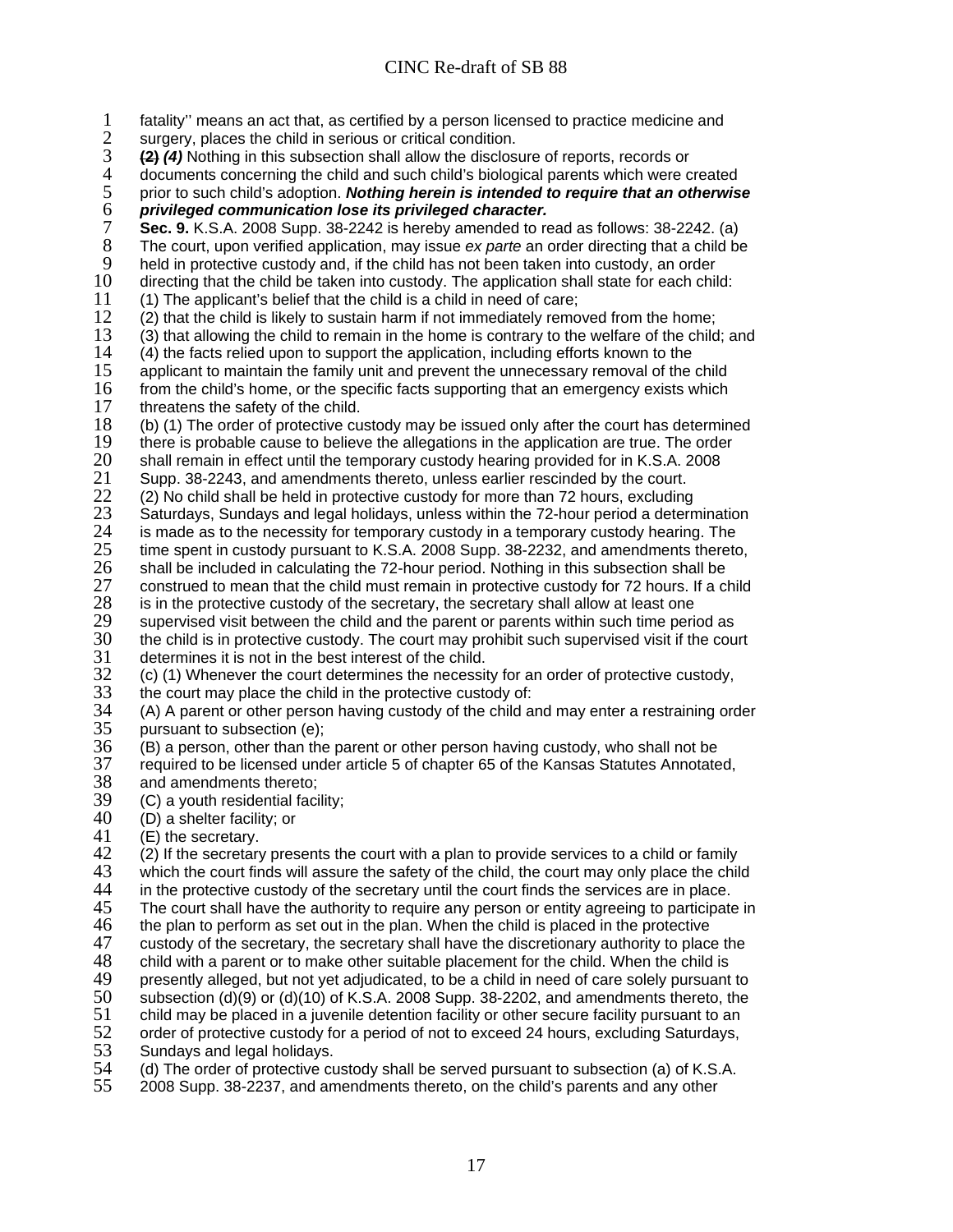- 1 person having legal custody of the child. The order shall prohibit the removal of the child<br>2 from the court's jurisdiction without the court's permission.
- 2 from the court's jurisdiction without the court's permission.<br>3 (e) If the court issues an order of protective custody, the co
- 3 (e) If the court issues an order of protective custody, the court may also enter an order
- 4 restraining any alleged perpetrator of physical, sexual, mental or emotional abuse of the<br>5 child from residing in the child's home; visiting, contacting, harassing or intimidating the
- 5 child from residing in the child's home; visiting, contacting, harassing or intimidating the
- 6 child, other family member or witness; or attempting to visit, contact, harass or intimidate the child, other family member or witness. Such restraining order shall be served by
- 7 the child, other family member or witness. Such restraining order shall be served by<br>8 personal service pursuant to subsection (a) of K.S.A. 2008 Supp. 38-2237, and
- 8 personal service pursuant to subsection (a) of K.S.A. 2008 Supp. 38-2237, and
- 9 amendments thereto, on any alleged perpetrator to whom the order is directed.<br>10 (f) (1) The court shall not enter **an the initial** order removing a child from the cu
- 10 (f) (1) The court shall not enter **an** *the initial* order removing a child from the custody of a
- 11 parent pursuant to this section unless the court first finds probable cause that:  $(A)(i)$  the <br>12 child is likely to sustain harm if not immediately removed from the home:
- 12 child is likely to sustain harm if not immediately removed from the home;<br>13 (ii) allowing the child to remain in home is contrary to the welfare of the c
- 13 (ii) allowing the child to remain in home is contrary to the welfare of the child; or 14 (iii) immediate placement of the child is in the best interest of the child; and
- 14 (iii) immediate placement of the child is in the best interest of the child; and<br>15 (B) reasonable efforts have been made to maintain the family unit and preve
- 15 (B) reasonable efforts have been made to maintain the family unit and prevent the 16 unnecessary removal of the child from the child's home or that an emergency exist
- unnecessary removal of the child from the child's home or that an emergency exists
- 17 which threatens the safety to the child.<br>18 (2) Such findings shall be included in a
- 18 (2) Such findings shall be included in any order entered by the court. If the child is placed 19 in the custody of the secretary, the court shall provide the secretary with a written copy of
- 19 in the custody of the secretary, the court shall provide the secretary with a written copy of  $20$  any orders entered upon making the order. 20 any orders entered upon making the order.<br>21 **Sec. 10.** K.S.A. 2008 Supp. 38-2243 is here
- 21 **Sec. 10.** K.S.A. 2008 Supp. 38-2243 is hereby amended to read as follows: 38-2243. (a)<br>22 Upon notice and hearing, the court may issue an order directing who shall have
- 22 Upon notice and hearing, the court may issue an order directing who shall have  $23$  temporary custody and may modify the order during the pendency of the procee
- 23 temporary custody and may modify the order during the pendency of the proceedings as 24 will best serve the child's welfare. 24 will best serve the child's welfare.<br>25 (b) A hearing pursuant to this sect
- 25 (b) A hearing pursuant to this section shall be held within 72 hours, excluding Saturdays,<br>26 Sundays and legal holidays, following a child having been taken into protective custody.
- 26 Sundays and legal holidays, following a child having been taken into protective custody.<br>27 (c) Whenever it is determined that a temporary custody hearing is required, the court
- 27 (c) Whenever it is determined that a temporary custody hearing is required, the court 28 shall immediately set the time and place for the hearing. Notice of a temporary custod
- 28 shall immediately set the time and place for the hearing. Notice of a temporary custody<br>29 hearing shall be given to all parties and interested parties.
- 29 hearing shall be given to all parties and interested parties.<br>30 (d) Notice of the temporary custody hearing shall be given 30 (d) Notice of the temporary custody hearing shall be given at least 24 hours prior to the 31 hearing. The court may continue the hearing to afford the 24 hours prior notice or, with
- 31 hearing. The court may continue the hearing to afford the 24 hours prior notice or, with 32 the consent of the party or interested party, proceed with the hearing at the designated
- 32 the consent of the party or interested party, proceed with the hearing at the designated<br>33 time. If an order of temporary custody is entered and the parent or other person having
- 33 time. If an order of temporary custody is entered and the parent or other person having<br>34 custody of the child has not been notified of the hearing, did not appear or waive
- 34 custody of the child has not been notified of the hearing, did not appear or waive<br>35 appearance and requests a rehearing, the court shall rehear the matter without  $35$  appearance and requests a rehearing, the court shall rehear the matter without  $36$  unnecessary delay. 36 unnecessary delay.<br>37 (e) Oral notice may
- 37 (e) Oral notice may be used for giving notice of a temporary custody hearing where there<br>38 is insufficient time to give written notice. Oral notice is completed upon filing a certificate
- 38 is insufficient time to give written notice. Oral notice is completed upon filing a certificate 39 of oral notice.<br>40 (f) The court n
- 40 (f) The court may enter an order of temporary custody after determining there is probable  $41$  cause to believe that the: (1) Child is dangerous to self or to others; (2) child is not likely
- 41 cause to believe that the: (1) Child is dangerous to self or to others; (2) child is not likely<br>42 to be available within the iurisdiction of the court for future proceedings: or (3) health or
- 42 to be available within the jurisdiction of the court for future proceedings; or (3) health or  $43$  welfare of the child may be endangered without further care. 43 welfare of the child may be endangered without further care.<br>44 (g) (1) Whenever the court determines the necessity for an or
- 44 (g) (1) Whenever the court determines the necessity for an order of temporary custody  $45$  the court may place the child in the temporary custody of:
- 45 the court may place the child in the temporary custody of:<br>46 (A) A parent or other person having custody of the child are
- 46 (A) A parent or other person having custody of the child and may enter a restraining order  $47$  pursuant to subsection (h);
- 47 pursuant to subsection (h);<br>48 (B) a person, other than the
- 48 (B) a person, other than the parent or other person having custody, who shall not be<br>49 required to be licensed under article 5 of chapter 65 of the Kansas Statutes Annotate
- 49 required to be licensed under article 5 of chapter 65 of the Kansas Statutes Annotated,<br>50 and amendments thereto:
- and amendments thereto;
- 51 (C) a youth residential facility;<br>52 (D) a shelter facility; or
- 52 (D) a shelter facility; or  $53$  (E) the secretary.
- 53  $(E)$  the secretary.<br>54  $(2)$  If the secretary
- $54$  (2) If the secretary presents the court with a plan to provide services to a child or family  $55$  which the court finds will assure the safety of the child, the court may only place the child
- 55 which the court finds will assure the safety of the child, the court may only place the child<br>56 in the temporary custody of the secretary until the court finds the services are in place.
- in the temporary custody of the secretary until the court finds the services are in place.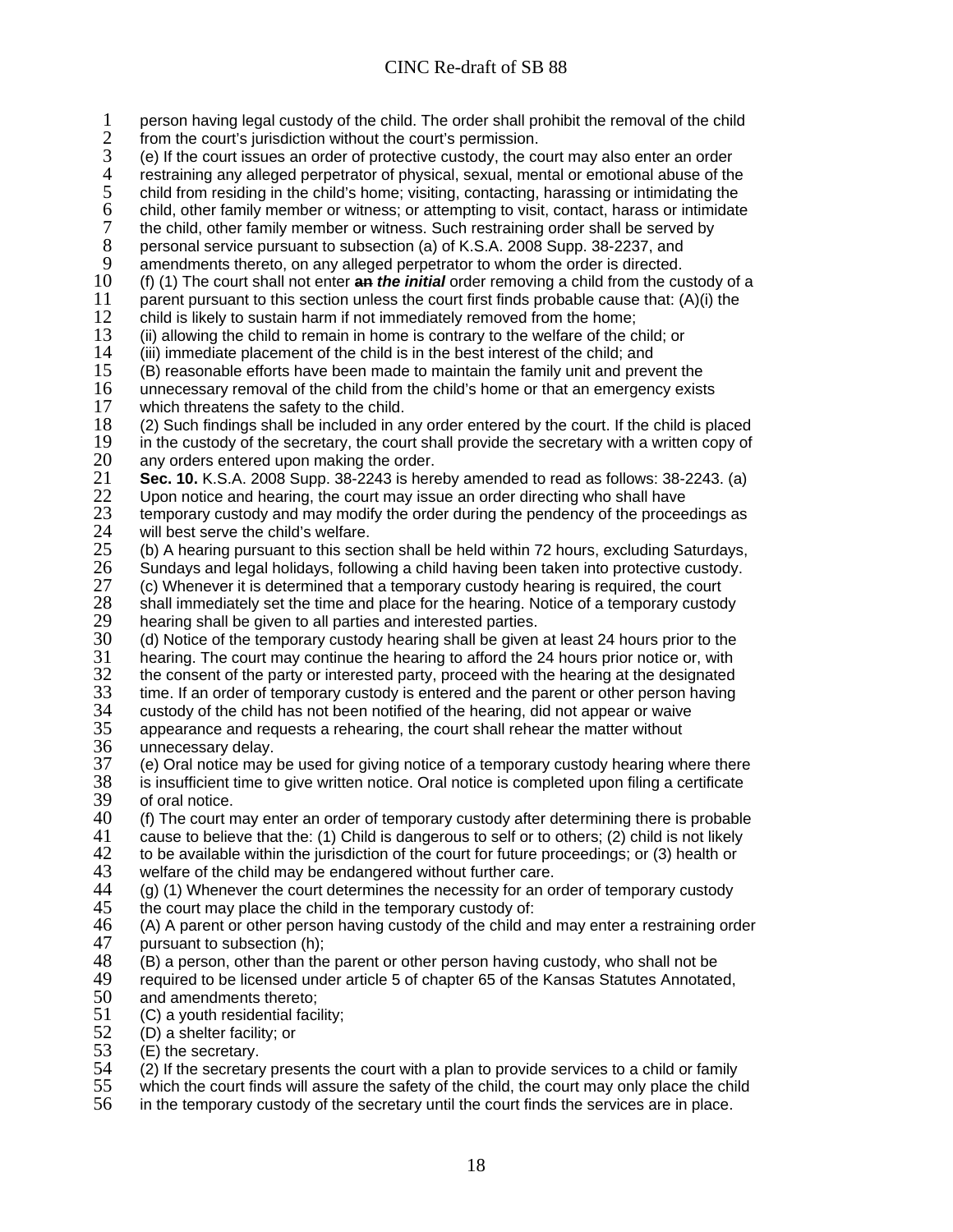1 The court shall have the authority to require any person or entity agreeing to participate in  $2$  the plan to perform as set out in the plan. When the child is placed in the temporary

- 2 the plan to perform as set out in the plan. When the child is placed in the temporary<br>3 custody of the secretary, the secretary shall have the discretionary authority to place
- 3 custody of the secretary, the secretary shall have the discretionary authority to place the<br>4 child with a parent or to make other suitable placement for the child. When the child is
- 4 child with a parent or to make other suitable placement for the child. When the child is<br>5 presently alleged, but not yet adjudicated to be a child in need of care solely pursuant to
- 5 presently alleged, but not yet adjudicated to be a child in need of care solely pursuant to
- 6 subsection (d)(9) or (d)(10) of K.S.A. 2008 Supp. 38-2202, and amendments thereto, the  $7$  child may be placed in a juvenile detention facility or other secure facility. but the total
- 7 child may be placed in a juvenile detention facility or other secure facility, but the total<br>8 amount of time that the child may be held in such facility under this section and K.S.A. amount of time that the child may be held in such facility under this section and K.S.A.
- 
- 9 2008 Supp. 38-2242, and amendments thereto, shall not exceed 24 hours, excluding<br>10 Saturdays, Sundays and legal holidays. The order of temporary custody shall remain i
- 10 Saturdays, Sundays and legal holidays. The order of temporary custody shall remain in<br>11 effect until modified or rescinded by the court or an adjudication order is entered but not 11 effect until modified or rescinded by the court or an adjudication order is entered but not <br>12 exceeding 60 days, unless good cause is shown and stated on the record.
- exceeding 60 days, unless good cause is shown and stated on the record.<br>13 (h) If the court issues an order of temporary custody, the court may also en
- 13 (h) If the court issues an order of temporary custody, the court may also enter an order 14 restraining any alleged perpetrator of physical, sexual, mental or emotional abuse of the 14 restraining any alleged perpetrator of physical, sexual, mental or emotional abuse of the<br>15 child from residing in the child's home: visiting, contacting, harassing or intimidating the
- 15 child from residing in the child's home; visiting, contacting, harassing or intimidating the 16 child: or attempting to visit, contact, harass or intimidate the child, other family members 16 child; or attempting to visit, contact, harass or intimidate the child, other family members
- 
- 17 or witnesses. Such restraining order shall be served by personal service pursuant to 18 subsection (a) of K.S.A. 2008 Supp. 38-2237, and amendments thereto, on any alled 18 subsection (a) of K.S.A. 2008 Supp. 38-2237, and amendments thereto, on any alleged 19 perpetrator to whom the order is directed.
- 19 perpetrator to whom the order is directed.<br>20 (i) (1) The court shall not enter **an the init**
- 20 (i) (1) The court shall not enter **an** *the initial* order removing a child from the custody of a<br>21 parent pursuant to this section unless the court first finds probable cause that: (A)(i) the
- 21 parent pursuant to this section unless the court first finds probable cause that:  $(A)(i)$  the  $22$  child is likely to sustain harm if not immediately removed from the home:
- 22 child is likely to sustain harm if not immediately removed from the home;<br>23 (ii) allowing the child to remain in home is contrary to the welfare of the cl
- 23 (ii) allowing the child to remain in home is contrary to the welfare of the child; or  $24$  (iii) immediate placement of the child is in the best interest of the child; and
- 24 (iii) immediate placement of the child is in the best interest of the child; and  $25$  (B) reasonable efforts have been made to maintain the family unit and preve
- 25 (B) reasonable efforts have been made to maintain the family unit and prevent the 26 unnecessary removal of the child from the child's home or that an emergency exist 26 unnecessary removal of the child from the child's home or that an emergency exists 27 which threatens the safety to the child.
- 27 which threatens the safety to the child.<br>28 (2) Such findings shall be included in a 28 (2) Such findings shall be included in any order entered by the court. If the child is placed 29 in the custody of the secretary, upon making the order the court shall provide the
- 29 in the custody of the secretary, upon making the order the court shall provide the 30 secretary with a written copy.
- $30$  secretary with a written copy.<br> $31$  (i) If the court enters an order
- $31$  (j) If the court enters an order of temporary custody that provides for placement of the court shall make a child support
- 32 child with a person other than the parent, the court shall make a child support<br>33 determination pursuant to K.S.A. 2008 Supp. 38-2277, and amendments there
- 33 determination pursuant to K.S.A. 2008 Supp. 38-2277, and amendments thereto.<br>34 **Sec. 11.** K.S.A. 2008 Supp. 38-2251 is hereby amended to read as follows: 38-22 34 **Sec. 11.** K.S.A. 2008 Supp. 38-2251 is hereby amended to read as follows: 38-2251. (a)  $35$  If the court finds that the child is not a child in need of care, the court shall enter an order  $36$  dismissing the proceedings.
- 36 dismissing the proceedings.<br>37 (b) If the court finds that the
- 37 (b) If the court finds that the child is a child in need of care, the court shall enter an order  $38$  adjudicating the child to be a child in need of care and may proceed to enter other orders  $39$  as authorized by this code.
- $39$  as authorized by this code.<br> $40$  (c) **A finding that a child s**
- 40 (c) **A finding that a child subject to this code is a child in need of care shall be**
- 
- 41 **entered without undue delay. If the child has been removed from the child's home,**
- 42 **an order of adjudication shall be entered as soon as practicable but not more than**
- 43 **60 days from the date of removal unless an order of informal supervision or an**
- 44 **order of continuance for good cause has been entered.** *A final adjudication or*  45 *dismissal shall be entered within 60 days from the date of the filing of the petition,*
- 46 *unless good cause for a continuance is shown on the record.*  47 **Sec. 12.** K.S.A. 2008 Supp. 38-2255 is hereby amended to read as follows: 38-2255. (a) 48 *Considerations.* Prior to entering an order of disposition, the court shall give consideration
- $\begin{array}{cc} 49 & \text{to:} \\ 50 & (1) \end{array}$ (1) The child's physical, mental and emotional condition;
- 51 (2) the child's need for assistance;<br>52 (3) the manner in which the parent
- 52 (3) the manner in which the parent participated in the abuse, neglect or abandonment of the child;
- 53 the child;<br>54 (4) any re  $54$  (4) any relevant information from the intake and assessment process; and  $55$  (5) the evidence received at the dispositional hearing.
- (5) the evidence received at the dispositional hearing.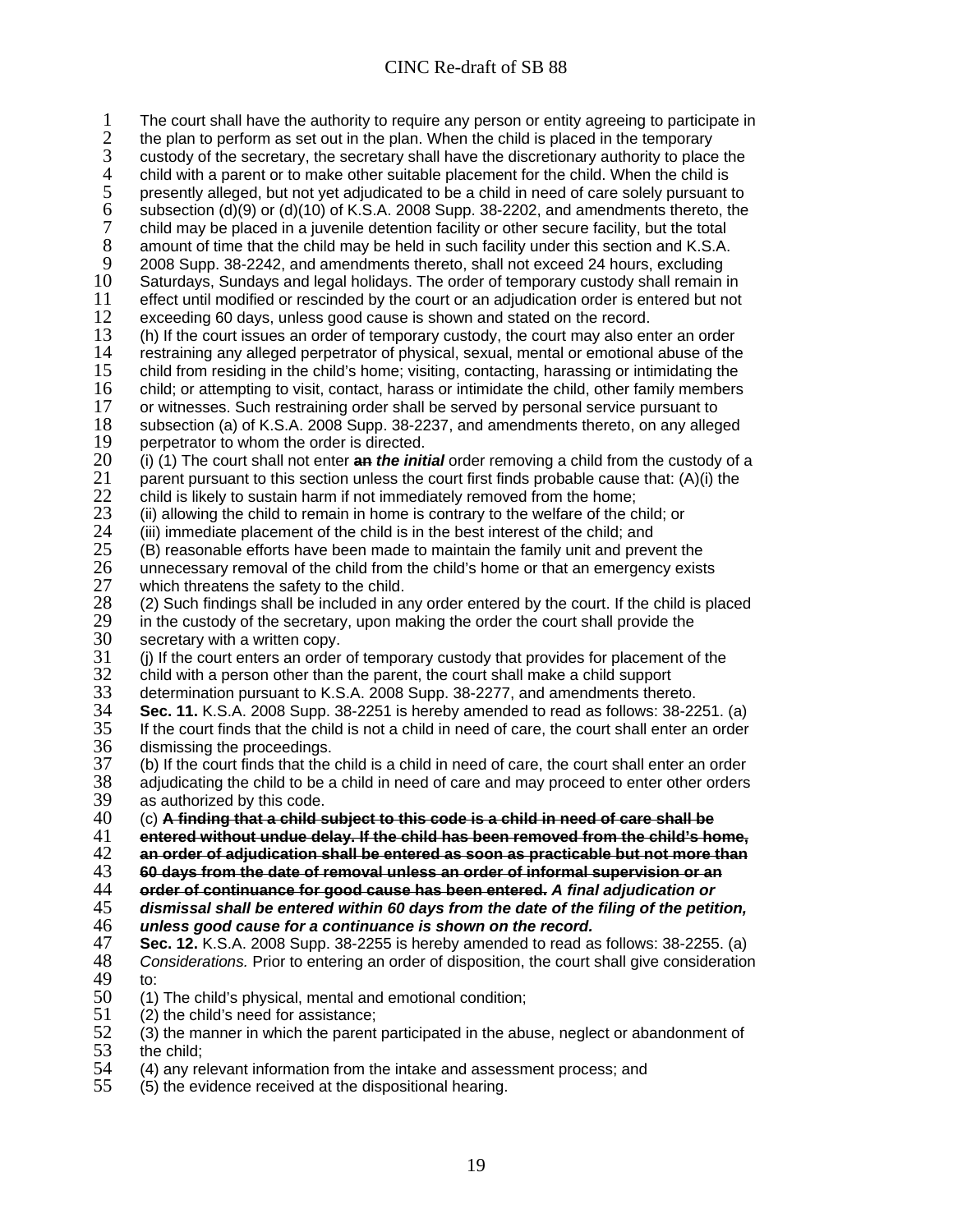1 (b) **Placement** *Custody with a parent.* The court may place the child in the custody of

2 either of the child's parents subject to terms and conditions which the court prescribes to assure the proper care and protection of the child. including, but not limited to:

3 assure the proper care and protection of the child, including, but not limited to:<br>4 (1) Supervision of the child and the parent by a court services officer:

- 4 (1) Supervision of the child and the parent by a court services officer;<br>5 (2) participation by the child and the parent in available programs ope 5 (2) participation by the child and the parent in available programs operated by an appropriate individual or agency; and
- 
- 6 appropriate individual or agency; and 7 (3) any special treatment or care which the child needs for the child's physical, mental or emotional health and safety.

9 (c) *Removal of a child from custody of a parent.* The court shall not enter **an** *the initial*

10 order removing a child from the custody of a parent pursuant to this section unless the court first finds probable cause that:  $(1)(A)$  The child is likely to sustain harm if not

11 court first finds probable cause that:  $(1)(A)$  The child is likely to sustain harm if not  $12$  immediately removed from the home: 12 immediately removed from the home;<br>13 (B) allowing the child to remain in hom

- 13 (B) allowing the child to remain in home is contrary to the welfare of the child; or 14 (C) immediate placement of the child is in the best interest of the child; and
- $14$  (C) immediate placement of the child is in the best interest of the child; and  $15$  (2) reasonable efforts have been made to maintain the family unit and preve
- 15 (2) reasonable efforts have been made to maintain the family unit and prevent the 16 unnecessary removal of the child from the child's home or that an emergency exist
- unnecessary removal of the child from the child's home or that an emergency exists
- 17 which threatens the safety to the child.<br>18 (d) Custody and placement of a child re

18 (d) *Custody and placement of a child removed from the custody of a parent.* If the court 19 has made the findings required by subsection (c), the court shall enter an order awarding

19 has made the findings required by subsection (c), the court shall enter an order awarding  $20$  custody to a relative of the child or to a person with whom the child has close emotional

20 custody to a relative of the child or to a person with whom the child has close emotional  $21$  ties who shall not be required to be licensed under article 5 of chapter 65 of the

21 ties who shall not be required to be licensed under article 5 of chapter 65 of the<br>22 **Kansas Statutes Annotated, and amendments thereto**, to any other suitable perso

*Kansas Statutes Annotated, and amendments thereto***, to any other suitable person,<br>23 to a shelter facility, to a youth residential facility or to the secretary. Custody awarded** 23 to a shelter facility, to a youth residential facility or to the secretary. Custody awarded 24 under this subsection shall continue until further order of the court.

24 under this subsection shall continue until further order of the court.<br>25 (1) When custody is awarded to the secretary, the secretary shall c

25 (1) When custody is awarded to the secretary, the secretary shall consider any<br>26 placement recommendation by the court and notify the court of the placement c

- 26 placement recommendation by the court and notify the court of the placement or 27 proposed placement of the child within 10 days of the order awarding custody. (A
- 27 proposed placement of the child within 10 days of the order awarding custody. **(A)** After
- 28 providing the parties or interested parties notice and opportunity to be heard, the court 29 may determine whether the secretary's placement or proposed placement is contrary to
- 29 may determine whether the secretary's placement or proposed placement is contrary to 30 the welfare or in the best interests of the child. In making that determination the court
- 30 the welfare or in the best interests of the child. In making that determination the court 31 shall consider the health and safety needs of the child and the resources available to
- 31 shall consider the health and safety needs of the child and the resources available to 32 meet the needs of children in the custody of the secretary. If the court determines that 32 meet the needs of children in the custody of the secretary. If the court determines that the<br>33 placement or proposed placement is contrary to the welfare or not in the best interests of
- 33 placement or proposed placement is contrary to the welfare or not in the best interests of 34 the child, the court shall notify the secretary, who shall then make an alternative 34 the child, the court shall notify the secretary, who shall then make an alternative placement.

35 placement.<br>36 **(B) The sec** 

36 **(B) The secretary may propose and the court may order the child to be placed in** 

37 **the custody of a parent or parents if the secretary has provided and the court has** 

38 **approved an appropriate safety action plan which includes services to be**  39 **provided. The court may order the parent or parents and the child to perform tasks** 

40 **as set out in the safety action plan.**

 $41$  (2) The custodian designated under this subsection shall notify the court in writing at least  $42$  10 davs prior to any planned placement with a parent. The written notice shall state the 42 10 days prior to any planned placement with a parent. The written notice shall state the 43 basis for the custodian's belief that placement with a parent is no longer contrary to the 43 basis for the custodian's belief that placement with a parent is no longer contrary to the 44 velfare or best interest of the child. Upon reviewing the notice, the court may allow the 44 welfare or best interest of the child. Upon reviewing the notice, the court may allow the<br>45 custodian to proceed with the planned placement or may set the date for a hearing to 45 custodian to proceed with the planned placement or may set the date for a hearing to<br>46 determine if the child shall be allowed to return home. If the court sets a hearing on the 46 determine if the child shall be allowed to return home. If the court sets a hearing on the 47 matter, the custodian shall not return the child home without written consent of the court 47 matter, the custodian shall not return the child home without written consent of the court.<br>48 (3) The court may grant any person reasonable rights to visit the child upon motion of the

48 (3) The court may grant any person reasonable rights to visit the child upon motion of the 49 person and a finding that the visitation rights would be in the best interests of the child.

49 person and a finding that the visitation rights would be in the best interests of the child.<br>50 (4) The court may enter an order restraining any alleged perpetrator of physical, menta 50 (4) The court may enter an order restraining any alleged perpetrator of physical, mental

51 or emotional abuse or sexual abuse of the child from residing in the child's home; visiting,<br>52 contacting, harassing or intimidating the child, other family member or witness; or

52 contacting, harassing or intimidating the child, other family member or witness; or<br>53 attempting to visit, contact, harass or intimidate the child, other family member or

53 attempting to visit, contact, harass or intimidate the child, other family member or witness.<br>54 Such restraining order shall be served by personal service pursuant to subsection (a) of

- 54 Such restraining order shall be served by personal service pursuant to subsection (a) of 55 K.S.A. 2008 Supp. 38-2237, and amendments thereto, on any alleged perpetrator to 55 K.S.A. 2008 Supp. 38-2237, and amendments thereto, on any alleged perpetrator to
- whom the order is directed.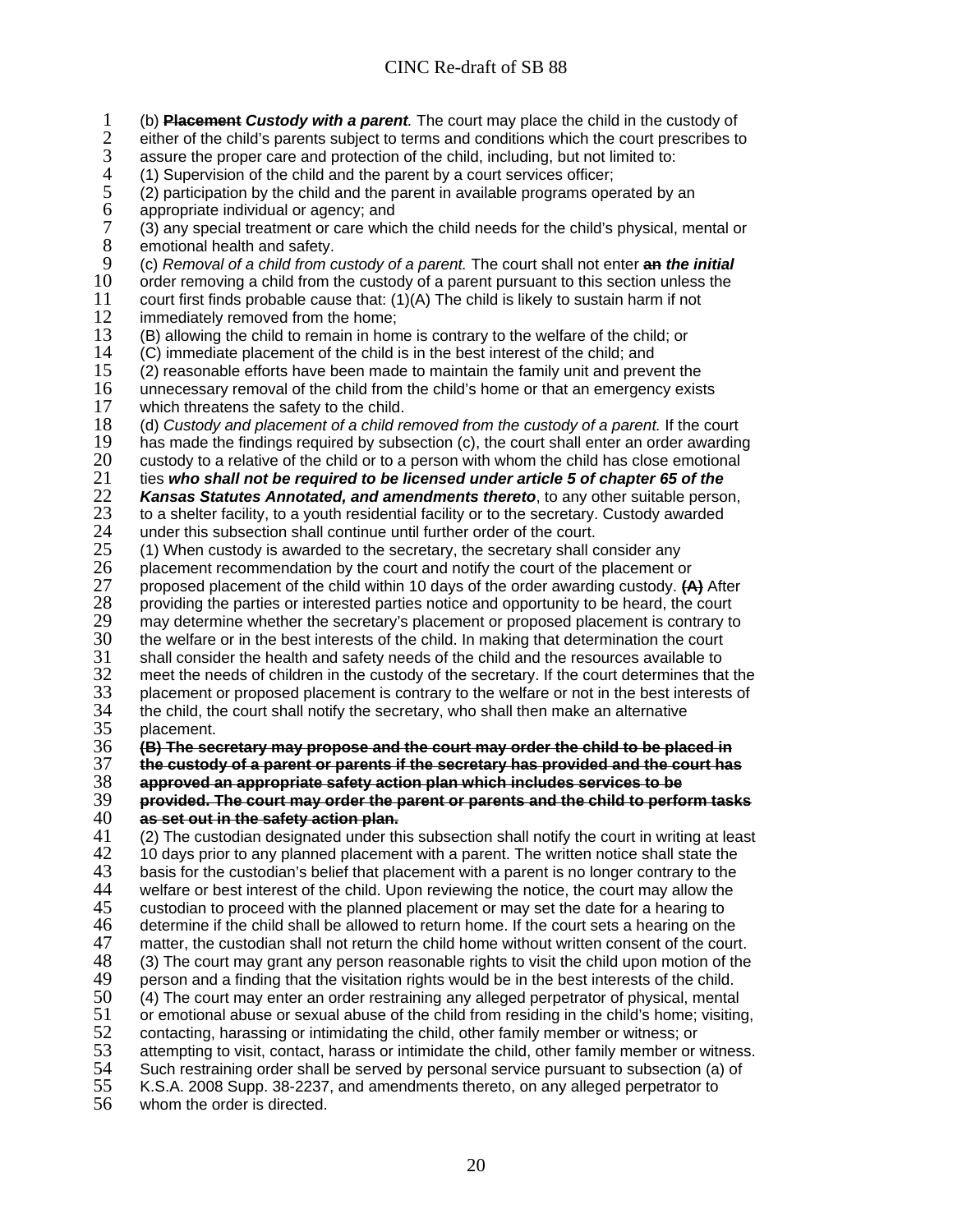- 1 (5) The court shall provide a copy of any orders entered within 10 days of entering the
- 2 order to the custodian designated under this subsection.<br>3 (e) Further determinations regarding a child removed from
- 3 (e) *Further determinations regarding a child removed from the home.* If custody has been
- 4 awarded under subsection (d) to a person other than a parent, a permanency plan shall<br>5 be provided or prepared pursuant to K.S.A. 2008 Supp. 38-2264, and amendments
- be provided or prepared pursuant to K.S.A. 2008 Supp. 38-2264, and amendments
- 6 hereto. If a permanency plan is provided at the dispositional hearing, the court may
- 7 determine whether reintegration is a viable alternative or, if reintegration is not a viable<br>8 alternative, whether the child should be placed for adoption or a permanent custodian
- alternative, whether the child should be placed for adoption or a permanent custodian
- 9 appointed. In determining whether reintegration is a viable alternative, the court shall<br>10 consider:
- 10 consider:<br>11 (1) Wheth 11 (1) Whether a parent has been found by a court to have committed one of the following<br>12 crimes or to have violated the law of another state prohibiting such crimes or to have
- 
- 12 crimes or to have violated the law of another state prohibiting such crimes or to have<br>13 aided and abetted, attempted, conspired or solicited the commission of one of these
- 13 aided and abetted, attempted, conspired or solicited the commission of one of these<br>14 crimes: Murder in the first degree, K.S.A. 21-3401, and amendments thereto, murder 14 crimes: Murder in the first degree, K.S.A. 21-3401, and amendments thereto, murder in
- 15 the second degree, K.S.A. 21-3402, and amendments thereto, capital murder, K.S.A. 21-<br>16 3439, and amendments thereto, voluntary manslaughter, K.S.A. 21-3403, and
- 16 3439, and amendments thereto, voluntary manslaughter, K.S.A. 21-3403, and
- 17 amendments thereto, or a felony battery that resulted in bodily injury;<br>18 (2) whether a parent has subiected the child or another child to aggra
- 18 (2) whether a parent has subjected the child or another child to aggravated 19 circumstances:
- 19 circumstances;<br>20 (3) whether a pay
- $20$  (3) whether a parent has previously been found to be an unfit parent in proceedings  $21$  under this code or in comparable proceedings under the laws of another state or the
- 21 under this code or in comparable proceedings under the laws of another state or the 22 federal government: 22 federal government;<br>23 (4) whether the child
- 23 (4) whether the child has been in extended out of home placement;<br>24 (5) whether the parents have failed to work diligently toward reinteg
- 24 (5) whether the parents have failed to work diligently toward reintegration;<br>25 (6) whether the secretary has provided the family with services necessary
- $25$  (6) whether the secretary has provided the family with services necessary for the safe <br>26 return of the child to the home; and
- 26 return of the child to the home; and<br>27 (7) whether it is reasonable to exped 27 (7) whether it is reasonable to expect reintegration to occur within a time frame consistent 28 with the child's developmental needs.
- 28 with the child's developmental needs.<br>29 (f) Proceedings if reintegration is not a
- 29 (f) *Proceedings if reintegration is not a viable alternative.* If the court determines that  $30$  reintegration is not a viable alternative, proceedings to terminate parental rights and
- 30 reintegration is not a viable alternative, proceedings to terminate parental rights and<br>31 permit placement of the child for adoption or appointment of a permanent custodian 31 permit placement of the child for adoption or appointment of a permanent custodian shall<br>32 be initiated unless the court finds that compelling reasons have been documented in the
- 32 be initiated unless the court finds that compelling reasons have been documented in the<br>33 case plan why adoption or appointment of a permanent custodian would not be in the
- 33 case plan why adoption or appointment of a permanent custodian would not be in the
- 34 best interests of the child. If compelling reasons have not been documented, the county<br>35 or district attorney shall file a motion within 30 days to terminate parental rights or a
- $35$  or district attorney shall file a motion within 30 days to terminate parental rights or a<br> $36$  motion to appoint a permanent custodian within 30 days and the court shall hold a
- 36 motion to appoint a permanent custodian within 30 days and the court shall hold a 37 hearing on the motion within 90 days of its filing. No hearing is required when the parents 38 voluntarily relinguish parental rights or consent to the appointment of a permanent
- 38 voluntarily relinquish parental rights or consent to the appointment of a permanent 39 custodian.<br>40 (g) Additio
- 
- 40 (g) *Additional Orders.* In addition to or in lieu of any other order authorized by this section:  $41$  (1) The court may order the child and the parents of any child who has been adjudicated  $42$  a child in need of care to attend counseling sessions as the court directs. The expense of
- $42$  a child in need of care to attend counseling sessions as the court directs. The expense of  $43$  the counseling may be assessed as an expense in the case. No mental health provider
- 43 the counseling may be assessed as an expense in the case. No mental health provider<br>44 shall charge a greater fee for court-ordered counseling than the provider would have
- 44 shall charge a greater fee for court-ordered counseling than the provider would have<br>45 charged to the person receiving counseling if the person had requested counseling or
- 45 charged to the person receiving counseling if the person had requested counseling on<br>46 the person's own initiative.
- 46 the person's own initiative.<br>47 (2) If the court has reason t
- 47 (2) If the court has reason to believe that a child is before the court due, in whole or in<br>48 a part, to the use or misuse of alcohol or a violation of the uniform controlled substances
- 48 part, to the use or misuse of alcohol or a violation of the uniform controlled substances<br>49 act by the child, a parent of the child, or another person responsible for the care of the
- 49 act by the child, a parent of the child, or another person responsible for the care of the 50 child, the court may order the child, parent of the child or other person responsible for the
- 50 child, the court may order the child, parent of the child or other person responsible for the
- 51 care of the child to submit to and complete an alcohol and drug evaluation by a qualified<br>52 person or agency and comply with any recommendations. If the evaluation is performed
- 52 person or agency and comply with any recommendations. If the evaluation is performed<br>53 by a community-based alcohol and drug safety program certified pursuant to K.S.A. 8-
- 53 by a community-based alcohol and drug safety program certified pursuant to K.S.A. 8-
- 54 1008, and amendments thereto, the child, parent of the child or other person responsible<br>55 for the care of the child shall pay a fee not to exceed the fee established by that statute. If for the care of the child shall pay a fee not to exceed the fee established by that statute. If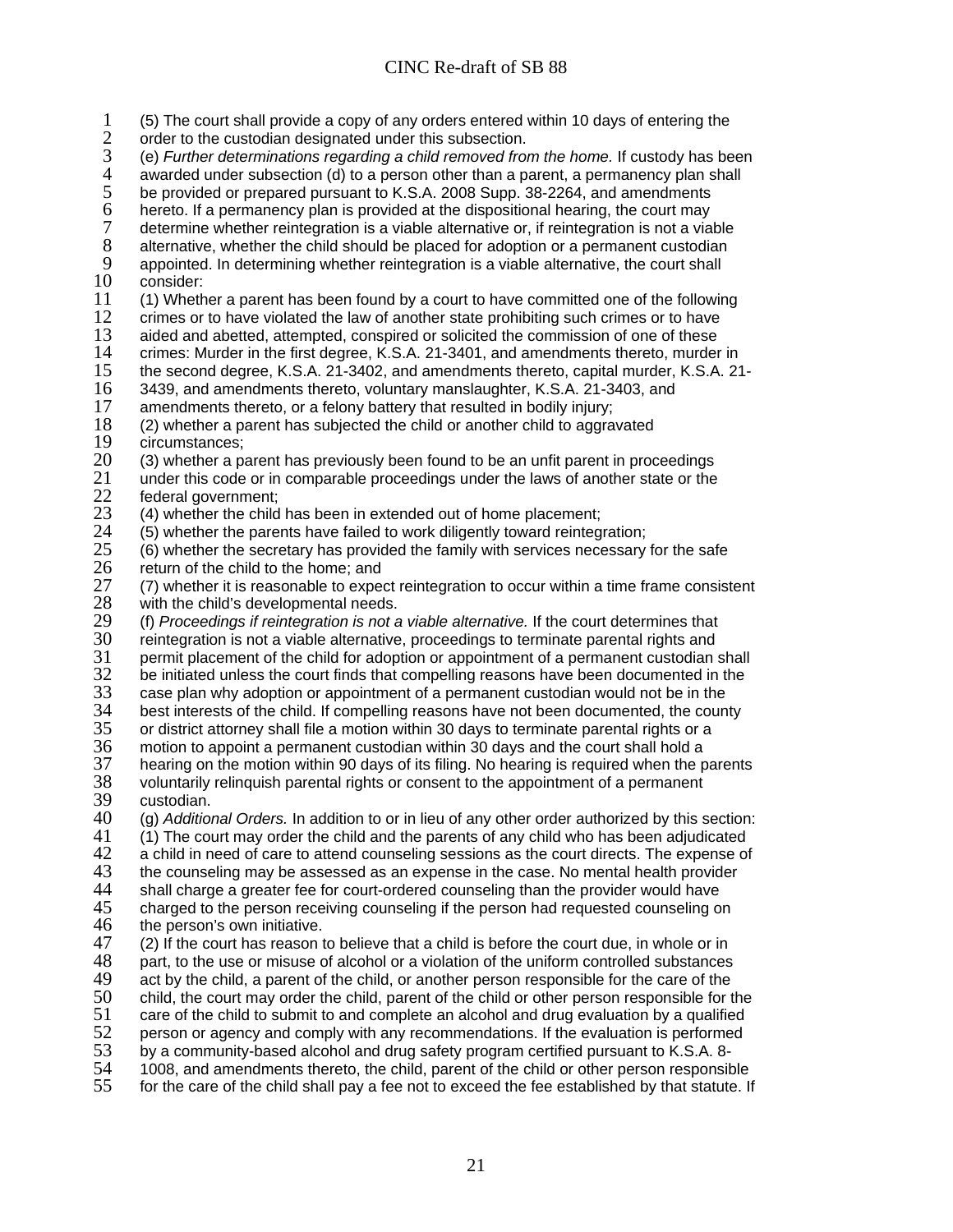1 the court finds that the child and those legally liable for the child's support are indigent,<br>2 the fee may be waived. In no event shall the fee be assessed against the secretary.

2 the fee may be waived. In no event shall the fee be assessed against the secretary.<br>
(3) If child support has been requested and the parent or parents have a duty to sup

3 (3) If child support has been requested and the parent or parents have a duty to support 4 the child, the court may order one or both parents to pay child support and, when custod

4 the child, the court may order one or both parents to pay child support and, when custody<br>5 is awarded to the secretary, the court shall order one or both parents to pay child support.

5 is awarded to the secretary, the court shall order one or both parents to pay child support.

6 The court shall determine, for each parent separately, whether the parent is already<br>7 subject to an order to pay support for the child. If the parent is not presently ordered

7 subject to an order to pay support for the child. If the parent is not presently ordered to pay support for any child who is subject to the jurisdiction of the court and the court has pay support for any child who is subject to the jurisdiction of the court and the court has

9 personal jurisdiction over the parent, the court shall order the parent to pay child support 10 in an amount determined under K.S.A. 2008 Supp. 38-2277, and amendments thereto.

10 in an amount determined under K.S.A. 2008 Supp. 38-2277, and amendments thereto.<br>11 Except for good cause shown, the court shall issue an immediate income withholding

11 Except for good cause shown, the court shall issue an immediate income withholding<br>12 order pursuant to K.S.A. 23-4.105 et seq., and amendments thereto, for each parent

12 order pursuant to K.S.A. 23-4,105 et seq., and amendments thereto, for each parent 13 ordered to pay support under this subsection, regardless of whether a payor has been

13 ordered to pay support under this subsection, regardless of whether a payor has been<br>14 identified for the parent. A parent ordered to pay child support under this subsection sh 14 identified for the parent. A parent ordered to pay child support under this subsection shall 15 be notified, at the hearing or otherwise, that the child support order may be registered

15 be notified, at the hearing or otherwise, that the child support order may be registered<br>16 bursuant to K.S.A. 2008 Supp. 38-2279, and amendments thereto. The parent shall all 16 pursuant to K.S.A. 2008 Supp. 38-2279, and amendments thereto. The parent shall also 17 be informed that, after registration, the income withholding order may be served on the 18 parent's emplover without further notice to the parent and the child support order may b 18 parent's employer without further notice to the parent and the child support order may be 19 enforced by any method allowed by law. Failure to provide this notice shall not affect the 19 enforced by any method allowed by law. Failure to provide this notice shall not affect the 20 validity of the child support order.

20 validity of the child support order.<br>21 **Sec. 13.** K.S.A. 2008 Supp. 38-22 21 **Sec. 13.** K.S.A. 2008 Supp. 38-2258 is hereby amended to read as follows: 38-2258. (a)

22 Except as provided in K.S.A. 2008 Supp.  $38-2255(d)(2)$  and  $38-2259$ , and amendments  $23$  thereto, if a child has been in the same foster home or shelter facility for six months or 23 thereto, if a child has been in the same foster home or shelter facility for six months or longer, or has been placed by the secretary in the home of a parent or relative, the

24 longer, or has been placed by the secretary in the home of a parent or relative, the 25 secretary shall give written notice of any plan to move the child to a different placen

25 secretary shall give written notice of any plan to move the child to a different placement  $26$  unless the move is to the selected preadoptive family for the purpose of facilitating

26 unless the move is to the selected preadoptive family for the purpose of facilitating<br>27 adoption. The notice shall be given to: (1) The court having jurisdiction over the chi 27 adoption. The notice shall be given to: (1) The court having jurisdiction over the child; (2)  $28$  the petitioner: (3) the attorney for the parents. if any: (4) each parent whose address **the petitioner; (3) the attorney for the parents, if any; (4)** each parent whose address 29 is available; (3) (5) the foster parent or custodian from whose home or shelter facility it is is available; **(3)** *(5)* the foster parent or custodian from whose home or shelter facility it is proposed to remove the child; **(4)** *(6)* the child, if 12 or more years of age; **and (5)** *(7)* the child's guardian ad litem*; (8) any other party or interested party; and (9) the child's* 

# 32 *court appointed special advocate***.**

33 (b) The notice shall state the placement to which the secretary plans to transfer the child<br>34 and the reason for the proposed action. The notice shall be mailed by first class mail 30 34 and the reason for the proposed action. The notice shall be mailed by first class mail 30<br>35 days in advance of the planned transfer, except that the secretary shall not be required t  $35$  days in advance of the planned transfer, except that the secretary shall not be required to  $36$  wait 30 days to transfer the child if all persons enumerated in subsection (a) (2) through 36 wait 30 days to transfer the child if all persons enumerated in subsection (a) (2) through  $37$  (5) consent in writing to the transfer. 37 **(5)** *(8)* consent in writing to the transfer.

38 (c) Within 10 days after receipt of the notice, any person *enumerated in (a)(2) through* 

**(8)** receiving notice as provided above may request, either orally or in writing, that the 40 court conduct a hearing to determine whether or not the change in placement is in the

40 court conduct a hearing to determine whether or not the change in placement is in the 41 best interests of the child concerned. When the request has been received, the court

41 best interests of the child concerned. When the request has been received, the court 42 shall schedule a hearing and immediately notify the secretary of the request and the t

 $42$  shall schedule a hearing and immediately notify the secretary of the request and the time  $43$  and date the matter will be heard. The court shall give notice of the hearing to persons

43 and date the matter will be heard. The court shall give notice of the hearing to persons  $44$  enumerated in subsection (a) (2) through (5) (9). If the court does not receive a 44 enumerated in subsection (a) (2) through **(5)** *(9)***.** *If the court does not receive a* 

45 *request for hearing within the specified time, the change in placement may occur***<br>46 <b>***prior to the expiration of the 30 days.* The secretary shall not change the placement of

**46 prior to the expiration of the 30 days.** The secretary shall not change the placement of 47 the child, except for the purpose of adoption, unless the change is approved by the court.

47 the child, except for the purpose of adoption, unless the change is approved by the court.<br>48 (d) When, after the notice set out above, a child in the custody of the secretary is

48 (d) When, after the notice set out above, a child in the custody of the secretary is 49 removed from the home of a parent after having been placed in the home of a pa

49 removed from the home of a parent after having been placed in the home of a parent for  $50$  a period of six months or longer, the secretary shall request a finding that: (1)(A) The

50 a period of six months or longer, the secretary shall request a finding that: (1)(A) The

51 child is likely to sustain harm if not immediately removed from the home;<br>52 (B) allowing the child to remain in home is contrary to the welfare of the c

52 (B) allowing the child to remain in home is contrary to the welfare of the child; or  $53$  (C) immediate placement of the child is in the best interest of the child; and

53 (C) immediate placement of the child is in the best interest of the child; and<br>54 (2) reasonable efforts have been made to maintain the family unit and preve

 $54$  (2) reasonable efforts have been made to maintain the family unit and prevent the  $55$  unnecessary removal of the child from the child's home or that an emergency exist

55 unnecessary removal of the child from the child's home or that an emergency exists<br>56 which threatens the safety to the child.

which threatens the safety to the child.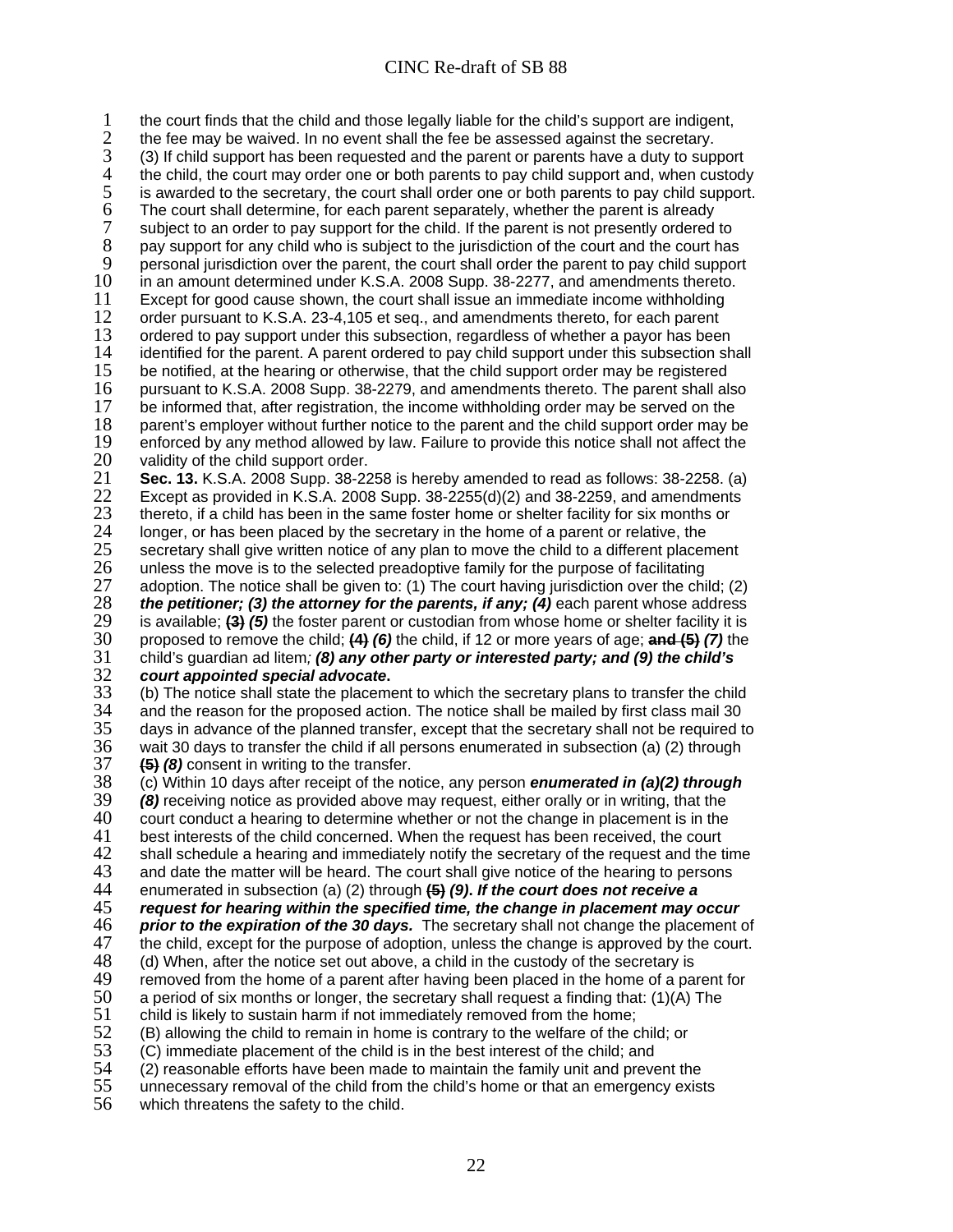- 1 (e) The secretary shall present to the court in writing the efforts to maintain the family unit
- 2 and prevent the unnecessary removal of the child from the child's home. In making the 3<br>3 findings, the court may rely on documentation submitted by the secretary or may set the
- 3 findings, the court may rely on documentation submitted by the secretary or may set the date for a hearing on the matter. If the secretary requests such finding, the court, not
- 4 date for a hearing on the matter. If the secretary requests such finding, the court, not<br>5 more than 45 days from the date of the request, shall provide the secretary with a wri
- more than 45 days from the date of the request, shall provide the secretary with a written 6 copy of the findings by the court for the purpose of documenting these orders.<br>7 **Sec. 14.** K.S.A. 2008 Supp. 38-2264 is hereby amended to read as follows: 38
- 7 **Sec. 14.** K.S.A. 2008 Supp. 38-2264 is hereby amended to read as follows: 38-2264. (a)
- 8 A permanency hearing is a proceeding conducted by the court or by a citizen review
- 9 board for the purpose of determining progress toward accomplishment of a permanency<br>10 plan as established by K.S.A. 2008 Supp. 38-2263, and amendments thereto.
- 10 plan as established by K.S.A. 2008 Supp. 38-2263, and amendments thereto. 11 (b) The court or a citizen review board shall hear and the court shall determine whether  $12$  and, if applicable, when the child will be:
- 12 and, if applicable, when the child will be:<br>13 (1) Reintegrated with the child's parents;
- 13 (1) Reintegrated with the child's parents;<br>14 (2) placed for adoption;
- 14 (2) placed for adoption;<br>15 (3) placed with a perma
- 15 (3) placed with a permanent custodian; or<br>16 (4) if the secretary has documented compo 16 (4) if the secretary has documented compelling reasons why it would not be in the child's
- 17 best interests for a placement in one of the placements pursuant to paragraphs (1), (2) or 18 (3) placed in another planned permanent arrangement.
- 18 (3) placed in another planned permanent arrangement.<br>19 (c) The court shall enter a finding as to whether the per
- 19 (c) The court shall enter a finding as to whether **the person or entity having custody of**
- 20 **the child has made** reasonable efforts **to accomplish the permanency plan** *have*  21 *been made by appropriate public or private agencies to rehabilitate the family and***<br>22 <b>***achieve the permanency goal* in place at the time of the hearing.
- 22 *achieve the permanency goal* in place at the time of the hearing.<br>23 (d) A permanency hearing shall be held within 12 months of the da 23 (d) A permanency hearing shall be held within 12 months of the date the court authorized 24 the child's removal from the home and not less frequently than every 12 months 24 the child's removal from the home and not less frequently than every 12 months<br>25 thereafter.
- 
- 25 thereafter.<br>26 (e) If the co 26 (e) If the court determines at any time other than during a permanency hearing that 27 reintegration may not be a viable alternative for the child, a permanency hearing sha 27 reintegration may not be a viable alternative for the child, a permanency hearing shall be  $28$  held no later than 30 days following that determination.
- 28 held no later than 30 days following that determination.<br>29 (f) When the court finds that reintegration continues to b
- 29 (f) When the court finds that reintegration continues to be a viable alternative, the court 30 shall determine whether and, if applicable, when the child will be returned to the parent. 30 shall determine whether and, if applicable, when the child will be returned to the parent.<br>31 The court may rescind any of its prior dispositional orders and enter any dispositional
- 31 The court may rescind any of its prior dispositional orders and enter any dispositional<br>32 order authorized by this code or may order that a new plan for the reintegration be
- 32 order authorized by this code or may order that a new plan for the reintegration be<br>33 prepared and submitted to the court. If reintegration cannot be accomplished as
- 33 prepared and submitted to the court. If reintegration cannot be accomplished as 34 approved by the court, the court shall be informed and shall schedule a hearing
- 34 approved by the court, the court shall be informed and shall schedule a hearing pursuant 35 to this section. No such hearing is required when the parents voluntarily relinquish
- 35 to this section. No such hearing is required when the parents voluntarily relinquish<br>36 parental rights or consent to appointment of a permanent custodian.
- 36 parental rights or consent to appointment of a permanent custodian.<br>37 (a) If the court finds reintegration is no longer a viable alternative, the  $37$  (g) If the court finds reintegration is no longer a viable alternative, the court shall consider  $38$  whether: (1) The child is in a stable placement with a relative; (2) services set out in the
- $38$  whether: (1) The child is in a stable placement with a relative; (2) services set out in the  $39$  case plan necessary for the safe return of the child have been made available to the
- 39 case plan necessary for the safe return of the child have been made available to the
- 40 parent with whom reintegration is planned; or (3) compelling reasons are documented in<br>41 the case plan to support a finding that neither adoption nor appointment of a permanent
- $41$  the case plan to support a finding that neither adoption nor appointment of a permanent  $42$  custodian are in the child's best interest. If reintegration is not a viable alternative and
- 42 custodian are in the child's best interest. If reintegration is not a viable alternative and<br>43 either adoption or appointment of a permanent custodian might be in the best interests
- 43 either adoption or appointment of a permanent custodian might be in the best interests of 44 the child, the county or district attorney or the county or district attorney's designee shall
- 44 the child, the county or district attorney or the county or district attorney's designee shall<br>45 file a motion to terminate parental rights or a motion to appoint a permanent custodian
- 45 file a motion to terminate parental rights or a motion to appoint a permanent custodian<br>46 within 30 days and the court shall set a hearing on such motion within 90 days of the 46 within 30 days and the court shall set a hearing on such motion within 90 days of the
- 47 filing of such motion.<br>48 (h) If the court enters 48 (h) If the court enters an order terminating parental rights to a child, or an agency has 49 accepted a relinguishment pursuant to K.S.A. 59-2124, and amendments thereto, the
- 49 accepted a relinquishment pursuant to K.S.A. 59-2124, and amendments thereto, the<br>50 requirements for permanency hearings shall continue until an adoption or appointmen
- 50 requirements for permanency hearings shall continue until an adoption or appointment of
- 51 a permanent custodian has been accomplished. If the court determines that reasonable<br>52 efforts or progress have not been made toward finding an adoptive placement or
- 52 efforts or progress have not been made toward finding an adoptive placement or<br>53 appointment of a permanent custodian or placement with a fit and willing relative,
- 53 appointment of a permanent custodian or placement with a fit and willing relative, the<br>54 court may rescind its prior orders and make others regarding custody and adoption th
- 54 court may rescind its prior orders and make others regarding custody and adoption that<br>55 are appropriate under the circumstances. Reports of a proposed adoptive placement
- 55 are appropriate under the circumstances. Reports of a proposed adoptive placement 56 need not contain the identity of the proposed adoptive parents.
- need not contain the identity of the proposed adoptive parents.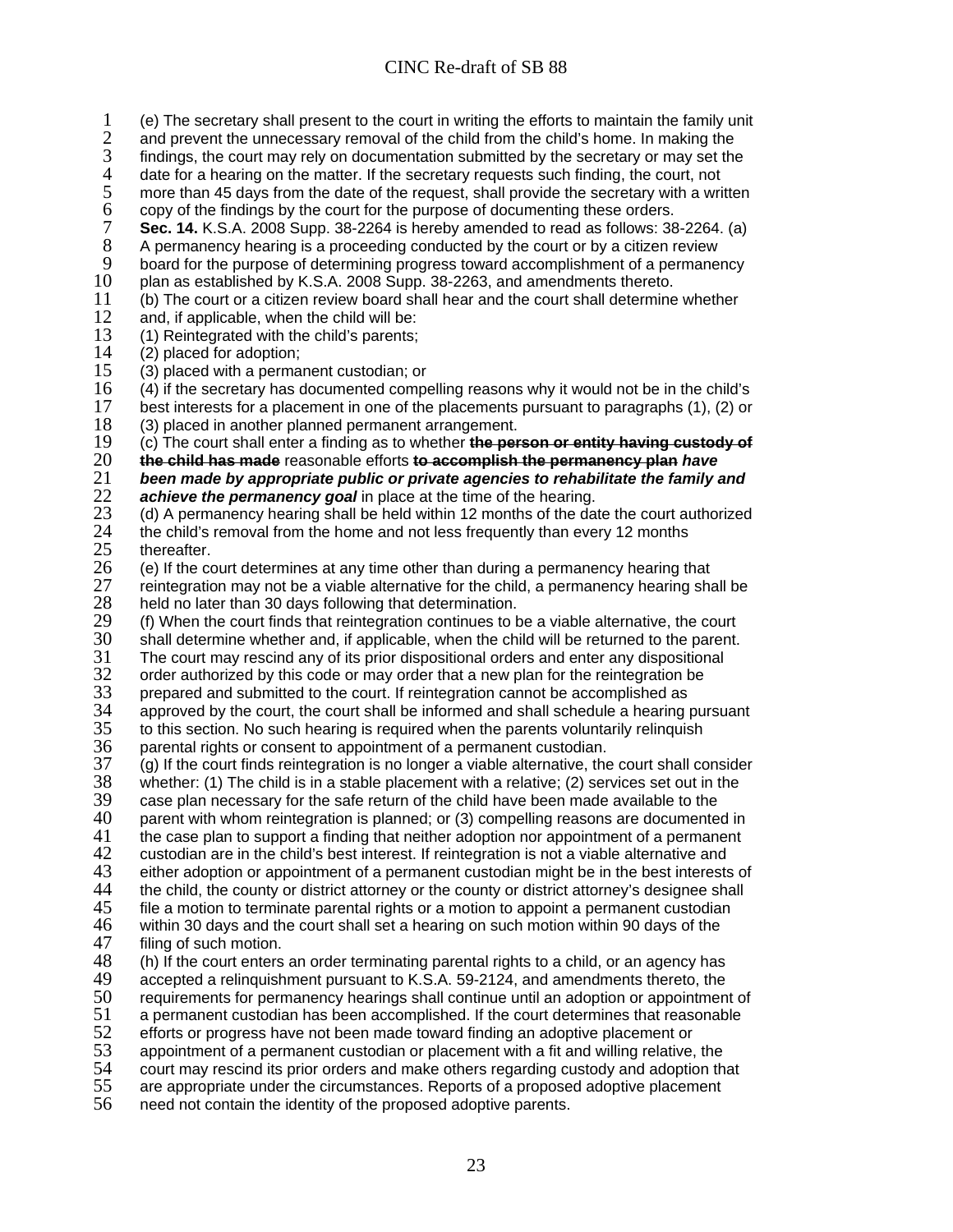- *(i) If permanency with one parent has been achieved without the termination of the*
- *other parent's rights, the court may, prior to dismissing the case, enter child*
- *custody orders, including residency and parenting time, that the court determines*
- *to be in the best interests of the child. The court shall complete a parenting plan*
- 
- *pursuant to K.S.A. 60-1625, and amendments thereto. (1) Before entering a custody order under this subsection, the court shall inquire*
- *whether a custody order has been entered or is pending in a civil custody case by*  a court of competent jurisdiction within the state of Kansas.
- 
- *(2) If a civil custody case has been filed or is pending, a certified copy of the*
- *custody, residency and parenting time, orders shall be filed in the civil custody*
- *case. The court in the civil custody case may, after consultation with the court in*
- *the child in need of care case, enter an order declaring that the custody order in the child in need of care case shall become the custody order in the civil custody*
- *case.*
- *(3) A district court, on its own motion or upon the motion of any party, may order the consolidation of the child in need of care case with any open civil custody case*
- 
- *involving the child and both of the child's parents. Custody, residency and*
- *parenting time orders entered in consolidated child in need of care and civil*
- *custody cases take precedence over any previous orders affecting both parents*
- *and the child that were entered in the civil custody case regarding the same or*
- *related issues. Following entry of a custody order in a consolidated case, the court*
- *shall dismiss the child in need of care case and, if necessary, return the civil*
- *custody case to the original court having jurisdiction over it. (4) If no civil custody case has been filed, the court may direct the parties to file a*
- *civil custody case and to file the custody orders from the child in need of care case*
- *in that case. Costs of the civil custody case may be assessed to the parties.*
- *(5) Nothing in this subsection shall operate to expand access to information that is*
- *confidential under K.S.A. 38-2209, and amendments thereto, and the confidentiality*
- *of such information shall be preserved in all filings in a civil custody case.*
- *(j) When permanency has been achieved to the satisfaction of the court, the court shall enter an order closing the case.*
- **Sec. 15.** K.S.A. 2008 Supp. 38-2272 is hereby amended to read as follows: 38-2272. (a) 33 A permanent custodian may be appointed:<br>34 (1) With the consent and agreement of the
- 34 (1) With the consent and agreement of the parents and approval by the court;<br>35 (2) after a finding of unfitness pursuant to K.S.A. 2008 Supp. 38-2269, and an
- (2) after a finding of unfitness pursuant to K.S.A. 2008 Supp. 38-2269, and amendments 36 thereto; or<br>37 (3) after ter
- (3) after termination of parental rights pursuant to K.S.A. 2008 Supp. 38-2270, and
- 38 amendments thereto.<br>39 (b) Upon the appointn
- (b) Upon the appointment of a permanent custodian, the secretary's custody of the child 40 shall cease. The court's jurisdiction over the child shall continue unless the court enters 41 an order terminating jurisdiction.
- 41 an order terminating jurisdiction.<br>42 (c) Subiect to subsection (d), a p
- 
- (c) Subject to subsection (d), a permanent custodian shall stand *in loco parentis* and shall 43 exercise all of the rights and responsibilities of a parent except the permanent custodian 44 shall not:
- 44 shall not:<br>45 (1) Conse 45 (1) Consent to an adoption of the child; and<br>46 (2) be subject to court ordered child support
- 46 (2) be subject to court ordered child support or medical support.<br>47 (d) When the court retains jurisdiction after appointment of a per
- 47 (d) When the court retains jurisdiction after appointment of a permanent custodian, the 48 court, in its order, may impose limitations or conditions upon the rights and
- 48 court, in its order, may impose limitations or conditions upon the rights and<br>49 responsibilities of the permanent custodian including, but not limited to, the
- 49 responsibilities of the permanent custodian including, but not limited to, the right to:<br>50 (1) Determine contact with the biological parent:
- (1) Determine contact with the biological parent;
- 51 (2) consent to marriage;<br>52 (3) consent to psychosure
- 52 (3) consent to psychosurgery, removal of a bodily organ or amputation of a limb;<br>53 (4) consent to sterilization;
- 53 (4) consent to sterilization;<br>54 (5) consent to behavioral a
- 54 (5) consent to behavioral and medical experiments;<br>55 (6) consent to withholding life-prolonging medical tre
- (6) consent to withholding life-prolonging medical treatment;<br> $56$  (7) consent to placement in a treatment facility; or
- (7) consent to placement in a treatment facility; or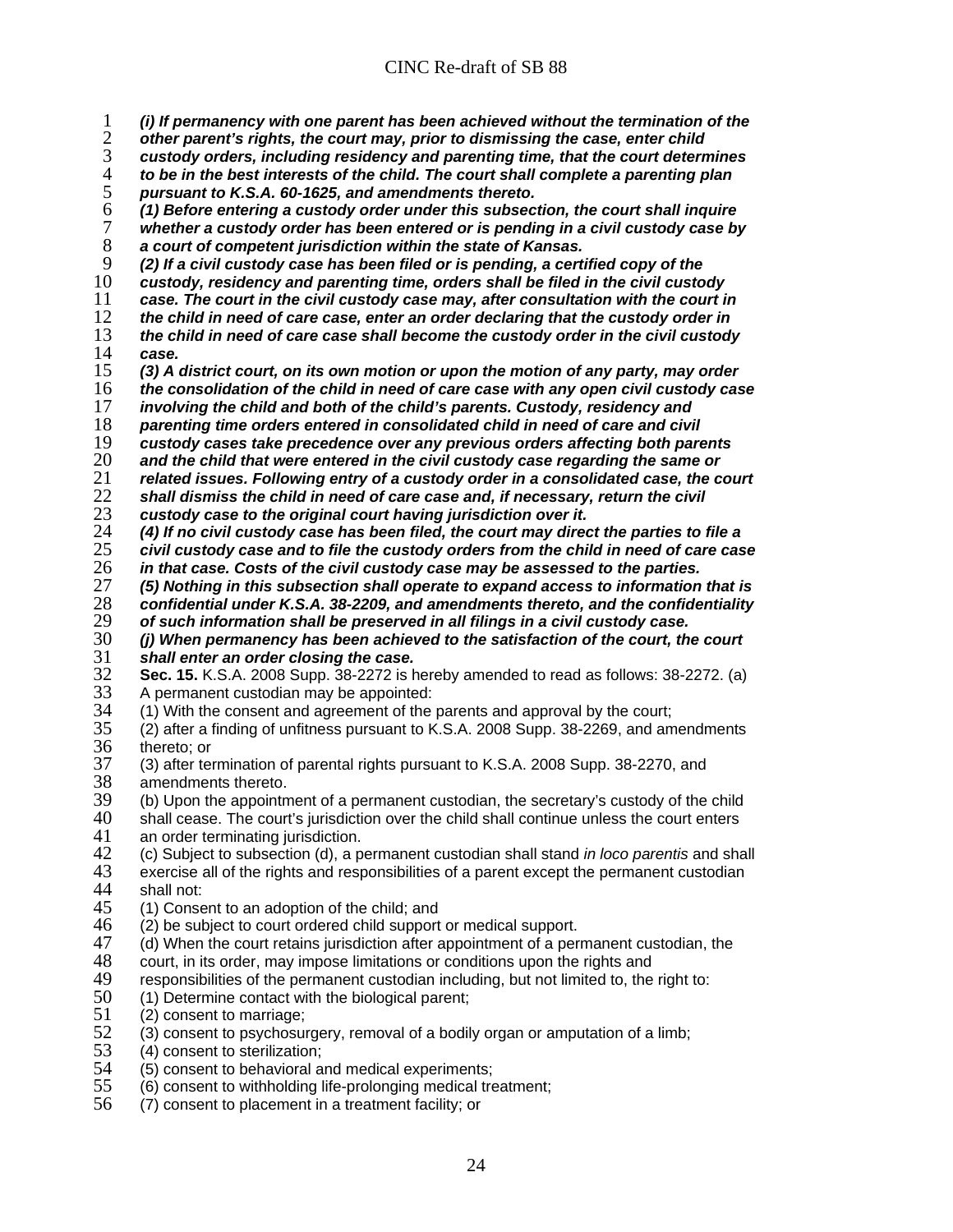1 (8) consent to placement in a psychiatric hospital or an institution for the developmentally 2 disabled.<br>3 (e) Abser

- 3 (e) Absent a judicial finding of unfitness or court-ordered limitations pursuant to
- 4 subsection (d), a permanent custodian may share parental responsibilities with a parent  $5$  of the child as the permanent custodian determines is in the child's best interests.
- of the child as the permanent custodian determines is in the child's best interests.
- 6 Sharing parental responsibilities does not relieve the permanent custodian of legal
- 
- 7 responsibility for the child.<br>8 (f) Parental consent to app 8 (f) Parental consent to appointment of a permanent custodian shall be **on the record or**

9 **executed by the parent of the child and** *in writing and shall be* acknowledged before

# 10 a judge of a court of record**. It** *or before an officer authorized by law to take*

11 *acknowledgments. If the consent is acknowledged before a judge of a court of* **12 <b>***record, it shall be the duty of the court before which the consent is acknowledged to* 

**record, it** shall be the duty of the court before which the consent is acknowledged to 13 advise the consenting parent of the consequences of the consent, including the follow

- 13 advise the consenting parent of the consequences of the consent, including the following:<br>14 (1) Do you understand that your parental rights are not being terminated and you can be
- 14 (1) Do you understand that your parental rights are not being terminated and you can be<br>15 ordered to pay child support and medical support for your child
- 15 ordered to pay child support and medical support for your child<br>16 (2) Do you understand that to get the rights you still have with y
- (2) Do you understand that to get the rights you still have with your child, you must keep 17 the court up to date about how to contact you? This means that the court needs to always 18 have vour current address and telephone number.
- 18 have your current address and telephone number.<br>19 (3) Do you understand that if your child is ever plac  $19$  (3) Do you understand that if your child is ever placed for adoption, the court will try to let  $20$  vou know by using the information you have given them? If your address and telephone
- 20 you know by using the information you have given them? If your address and telephone<br>21 number are not up to date, you might not know your child is placed for adoption.
- 21 number are not up to date, you might not know your child is placed for adoption.<br>22 (4) Do you understand that if you want information about your child's health or eq  $22$  (4) Do you understand that if you want information about your child's health or education,<br> $23$  you will have to keep the information you give the court about where you are up to date
- 23 you will have to keep the information you give the court about where you are up to date <br>24 because the information will be sent to the latest address the court has 24 because the information will be sent to the latest address the court has  $25$  (5) Do you understand that you may be able to have some contact with
- $25$  (5) Do you understand that you may be able to have some contact with your child, but  $26$  only if the permanent custodian decides it is in the child's best interests and if the court
- 26 only if the permanent custodian decides it is in the child's best interests and if the court 27 allows the contact  $27$  allows the contact<br> $28$   $(6)$  Do you underst
- 28 (6) Do you understand that unless the court orders differently, the permanent custodian<br>29 has the right to make the following decisions about your child: The amount and type of
- 29 has the right to make the following decisions about your child: The amount and type of 30 contact you have with the child; consent to your child's marriage; consent to medical
- 30 contact you have with the child; consent to your child's marriage; consent to medical
- 31 treatment; consent to mental health treatment; consent to placement in a psychiatric<br>32 hospital or an institution for the developmentally disabled; consent to behavioral and
- 32 hospital or an institution for the developmentally disabled; consent to behavioral and<br>33 medical experiments; consent to sterilization and consent to with-holding life-prolongi 33 medical experiments; consent to sterilization and consent to with-holding life-prolonging
- $34$  medical treatment<br> $35$  (q) (1) A consent is
- $35$  (g) (1) A consent is final when executed, unless the parent whose consent is at issue,<br>36 **Duble 10** or issuance of the order appointing a permanent custodian, proves by clear and
- 36 prior to issuance of the order appointing a permanent custodian, proves by clear and<br>37 convincing evidence that the consent was not freely and voluntarily given. The burder 37 convincing evidence that the consent was not freely and voluntarily given. The burden of 38 proving the consent was not freely and voluntarily given shall rest with that parent.
- 38 proving the consent was not freely and voluntarily given shall rest with that parent.<br>39 (2) If a parent has consented to appointment of a permanent custodian based upor
- $39$  (2) If a parent has consented to appointment of a permanent custodian based upon a<br>40 belief that the child's other parent would so consent or would be found unfit, and this
- 40 belief that the child's other parent would so consent or would be found unfit, and this  $41$  does not occur, the consent shall be null and void.
- 41 does not occur, the consent shall be null and void.<br>42 (h) If a permanent custodian is appointed after a ju
- $42$  (h) If a permanent custodian is appointed after a judicial finding of parental unfitness  $43$  without a termination of parental rights, the parent shall retain only the following rights 43 without a termination of parental rights, the parent shall retain only the following rights<br>44 and responsibilities:
- 44 and responsibilities:<br>45 (1) The obligation to
- 45 (1) The obligation to pay child support and medical support; and  $46$  (2) the right to inherit from the child.
- 46 (2) the right to inherit from the child.<br>47 (3) The right to consent to adoption
- 47 (3) The right to consent to adoption of the child. All other parental rights transfer to the 48 permanent custodian. 48 permanent custodian.<br>49 (i) If a permanent cust
- 49 (i) If a permanent custodian is appointed after termination of parental rights, the parent <br>50 retains no right or responsibilities to the child. retains no right or responsibilities to the child.
- 
- 51 (i) Prior to appointing a permanent custodian, the court shall receive and consider an 52 assessment of any potential permanent custodian as provided in K.S.A. 59-2132, and
- 52 assessment of any potential permanent custodian as provided in K.S.A. 59-2132, and<br>53 amendments thereto. In making an order appointing a permanent custodian the court
- 53 amendments thereto. In making an order appointing a permanent custodian the court 54 shall give preference, to the extent that the court finds it in the child's best interests, to
- 54 shall give preference, to the extent that the court finds it in the child's best interests, to<br>55 first appointing a permanent custodian who is a relative of the child or second a person 55 first appointing a permanent custodian who is a relative of the child or second a person<br>56 with whom the child has close emotional ties.
- with whom the child has close emotional ties.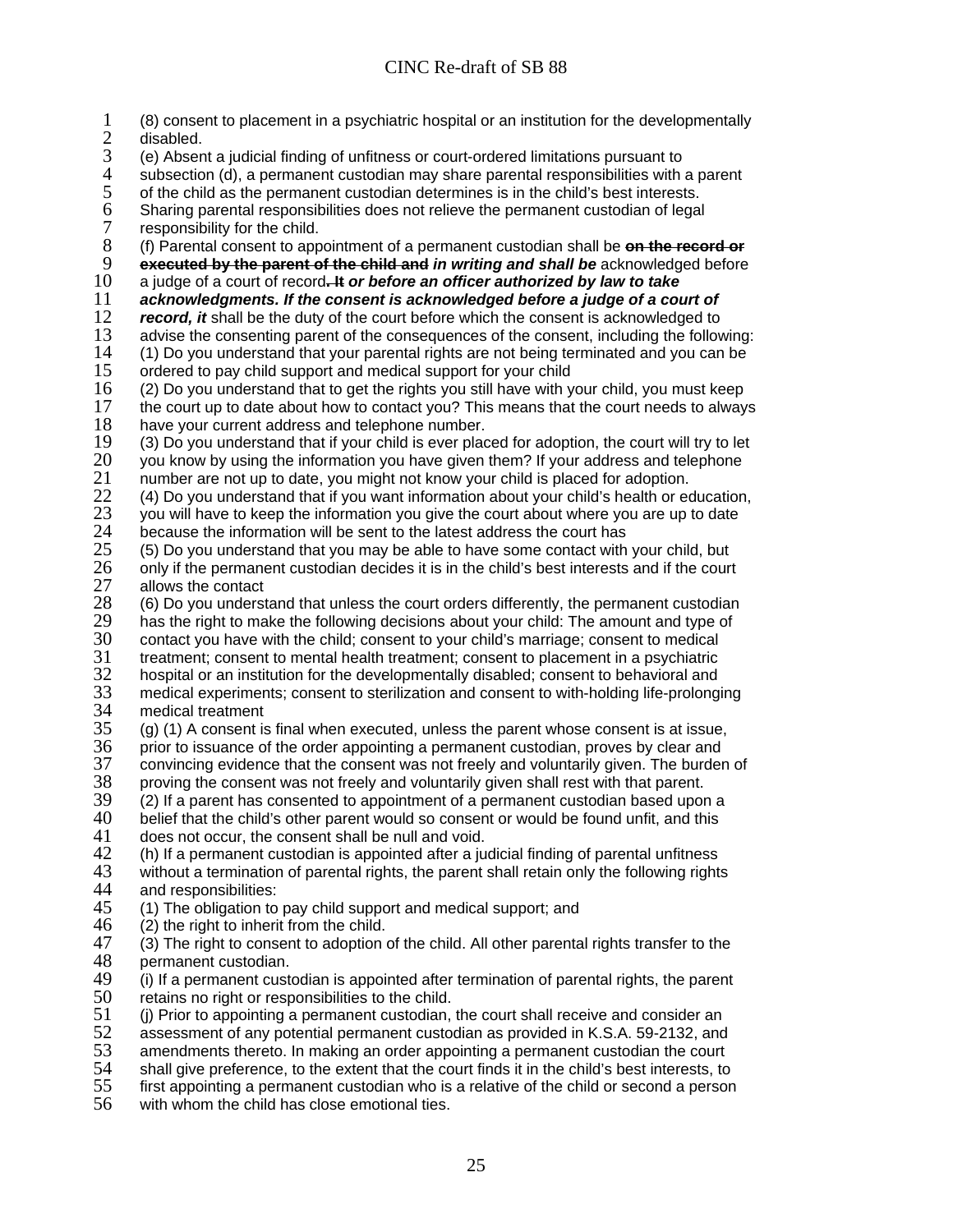- 1 (k) If permanent custodians are divorced, such custodian's marriage is annulled or the
- 2 court orders separate maintenance, the court in that case has jurisdiction to make custody determinations between the permanent custodians.
- 3 custody determinations between the permanent custodians.<br>4 **Sec. 16.** K.S.A. 2008 Supp. 38-2273 is hereby amended to r
- **Sec. 16.** K.S.A. 2008 Supp. 38-2273 is hereby amended to read as follows: (a) An appeal may be taken by any party or interested party from any order of temporary custody,
- 5 may be taken by any party or interested party from any order of temporary custody,<br>6 adjudication, disposition, finding of unfitness or termination of parental rights.
- 6 adjudication, disposition, finding of unfitness or termination of parental rights.
- 7 (b) An appeal from an order entered by a district magistrate judge shall be to a district
- judge. The appeal shall be heard on the basis of the record within 30 days from the date
- 9 the notice of appeal is filed. If no record was made of the proceedings, the trial shall be  $10$  de novo. 10 de novo.<br>11 (c) Proce
- 11 (c) Procedure on appeal shall be governed by article 21 of chapter 60 of the Kansas<br>12 Statutes Annotated. and amendments thereto.
- 12 Statutes Annotated, and amendments thereto.<br>13 (d) Notwithstanding any other provision of law t
- 13 (d) Notwithstanding any other provision of law to the contrary, appeals under this section 14 shall have priority over all other cases. 14 shall have priority over all other cases.<br>15 (e) Every notice of appeal, docketing st
- 15 (e) Every notice of appeal, docketing statement and brief shall be verified by the
- appellant if the appellant has been personally served at any time during the proceedings.
- 17 Failure to have the required verification shall result in the dismissal of the appeal.<br>18 (f) While a case is on appeal from the district court, the district court or mad
- 18 *(f) While a case is on appeal from the district court, the district court or magistrate*  19 *court shall continue to have jurisdiction over all issues not specifically appealed*
- 20 *and shall conduct timely permanency hearings.*
- 21 **Sec. 17.** K.S.A. 2008 Supp. 38-2279 is hereby amended to read as follows: 38-2279.<br>22 Withholding order Order for child support; filing; service modification. (a) A pers
- 22 **Withholding order Order for child support; filing; service modification.** (a) A person<br>23 entitled to receive child support under an order issued pursuant to the code may file with
- 23 entitled to receive child support under an order issued pursuant to the code may file with<br>24 the clerk of the district court in the county in which the judgment was rendered the
- 24 the clerk of the district court in the county in which the judgment was rendered the  $25$  original child support order and the original income withholding order, if any. If the
- 25 original child support order and the original income withholding order, if any. If the original <br>26 child support or income withholding order is unavailable for any reason, a certified or
- 26 child support or income withholding order is unavailable for any reason, a certified or  $27$  authenticated copy of the order may be substituted. The clerk of the district court sha
- 27 authenticated copy of the order may be substituted. The clerk of the district court shall<br>28 mumber the child support order as a case filed under chapter 60 of the Kansas Statutes
- 28 number the child support order as a case filed under chapter 60 of the Kansas Statutes<br>29 Annotated, and amendments thereto, and enter the numbering of the case on the
- 29 Annotated, and amendments thereto, and enter the numbering of the case on the 30 appearance docket of the case. Registration of a child support order under this see 30 appearance docket of the case. Registration of a child support order under this section<br>31 shall be without cost or docket fee.
- 31 shall be without cost or docket fee.<br>32 (b) If the number assigned to a case
- $32$  (b) If the number assigned to a case under the code appears in the caption of a document filed pursuant to this section, the clerk of the district court may obliteral 33 document filed pursuant to this section, the clerk of the district court may obliterate that 34 number and replace it with the new case number assigned pursuant to this section.
- 34 number and replace it with the new case number assigned pursuant to this section.<br>35 (c) The filing of the child support order shall constitute registration under this section
- 35 (c) The filing of the child support order shall constitute registration under this section.<br>36 Upon registration of the child support order, all matters related to that order, including
- 36 Upon registration of the child support order, all matters related to that order, including, but 37 not limited to, modification of the order, shall proceed under the new case number *except* 37 not limited to, modification of the order, shall proceed under the new case number *except*
- 38 *as otherwise provided in this section*. Registration of a child support order under this 39 section does not confer jurisdiction in the registration case for custody*, residency or*
- 40 **parenting time** or visitation issues.<br>41 (d) The person registering a child su
- $41$  (d) The person registering a child support order shall serve a copy of the registered child  $42$  support order and income withholding order, if any, upon the party or interested parties
- 42 support order and income withholding order, if any, upon the party or interested parties<br>43 by first-class mail. The person registering the child support order shall file, in the official
- 43 by first-class mail. The person registering the child support order shall file, in the official 44 file for each child affected, either a copy of the registered order showing the new case
- 44 file for each child affected, either a copy of the registered order showing the new case<br>45 mumber or a statement that includes the caption, new case number and date of 45 number or a statement that includes the caption, new case number and date of 46 registration of the child support order.
- 
- 46 registration of the child support order.<br>47 (e) If the secretary is entitled to receive  $47$  (e) If the secretary is entitled to receive payment under an order which may be registered  $48$  under this section, the county or district attorney shall take the actions permitted or
- 48 under this section, the county or district attorney shall take the actions permitted or <br>49 required in subsections (a) and
- 49 required in subsections (a) and<br>50 (d) **on behalf of the secretary.**
- 50 (d) **on behalf of the secretary, unless otherwise requested by** *upon request of* the 51 secretary.<br>52 (f) A child
- 52 (f) A child support order registered pursuant to this section shall have the same force and<br>53 effect as an original child support order entered under chapter 60 of the Kansas Statutes
- 53 effect as an original child support order entered under chapter 60 of the Kansas Statutes<br>54 Annotated, and amendments thereto, including, but not limited to:
- 54 Annotated, and amendments thereto, including, but not limited to:<br>55 (1) The registered order shall become a lien on the real estate of t
- 55 (1) The registered order shall become a lien on the real estate of the judgment debtor in 56 the county from the date of registration:
- the county from the date of registration;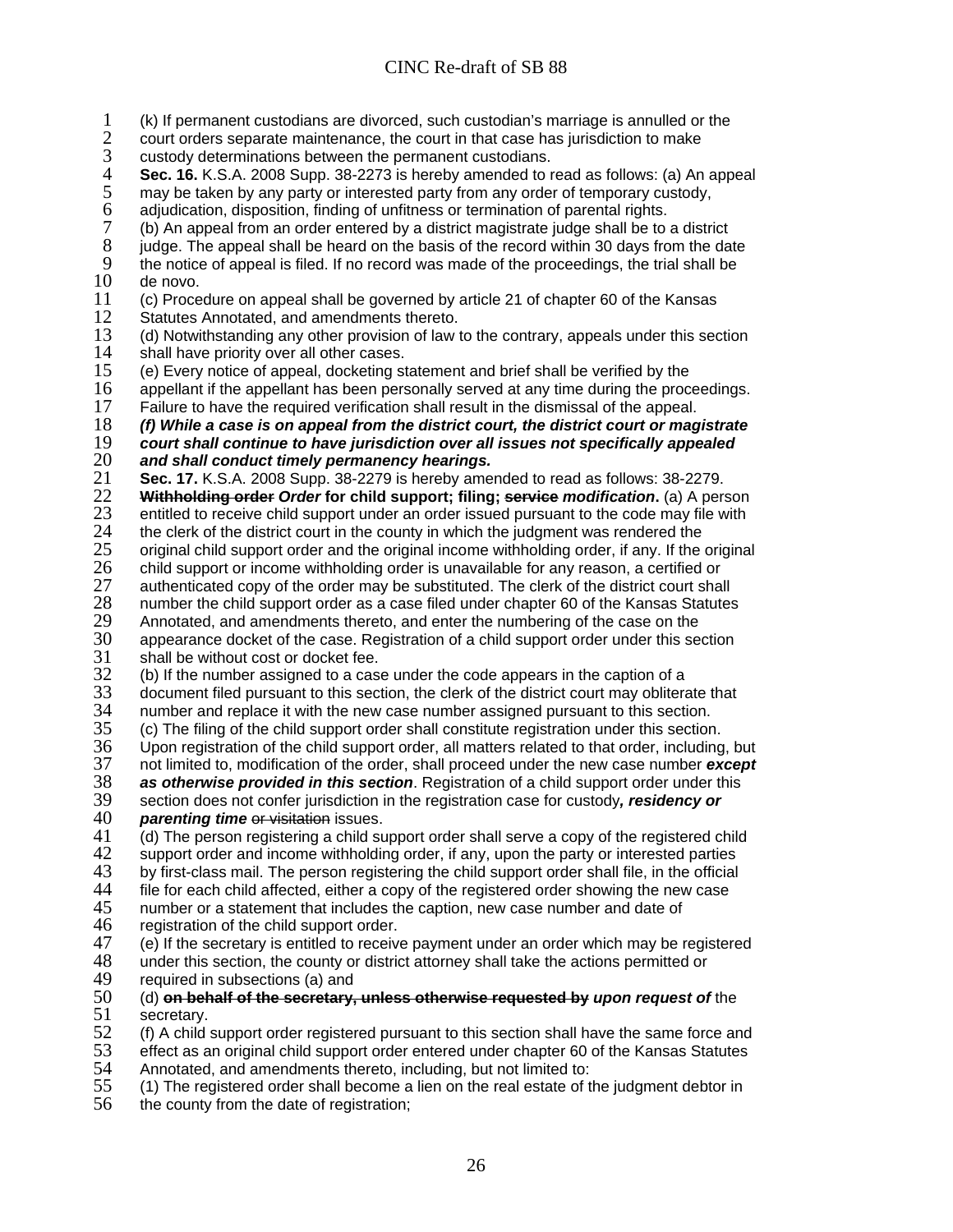1 (2) execution or other action to enforce the registered order may be had from the date of registration:  $2$  registration;<br> $3$  (3) the regis 3 (3) the registered order may itself be registered pursuant to any law, including, but not law interstate family support act. K.S.A. 23-9.101 et seq., and 4 limited to, the uniform interstate family support act, K.S.A. 23-9,101 et seq., and amendments thereto; **and** 5 amendments thereto; *and* 6 (4) if any installment of support due under the registered order becomes a dormant  $7$  iudoment. it may be revived pursuant to K.S.A. 60-2404, and amendments thereto: judgment, it may be revived pursuant to K.S.A. 60-2404, and amendments thereto<del>; and</del>.<br>8 (5) (g) Subject to the provisions of K.S.A. 23-9,207, and amendments thereto, the 8 **(5)** *(g) Subject to the provisions of K.S.A. 23-9,207, and amendments thereto,* the 9 court *in the registration case* shall have continuing jurisdiction over the child support 10 action and the parties thereto and subject matter and, except as otherwise provided in  $11$  subsection  $\left(\frac{1}{9}\right)$  or  $\left(\frac{1}{1}\right)$ , may modify any prior support order when if a material change 11 subsection **(g)** *(h) or (i)*, may modify any prior support order **when** *if* a material change in 12 circumstances is shown irrespective of the present domicile of the child or parents. *If*  $13$  more than three years have passed since the date of the original support order 13 *more than three years have passed since the date of the original support order or*  14 **the most recent modification order, a material change in circumstances need not** 15 **be shown.** The court may make a modification of child support retroactive to a date at **15** *be shown.* The court may make a modification of child support retroactive to a date at 16 least one month after the date that the motion to modify was filed with the court. 16 least one month after the date that the motion to modify was filed with the court.  $17$  (g) If a motion to modify the child support order is filed within three months after the date  $18$  of requistration pursuant to this section, if no motion to modify the order has previously 18 of registration pursuant to this section, if no motion to modify the order has previously 19 been heard and if  $(h)$  At the direction of the judge in the child in need of care cas 19 been heard and if *(h)* At the direction of the judge in the child in need of care case,<br>20 **the registration case may be consolidated with the child in need of care case** 20 *the registration case may be consolidated with the child in need of care case*  21 *pursuant to the code of civil procedure so long as the child in need of care case is*  22 *open. While the cases are consolidated, any motion to modify the registered*  23 *support order shall be filed in the child in need of care case. If any support rights*  24 *are assigned, the assignee shall be treated as an interested party in the*  25 *consolidated cases for all proceedings involving the support order. Nothing in this*  **26** *subsection shall be construed to prevent or limit enforcement of the support order.***<br>27** *(i)* **the moving party** *If the person requesting modification of current support* **shows** 27 *(i)* the moving party *If the person requesting modification of current support* shows 28 that the support order was based upon one or more of the presumptions provided in 28 that the support order was based upon one or more of the presumptions provided in 29 K.S.A. **2008 2009** Supp. 38-2277, and amendments thereto, or upon a stipulation 29 K.S.A. **2008** *2009* Supp. 38-2277, and amendments thereto, or upon a stipulation 30 pursuant to subsection (c) of K.S.A. **2008** *2009* Supp. 38-2277, and amendments thereto, 31 the court shall apply the Kansas child support guidelines adopted pursuant to K.S.A. 20-<br>32 165, and amendments thereto, without requiring a showing that a material change of 32 165, and amendments thereto, without requiring a showing that a material change of<br>33 circumstances has occurred, without regard to any previous presumption or stipulation 33 circumstances has occurred, without regard to any previous presumption or stipulation 34 used to determine the amount of the child support order and irrespective of the present 35 domicile of the child or parents. **Nothing in this subsection shall prevent or limit** 35 domicile of the child or parents. **Nothing in this subsection shall prevent or limit** 36 **enforcement of the support order during the three months after the date of**  37 **registration.** 38 **Sec. 18.** K.S.A. 2008 Supp. 38-2304 is hereby amended to read as follows: 38-2304. (a) 39 Except as provided in K.S.A. 2008 Supp. 38-2347, and amendments thereto, 40 proceedings concerning a juvenile shall be governed by the provisions of this code.<br>41 (b) The district court shall have original jurisdiction to receive and determine procee 41 (b) The district court shall have original jurisdiction to receive and determine proceedings 42 under this code. 42 under this code.<br>43 (c) When a comp 43 (c) When a complaint is filed under this code, the juvenile shall be presumed to be 44 subject to this code, unless the contrary is proved. 44 subject to this code, unless the contrary is proved.<br>45 (d) Once jurisdiction is acquired by the district cour 45 (d) Once jurisdiction is acquired by the district court over an alleged juvenile offender,<br>46 except as otherwise provided in subsection (e), jurisdiction shall continue until one of t 46 except as otherwise provided in subsection (e), jurisdiction shall continue until one of the 47 following occurs:<br>48 (1) The complain 48  $(1)$  The complaint is dismissed;<br>49  $(2)$  the juvenile is adjudicated no  $49$  (2) the juvenile is adjudicated not guilty at trial;<br> $50$  (3) the juvenile, after being adjudicated guilty a 50 (3) the juvenile, after being adjudicated guilty and sentenced:<br>51 (i) Successfully completes the term of probation or order of as 51 (i) Successfully completes the term of probation or order of assignment to community<br>52 corrections; 52 corrections;<br>53 (ii) is discha 53 (ii) is discharged by the commissioner pursuant to K.S.A. 2008 Supp. 38-2376, and 54 amendments thereto;<br>55 (iii) reaches the juven

- 55 (iii) reaches the juvenile's 21st birthday and no exceptions apply that extend jurisdiction<br>56 beyond age 21:
- beyond age 21;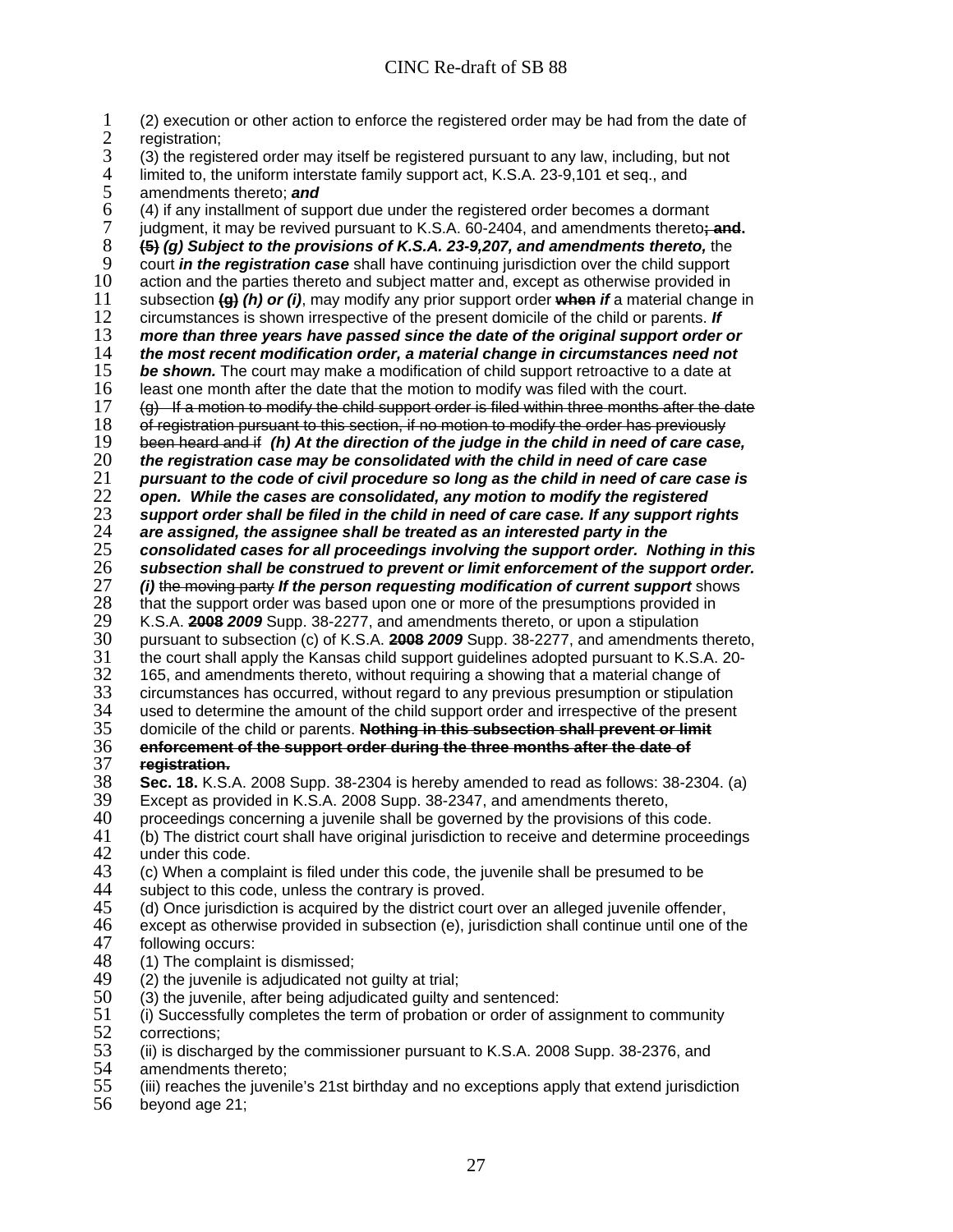- 1 (4) the court terminates jurisdiction; or<br>2 (5) the offender is convicted of a new f
- (5) the offender is convicted of a new felony while the offender is incarcerated in a<br>3 iuvenile correctional facility pursuant to K.S.A. 38-1671 prior to its repeal or K.S.A.
- 3 juvenile correctional facility pursuant to K.S.A. 38-1671 prior to its repeal or K.S.A. 2008
- 4 Supp. 38-2373, and amendments thereto, for an offense, which if committed by an adult would constitute the commission of a felony.
- 5 would constitute the commission of a felony.<br>6 (e) Once jurisdiction is acquired by the distric
- 6 (e) Once jurisdiction is acquired by the district court over an alleged juvenile offender, it  $7$  shall continue beyond the juvenile offender's  $21<sup>st</sup>$  birthday but no later than the juvenile shall continue beyond the juvenile offender's  $21<sup>st</sup>$  birthday but no later than the juvenile<br>8 offender's 23rd birthday if either or both of the following conditions apply:
- offender's 23rd birthday if either or both of the following conditions apply:
- 9 (1) The juvenile offender is sentenced pursuant to K.S.A. 2008 Supp. 38-2369, and
- 10 amendments thereto, and the term of the sentence including successful completion of 11 aftercare extends beyond the juvenile offender's 21st birthday; or
- 11 aftercare extends beyond the juvenile offender's 21st birthday; or 12 (2) the juvenile offender is sentenced pursuant to an extended juri
- 12 (2) the juvenile offender is sentenced pursuant to an extended jurisdiction juvenile<br>13 prosecution and continues to successfully serve the sentence imposed pursuant to
- 13 prosecution and continues to successfully serve the sentence imposed pursuant to the 14 revised Kansas juvenile justice code. 14 revised Kansas juvenile justice code.<br>15 (f) Termination of iurisdiction pursuan
- 15 (f) Termination of jurisdiction pursuant to this section shall have no effect on the juvenile<br>16 offender's continuing responsibility to pay restitution ordered. offender's continuing responsibility to pay restitution ordered.
- 17 (g) (1) If a juvenile offender, at the time of sentencing, is in an out of home placement in 18 the custody of the secretary of social and rehabilitation services under the Kansas code
- 18 the custody of the secretary of social and rehabilitation services under the Kansas code<br>19 for care of children, the sentencing court may order the continued placement of the
- 19 for care of children, the sentencing court may order the continued placement of the 20 invenile offender as a child in need of care unless the offender was adjudicated for a
- 20 juvenile offender as a child in need of care unless the offender was adjudicated for a  $21$  felony or a second or subsequent misdemeanor. If the adjudication was for a felony or
- 21 felony or a second or subsequent misdemeanor. If the adjudication was for a felony or a<br>22 second or subsequent misdemeanor, the continued placement cannot be ordered unless
- 22 second or subsequent misdemeanor, the continued placement cannot be ordered unless the court finds there are compelling circumstances which, in the best interest of the
- 23 the court finds there are compelling circumstances which, in the best interest of the<br>24 juvenile offender, require that the placement should be continued. In considering wh 24 juvenile offender, require that the placement should be continued. In considering whether <br>25 compelling circumstances exist, the court shall consider the reports and
- 25 compelling circumstances exist, the court shall consider the reports and 26 recommendations of the foster placement, the contract provider, the sec
- 26 recommendations of the foster placement, the contract provider, the secretary of social<br>27 and rehabilitation services, the presentence investigation and all other relevant factors. 27 and rehabilitation services, the presentence investigation and all other relevant factors. If <br>28 the foster placement refuses to continue the iuvenile in the foster placement the court
- 28 the foster placement refuses to continue the juvenile in the foster placement the court 29 shall not order continued placement as a child in need of care.
- 29 shall not order continued placement as a child in need of care.<br> $30$  (2) If a placement with the secretary of social and rehabilitation  $30$  (2) If a placement with the secretary of social and rehabilitation services is continued after  $31$  sentencing, the secretary shall not be responsible for any costs of sanctions imposed
- 31 sentencing, the secretary shall not be responsible for any costs of sanctions imposed<br>32 under this code. 32 under this code.<br>33 (3) If the juvenile
- 33 (3) If the juvenile offender is placed in the custody of the juvenile justice authority, the 34 secretary of social and rehabilitation services shall not be responsible for furnishing
- 34 secretary of social and rehabilitation services shall not be responsible for furnishing<br>35 services ordered in the child in need of care proceeding during the time of the placer
- 35 services ordered in the child in need of care proceeding during the time of the placement 36 pursuant to the revised Kansas iuvenile iustice code. Nothing in this subsection shall
- 36 pursuant to the revised Kansas juvenile justice code. Nothing in this subsection shall
- 37 preclude the juvenile offender from accessing other services provided by the department<br>38 of social and rehabilitation services or any other state agency if the juvenile offender is 38 of social and rehabilitation services or any other state agency if the juvenile offender is 39 otherwise eligible for the services.
- 39 otherwise eligible for the services.<br>40 **(h) A court's order affecting a cl**
- 40 *(h) A court's order affecting a child's custody, residency, parenting time and*
- 41 *visitation that is issued in a proceeding pursuant to this code, shall take*
- 42 *precedence over such orders in a proceeding under article 11 of chapter 38 of the*
- 43 *Kansas Statutes Annotated, and amendments thereto (parentage act), a*
- 44 *proceeding under article 16 of chapter 60 of the Kansas Statutes Annotated, and*
- 45 *amendments thereto (divorce), a proceeding under article 31 of chapter 60 of the*
- 46 *Kansas Statutes Annotated, and amendments thereto (protection from abuse act),*
- 47 *a proceeding under article 21 of chapter 59 of the Kansas Statutes Annotated, and*
- 48 *amendments thereto (adoption and relinquishment act), a proceeding under article*
- 49 *30 of chapter 59 of the Kansas Statutes Annotated, and amendments thereto*  50 *(guardians and conservators), or a comparable case in another jurisdiction, except*
- 51 *as provided by K.S.A. 38-1336 et seq., and amendments thereto (uniform child*
- 
- 52 *custody jurisdiction and enforcement act).*
- 53 **Sec. 19.** K.S.A. 2008 Supp. 38-2305 is hereby amended to read as follows: 38-2305. (a) 54 Venue for proceedings in any case involving a juvenile shall be in any county where any <br>55 act of the alleged offense was committed.
- act of the alleged offense was committed.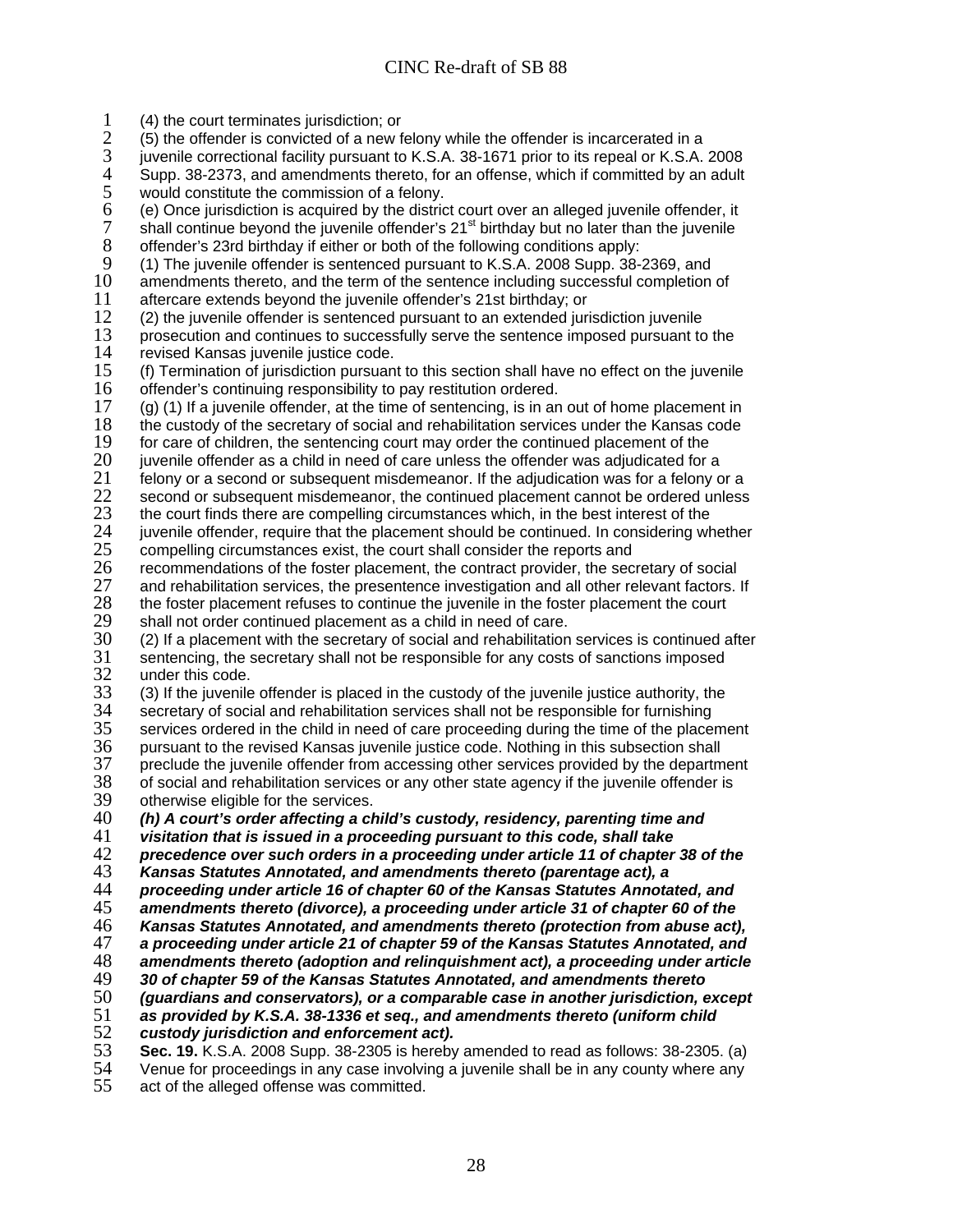1 (b) Except as provided in subsection (c), venue for sentencing proceedings shall be in the county of the juvenile offender's residence or, if the juvenile offender is not a resident of 2 county of the juvenile offender's residence or, if the juvenile offender is not a resident of 3 this state, in the county where the adiudication occurred. When the sentencing hearing is 3 this state, in the county where the adjudication occurred. When the sentencing hearing is<br>4 to be held in a county other than where the adjudication occurred. upon adjudication, the 4 to be held in a county other than where the adjudication occurred, upon adjudication, the judge shall contact the sentencing court and advise the judge of the transfer. The judge shall contact the sentencing court and advise the judge of the transfer. The 6 adjudicating court shall send immediately to the sentencing court a facsimile of the 7 complaint, the adjudication journal entry or judge's minutes, if available, and any<br>8 recommendations in regard to sentencing. Such documents shall be sent for puri recommendations in regard to sentencing. Such documents shall be sent for purposes of 9 notification and shall not constitute original court documents. The adjudicating court shall<br>10 also send to the sentencing court a complete copy of the official and social files in the 10 also send to the sentencing court a complete copy of the official and social files in the 11 case by mail within five working days of the adjudication. 11 case by mail within five working days of the adjudication.<br>12 (c) If the iuvenile offender is adjudicated in a county other 12 (c) If the juvenile offender is adjudicated in a county other than the county of the juvenile<br>13 offender's residence, the sentencing hearing may be held in the county in which the 13 offender's residence, the sentencing hearing may be held in the county in which the  $14$  adjudication was made or, if there are not any ongoing proceedings under the 14 adjudication was made *or, if there are not any ongoing proceedings under the*  15 *Kansas code for care of children, in the county of the residence of the custodial*  16 **parent, parents, guardian or conservator** if the adjudicating judge, upon motion by any 17 **person authorized to appeal,** finds that it is in the interest of justice. If there are 17 **person authorized to appeal,** finds that it is in the interest of justice. *If there are*  18 *ongoing proceedings under the revised Kansas code for care of children, then the*  19 *sentencing hearing shall be held in the county in which the proceedings under the*  20 *revised Kansas code for care of children are being held.*  **Sec. 20.** K.S.A. 2008 Supp. 38-2361 is hereby amended to read as follows:<br>22 (a) Upon adjudication as a juvenile offender pursuant to K.S.A. 2008 Supp. 22 (a) Upon adjudication as a juvenile offender pursuant to K.S.A. 2008 Supp. 38-2356, and<br>23 mendments thereto, modification of sentence pursuant to K.S.A. 2008 Supp. 38-2367, 23 amendments thereto, modification of sentence pursuant to K.S.A. 2008 Supp. 38-2367,<br>24 and amendments thereto, or violation of a condition of sentence pursuant to K.S.A. 2008 24 and amendments thereto, or violation of a condition of sentence pursuant to K.S.A. 2008 25 Supp. 38-2368, and amendments thereto, and subject to subsection (a) of K.S.A. 2008 26 Supp. 38-2365, and amendments thereto, the court may impose one or more of the 27 following sentencing alternatives. In the event that any sentencing alternative chose 27 following sentencing alternatives. In the event that any sentencing alternative chosen<br>28 constitutes an order authorizing or requiring removal of the iuvenile from the iuvenile's 28 constitutes an order authorizing or requiring removal of the juvenile from the juvenile's<br>29 home and such findings either have not previously been made or the findings are not c 29 home and such findings either have not previously been made or the findings are not or  $30$  may no longer be current, the court shall make determinations as required by K.S.A. 30 may no longer be current, the court shall make determinations as required by K.S.A. 31 2008 Supp. 38-2334 and 38-2335, and amendments thereto.<br>32 (1) Place the juvenile on probation through court services or c 32 (1) Place the juvenile on probation through court services or community corrections for a<br>33 fixed period, subject to terms and conditions the court deems appropriate consistent with 33 fixed period, subject to terms and conditions the court deems appropriate consistent with 34 juvenile justice programs in the community. 34 juvenile justice programs in the community.<br>35 (2) Order the juvenile to participate in a com 35 (2) Order the juvenile to participate in a community based program available in such<br>36 iudicial district subiect to the terms and conditions the court deems appropriate. This 36 judicial district subject to the terms and conditions the court deems appropriate. This 37 alternative shall not be ordered with the alternative in paragraph (12) and when ordered 38 with the alternative in paragraph (10) shall constitute a recommendation. Requirements  $39$  pertaining to child support may apply if custody is vested with other than a parent.<br> $40$  (3) Place the iuvenile in the custody of a parent or other suitable person, subject to  $40$  (3) Place the juvenile in the custody of a parent or other suitable person, subject to terms  $41$  and conditions consistent with juvenile justice programs in the community. This 41 and conditions consistent with juvenile justice programs in the community. This  $42$  alternative shall not be ordered with the alternative in paragraph (10) or (12). 42 alternative shall not be ordered with the alternative in paragraph (10) or (12).<br>43 Requirements pertaining to child support may apply if custody is vested with o 43 Requirements pertaining to child support may apply if custody is vested with other than a<br>44 parent. 44 parent.<br>45 (4) Ord 45 (4) Order the juvenile to attend counseling, educational, mediation or other sessions, or 46 to undergo a drug evaluation pursuant to subsection (b). 46 to undergo a drug evaluation pursuant to subsection (b).<br>47 (5) Suspend or restrict the juvenile's driver's license or pr 47 (5) Suspend or restrict the juvenile's driver's license or privilege to operate a motor 48 vehicle on the streets and highways of this state pursuant to subsection (c). 48 vehicle on the streets and highways of this state pursuant to subsection (c).<br>49 (6) Order the iuvenile to perform charitable or community service work. 49 (6) Order the juvenile to perform charitable or community service work.<br>50 (7) Order the juvenile to make appropriate reparation or restitution purs 50 (7) Order the juvenile to make appropriate reparation or restitution pursuant to subsection  $\begin{array}{cc} 51 & (d). \\ 52 & (8). \end{array}$ 52 (8) Order the juvenile to pay a fine not exceeding \$1,000 pursuant to subsection (e).<br>53 (9) Place the juvenile under a house arrest program administered by the court pursual 53 (9) Place the juvenile under a house arrest program administered by the court pursuant 54 to K.S.A. 21-4603b, and amendments thereto.

- 
- 54 to K.S.A. 21-4603b, and amendments thereto.<br>55 (10) Place the juvenile in the custody of the co 55 (10) Place the juvenile in the custody of the commissioner as provided in K.S.A. 2008
- 56 Supp. 38-2365, and amendments thereto. This alternative shall not be ordered with the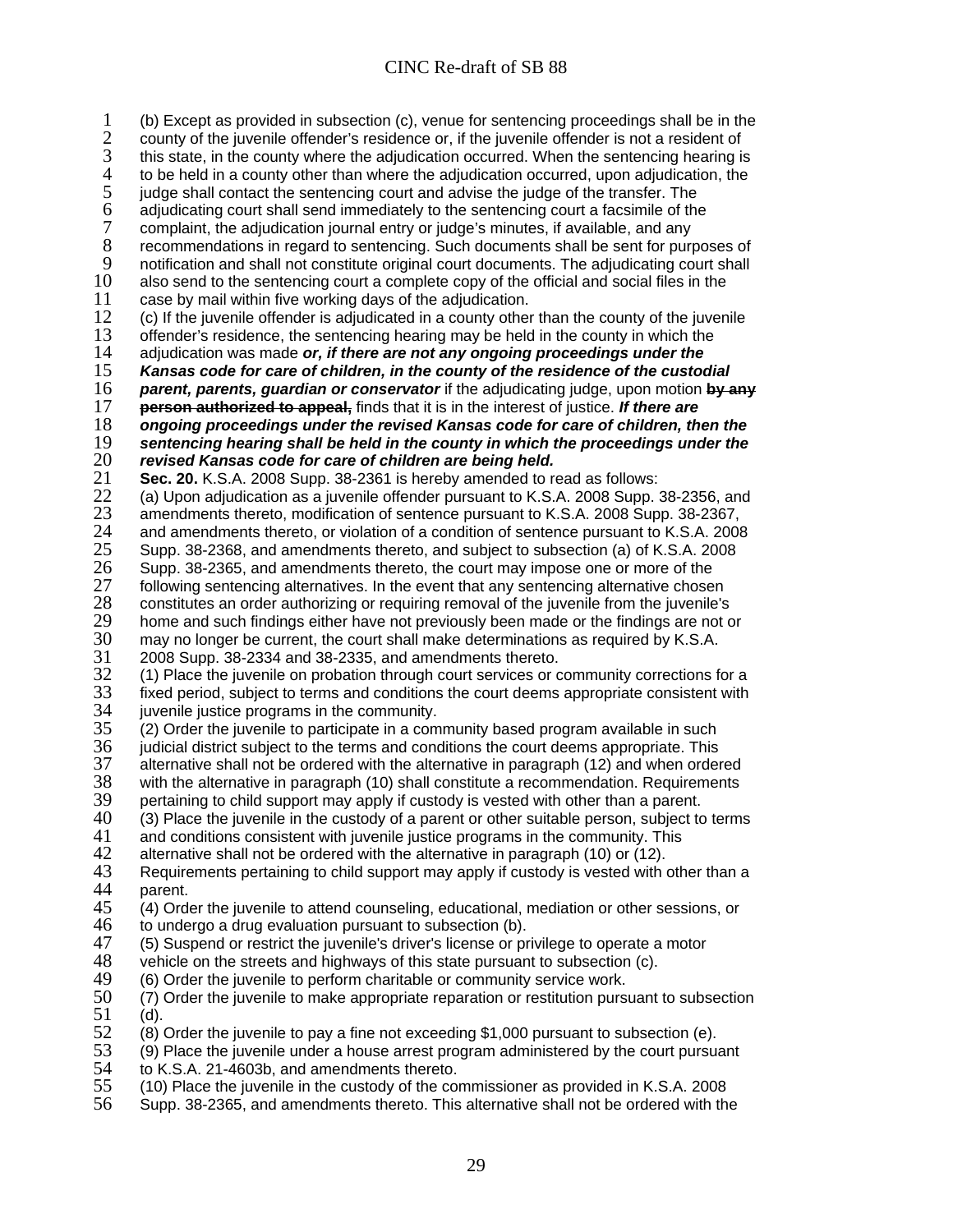1 alternative in paragraph (3) or (12). Except for a mandatory drug and alcohol evaluation,<br>2 when this alternative is ordered with alternatives in paragraphs (2), (4) and (9), such

when this alternative is ordered with alternatives in paragraphs  $(2)$ ,  $(4)$  and  $(9)$ , such  $3$  orders shall constitute a recommendation by the court. Requirements pertaining to ch

3 orders shall constitute a recommendation by the court. Requirements pertaining to child<br>4 support shall apply under this alternative.

4 support shall apply under this alternative.<br>5 (11) Commit the juvenile to a sanctions ho 5 (11) Commit the juvenile to a sanctions house for a period no longer than 28 days subject  $6$  to the provisions of subsection (f).<br> $7$  (12) Commit the iuvenile directly to

7 (12) Commit the juvenile directly to the custody of the commissioner for a period of confinement in a juvenile correctional facility and a period of aftercare pursuant to K.S.A.

9 2008 Supp. 38-2369, and amendments thereto. The provisions of K.S.A. 2008 Supp. 38-<br>10 2365, and amendments thereto, shall not apply to juveniles committed pursuant to this

10 2365, and amendments thereto, shall not apply to juveniles committed pursuant to this<br>11 provision, **provided however, that 21 days prior to the juvenile's release from a** 

11 provision*, provided however, that 21 days prior to the juvenile's release from a* 

12 *juvenile correctional facility, the commissioner or designee shall notify the court of* 

13 *the juvenile's anticipated release date*. *The court shall set and hold a permanency* 

14 *hearing pursuant to K.S.A. 2008 Supp. 38-2365, and amendments thereto, within 7* 

15 *days after the juvenile's release.* This alternative may be ordered with the alternative in 16 paragraph (7). Requirements pertaining to child support shall apply under this alternative.

17 (b) If the court orders the juvenile to attend counseling, educational, mediation or other 18 sessions, or to undergo a drug and alcohol evaluation pursuant to subsection (a)(4), the 18 sessions, or to undergo a drug and alcohol evaluation pursuant to subsection (a)(4), the  $19$  following provisions apply:

19 following provisions apply:<br>20 (1) The court may order the

20 (1) The court may order the juvenile offender to participate in counseling or mediation<br>21 sessions or a program of education, including placement in an alternative educational

21 sessions or a program of education, including placement in an alternative educational<br>22 program approved by a local school board. The costs of any counseling or mediation r

22 program approved by a local school board. The costs of any counseling or mediation may  $23$  be assessed as expenses in the case. No mental health center shall charge a fee for

23 be assessed as expenses in the case. No mental health center shall charge a fee for<br>24 court-ordered counseling greater than what the center would have charged the persor

24 court-ordered counseling greater than what the center would have charged the person<br>25 receiving the counseling if the person had requested counseling on the person's own 25 receiving the counseling if the person had requested counseling on the person's own<br>26 initiative. No mediator shall charge a fee for court-ordered mediation greater than wha

- 26 initiative. No mediator shall charge a fee for court-ordered mediation greater than what<br>27 the mediator would have charged the person participating in the mediation if the person 27 the mediator would have charged the person participating in the mediation if the person<br>28 had requested mediation on the person's own initiative. Mediation may include the victim 28 had requested mediation on the person's own initiative. Mediation may include the victim 29 but shall not be mandatory for the victim; and
- 29 but shall not be mandatory for the victim; and  $30$  (2) if the juvenile has been adjudicated to be a

 $30$  (2) if the juvenile has been adjudicated to be a juvenile by reason of a violation of a 31 statute that makes such a requirement, the court shall order and, if adjudicated for a 31 statute that makes such a requirement, the court shall order and, if adjudicated for any<br>32 other offense, the court may order the juvenile to submit to and complete a drug and

32 other offense, the court may order the juvenile to submit to and complete a drug and<br>33 alcohol evaluation by a community-based drug and alcohol safety action program 33 alcohol evaluation by a community-based drug and alcohol safety action program

34 certified pursuant to K.S.A. 8-1008, and amendments thereto, and to pay a fee not to<br>35 exceed the fee established by that statute for such evaluation. The court may waive th

 $35$  exceed the fee established by that statute for such evaluation. The court may waive the  $36$  mandatory evaluation if the court finds that the invenile completed a drug and alcohol 36 mandatory evaluation if the court finds that the juvenile completed a drug and alcohol

37 evaluation, approved by the community-based alcohol and drug safety action program,

38 within 12 months before sentencing. If the evaluation occurred more than 12 months

39 before sentencing, the court shall order the juvenile to resubmit to and complete the

40 evaluation and program as provided herein. If the court finds that the juvenile and those<br>41 egally liable for the juvenile's support are indigent, the court may waive the fee. In no 41 legally liable for the juvenile's support are indigent, the court may waive the fee. In no<br>42 event shall the fee be assessed against the commissioner or the iuvenile iustice autho 42 event shall the fee be assessed against the commissioner or the juvenile justice authority<br>43 on the feed be assessed against the secretary of social and rehabilitation services or

43 nor shall the fee be assessed against the secretary of social and rehabilitation services or 44 the department of social and rehabilitation services if the juvenile is in the secretary's 44 the department of social and rehabilitation services if the juvenile is in the secretary's  $45$  care, custody and control.

45 care, custody and control.<br>46 (c) If the court orders susp 46 (c) If the court orders suspension or restriction of a juvenile offender's driver's license or<br>47 privilege to operate a motor vehicle on the streets and highways of this state pursuant to 47 privilege to operate a motor vehicle on the streets and highways of this state pursuant to  $48$  subsection (a)(5), the following provisions apply: 48 subsection (a)(5), the following provisions apply:<br>49 (1) The duration of the suspension ordered by th

 $49$  (1) The duration of the suspension ordered by the court shall be for a definite time period  $50$  to be determined by the court. Upon suspension of a license pursuant to this subsection. to be determined by the court. Upon suspension of a license pursuant to this subsection,

51 the court shall require the juvenile offender to surrender the license to the court. The 52 court shall transmit the license to the division of motor vehicles of the department of

52 court shall transmit the license to the division of motor vehicles of the department of 53 revenue, to be retained until the period of suspension expires. At that time, the licens

53 revenue, to be retained until the period of suspension expires. At that time, the licensee<br>54 may apply to the division for return of the license. If the license has expired, the juvenile

54 may apply to the division for return of the license. If the license has expired, the juvenile<br>55 offender may apply for a new license, which shall be issued promptly upon payment of 55 offender may apply for a new license, which shall be issued promptly upon payment of 56 the proper fee and satisfaction of other conditions established by law for obtaining a

the proper fee and satisfaction of other conditions established by law for obtaining a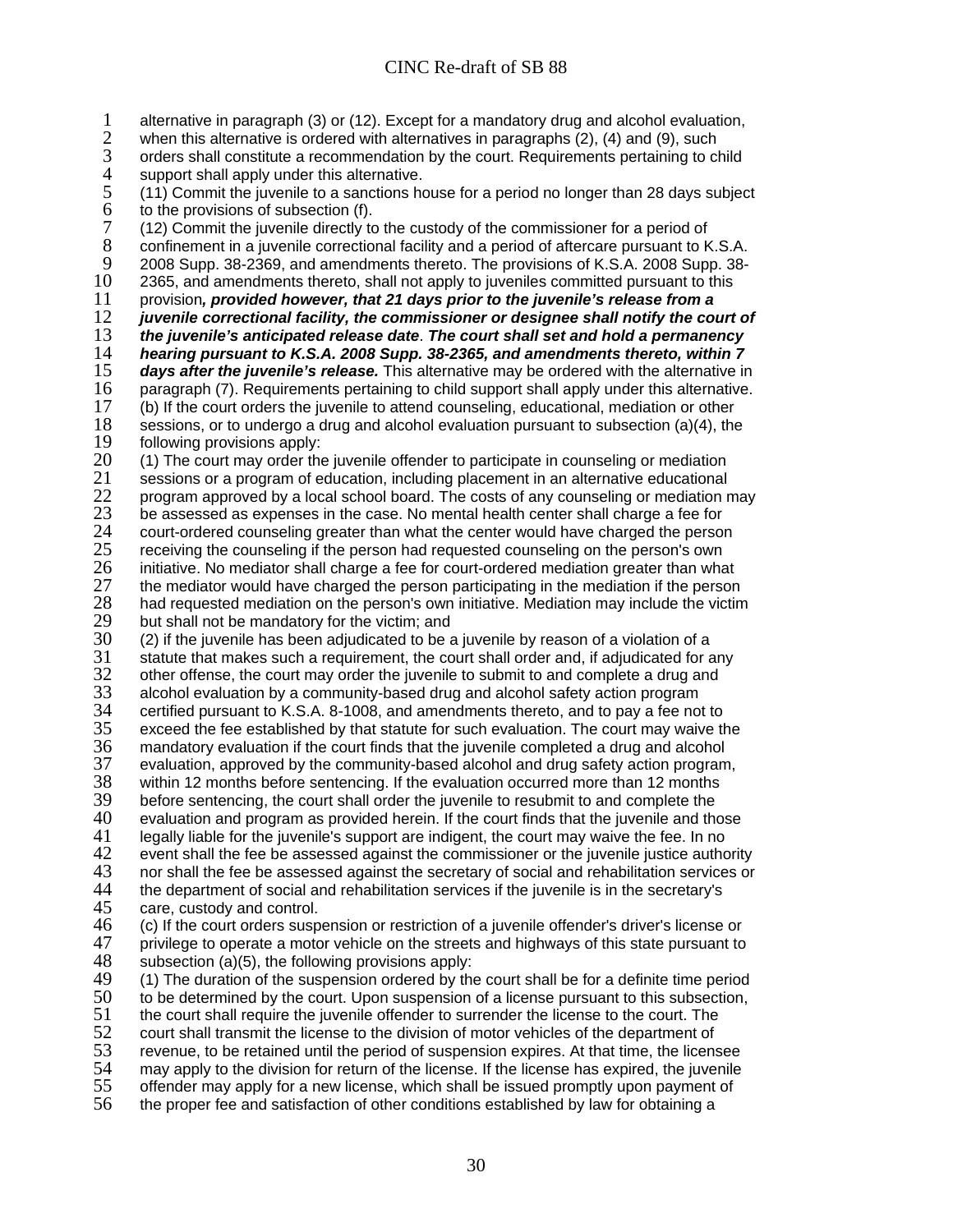1 license unless another suspension or revocation of the juvenile offender's privilege to<br>2 operate a motor vehicle is in effect. As used in this subsection, "highway" and "street"  $2$  operate a motor vehicle is in effect. As used in this subsection, "highway" and "street"<br>3 have the meanings provided by K.S.A. 8-1424 and 8-1473, and amendments thereto. 3 have the meanings provided by K.S.A. 8-1424 and 8-1473, and amendments thereto.<br>4 Any iuvenile offender who does not have a driver's license may have driving privileges 4 Any juvenile offender who does not have a driver's license may have driving privileges<br>5 revoked. No Kansas driver's license shall be issued to a juvenile offender whose driving revoked. No Kansas driver's license shall be issued to a juvenile offender whose driving 6 privileges have been revoked pursuant to this section for a definite time period to be  $7$  determined by the court; and  $8$  (2) in lieu of suspending a juv (2) in lieu of suspending a juvenile offender's driver's license or privilege to operate a 9 motor vehicle on the highways of this state, the court may enter an order which places<br>10 conditions on the juvenile offender's privilege of operating a motor vehicle on the street 10 conditions on the juvenile offender's privilege of operating a motor vehicle on the streets 11 and highways of this state, a certified copy of which the juvenile offender shall be 11 and highways of this state, a certified copy of which the juvenile offender shall be 12 required to carry any time the juvenile offender is operating a motor vehicle on the 12 required to carry any time the juvenile offender is operating a motor vehicle on the streets 13 and highways of this state. The order shall prescribe a definite time period for the 13 and highways of this state. The order shall prescribe a definite time period for the 14 conditions imposed. Upon entering an order restricting a juvenile offender's license 14 conditions imposed. Upon entering an order restricting a juvenile offender's license, the 15 court shall require the juvenile offender such juvenile offender's license to 15 court shall require the juvenile offender to surrender such juvenile offender's license to 16 the court. The court shall transmit the license to the division of vehicles, together with a the court. The court shall transmit the license to the division of vehicles, together with a 17 copy of the order. Upon receipt thereof, the division of vehicles shall issue without charge<br>18 a driver's license which shall indicate on its face that conditions have been imposed on 18 a driver's license which shall indicate on its face that conditions have been imposed on 19 the juvenile offender's privilege of operating a motor vehicle and that a certified copy of 19 the juvenile offender's privilege of operating a motor vehicle and that a certified copy of <br>20 the order imposing the conditions is required to be carried by the juvenile offender wher 20 the order imposing the conditions is required to be carried by the juvenile offender when<br>21 operating a motor vehicle on the streets and highways of this state. If the juvenile 21 operating a motor vehicle on the streets and highways of this state. If the juvenile<br>22 offender is a nonresident, the court shall cause a copy of the order to be transmitt 22 offender is a nonresident, the court shall cause a copy of the order to be transmitted to  $23$  the division and the division shall forward a copy of it to the motor vehicle administrator 23 the division and the division shall forward a copy of it to the motor vehicle administrator of 24 the juvenile offender's state of issuance. The court shall furnish to any juvenile offender 24 the juvenile offender's state of issuance. The court shall furnish to any juvenile offender<br>25 whose driver's license has had conditions imposed on it under this section a copy of the 25 whose driver's license has had conditions imposed on it under this section a copy of the <br>26 order, which shall be recognized as a valid Kansas driver's license until the division 26 order, which shall be recognized as a valid Kansas driver's license until the division<br>27 issues the restricted license provided for in this subsection. Upon expiration of the p 27 issues the restricted license provided for in this subsection. Upon expiration of the period<br>28 of time for which conditions are imposed pursuant to this subsection, the iuvenile offender 28 of time for which conditions are imposed pursuant to this subsection, the juvenile offender<br>29 may apply to the division for the return of the license previously surrendered by the 29 may apply to the division for the return of the license previously surrendered by the 30 juvenile offender. In the event the license has expired, the juvenile offender may ap  $30$  juvenile offender. In the event the license has expired, the juvenile offender may apply to  $31$  the division for a new license, which shall be issued immediately by the division upon 31 the division for a new license, which shall be issued immediately by the division upon <br>32 payment of the proper fee and satisfaction of the other conditions established by law 32 payment of the proper fee and satisfaction of the other conditions established by law<br>33 unless such juvenile offender's privilege to operate a motor vehicle on the streets and 33 unless such juvenile offender's privilege to operate a motor vehicle on the streets and<br>34 highways of this state has been suspended or revoked prior thereto. If any juvenile 34 highways of this state has been suspended or revoked prior thereto. If any juvenile<br>35 offender violates any of the conditions imposed under this subsection, the juvenile 35 offender violates any of the conditions imposed under this subsection, the juvenile 36 offender's driver's license or privilege to operate a motor vehicle on the streets and 37 highways of this state shall be revoked for a period as determined by the court in which<br>38 the juvenile offender is convicted of violating such conditions. 38 the juvenile offender is convicted of violating such conditions.<br>39 (d) The following provisions apply to the court's determination  $39$  (d) The following provisions apply to the court's determination of whether to order  $40$  reparation or restitution pursuant to subsection (a)(7): 40 reparation or restitution pursuant to subsection (a)(7):  $41$  (1) The court shall order the juvenile to make reparation 41 (1) The court shall order the juvenile to make reparation or restitution to the aggrieved<br>42 party for the damage or loss caused by the juvenile offender's offense unless it finds 42 party for the damage or loss caused by the juvenile offender's offense unless it finds<br>43 compelling circumstances that would render a plan of reparation or restitution 43 compelling circumstances that would render a plan of reparation or restitution<br>44 unworkable. If the court finds compelling circumstances that would render a pl 44 unworkable. If the court finds compelling circumstances that would render a plan of 45 reparation or restitution unworkable, the court shall enter such findings with particula 45 reparation or restitution unworkable, the court shall enter such findings with particularity<br>46 on the record. In lieu of reparation or restitution, the court may order the juvenile to 46 on the record. In lieu of reparation or restitution, the court may order the juvenile to<br>47 perform charitable or social service for organizations performing services for the 47 perform charitable or social service for organizations performing services for the 48 community: and

- 
- 48 community; and<br>49 (2) restitution ma
- 49 (2) restitution may include, but shall not be limited to, the amount of damage or loss<br>50 caused by the juvenile's offense. Restitution may be made by payment of an amoun
- 50 caused by the juvenile's offense. Restitution may be made by payment of an amount 51 fixed by the court or by working for the parties sustaining loss in the manner ordered by
- 51 fixed by the court or by working for the parties sustaining loss in the manner ordered by<br>52 the court. An order of monetary restitution shall be a judgment against the juvenile that
- 52 the court. An order of monetary restitution shall be a judgment against the juvenile that<br>53 may be collected by the court by garnishment or other execution as on judgments in civ
- 53 may be collected by the court by garnishment or other execution as on judgments in civil<br>54 cases. Such judgment shall not be affected by the termination of the court's jurisdiction 54 cases. Such judgment shall not be affected by the termination of the court's jurisdiction<br>55 over the juvenile offender.
- over the juvenile offender.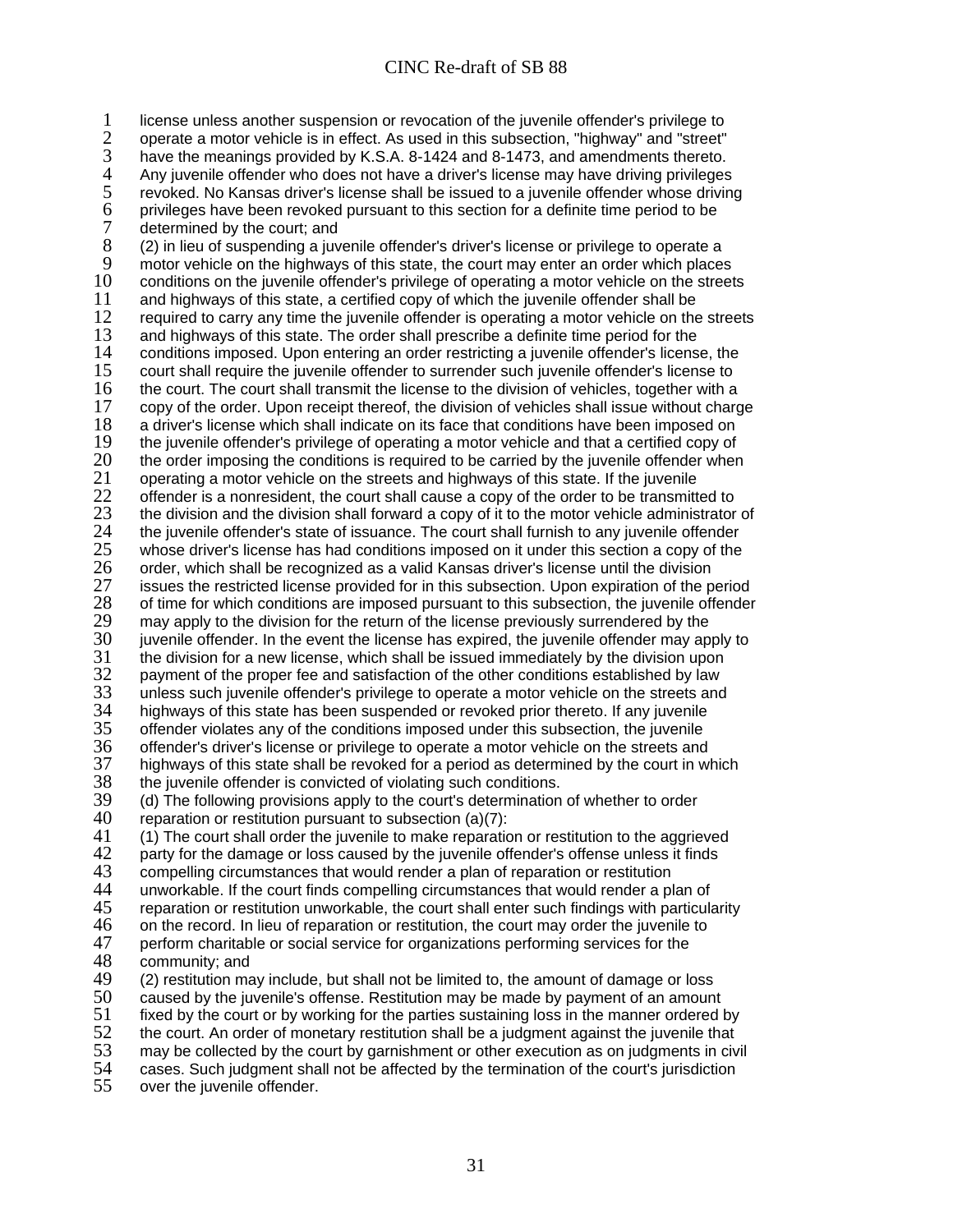- (e) If the court imposes a fine pursuant to subsection (a)(8), the following provisions apply:
- $\begin{array}{cc} 2 & \text{apply:} \\ 3 & (1) \text{ Th} \end{array}$
- 3 (1) The amount of the fine may not exceed \$1,000 for each offense. The amount of the
- 4 fine should be related to the seriousness of the offense and the juvenile's ability to pay.<br>5 Payment of a fine may be required in a lump sum or installments;
- 
- 5 Payment of a fine may be required in a lump sum or installments;<br>6 (2) in determining whether to impose a fine and the amount to be  $6$  (2) in determining whether to impose a fine and the amount to be imposed, the court shall consider that imposition of a fine is most appropriate in cases where the juvenile has
- 7 consider that imposition of a fine is most appropriate in cases where the juvenile has<br>8 derived pecuniary gain from the offense and that imposition of a restitution order is
- derived pecuniary gain from the offense and that imposition of a restitution order is
- 9 preferable to imposition of a fine; and<br>10 (3) any fine imposed by court shall be 10 (3) any fine imposed by court shall be a judgment against the juvenile that may be 11 collected by the court by garnishment or other execution as on judgments in civil ca
- 11 collected by the court by garnishment or other execution as on judgments in civil cases.<br>12 Such judgment shall not be affected by the termination of the court's jurisdiction over the
- 12 Such judgment shall not be affected by the termination of the court's jurisdiction over the last invenile.
- 13 juvenile.<br>14 (f) If the 14 (f) If the court commits the juvenile to a sanctions house pursuant to subsection (a)(11),  $15$  the following provisions shall apply:
- 15 the following provisions shall apply:<br>16 (1) The court may order commitmer (1) The court may order commitment for up to 28 days for the same offense or violation of
- 17 sentencing condition. The court shall review the commitment every seven days and, may 18 shorten the initial commitment or, if the initial term is less than 28 days, may extend the
- 18 shorten the initial commitment or, if the initial term is less than 28 days, may extend the 19 commitment:
- $19$  commitment;<br> $20$  (2) if, in the set  $20$  (2) if, in the sentencing order, the court orders a sanctions house placement for a<br> $21$  verifiable probation violation and such probation violation occurs, the juvenile may
- 
- 21 verifiable probation violation and such probation violation occurs, the juvenile may<br>22 immediately be taken to a sanctions house and detained for no more than 48 hours 22 immediately be taken to a sanctions house and detained for no more than 48 hours,  $23$  excluding Saturdays, Sundays and holidays, prior to court review of the placement. T
- 23 excluding Saturdays, Sundays and holidays, prior to court review of the placement. The 24 court and all parties shall be notified of the sanctions house placement; and
- 24 court and all parties shall be notified of the sanctions house placement; and  $25$  (3) a juvenile over 18 years of age and less than 23 years of age at sentenci
- $25$  (3) a juvenile over 18 years of age and less than 23 years of age at sentencing shall be  $26$  committed to a county jail, in lieu of a sanctions house, under the same time restrictions 26 committed to a county jail, in lieu of a sanctions house, under the same time restrictions<br>27 imposed by paragraph (1), but shall not be committed to or confined in a juvenile 27 imposed by paragraph (1), but shall not be committed to or confined in a juvenile
- 
- 28 detention facility.<br>29 (g) Any order issu  $29$  (g) Any order issued by the judge pursuant to this section shall be in effect immediately  $30$  upon entry into the court's minutes. 30 upon entry into the court's minutes.<br>31 (h) In addition to the requirements o
- 31 (h) In addition to the requirements of K.S.A. 2008 Supp. 38-2373, and amendments
- $32$  thereto, if a person is under 18 years of age and convicted of a felony or adjudicated as a<br> $33$  juvenile offender for an offense if committed by an adult would constitute the commission 33 juvenile offender for an offense if committed by an adult would constitute the commission<br>34 of a felony, the court shall forward a signed copy of the journal entry to the commissioner  $34$  of a felony, the court shall forward a signed copy of the journal entry to the commissioner  $35$  within 30 days of final disposition.
- 35 within 30 days of final disposition.
- 36 (i) Except as further provided, if a juvenile has been adjudged to be a juvenile offender for 37 an offense that if committed by an adult would constitute the commission of: (1)
- 37 an offense that if committed by an adult would constitute the commission of: (1)
- 38 Aggravated trafficking, as defined in K.S.A. 2008 Supp. 21-3447, and amendments
- 39 thereto, if the victim is less than 14 years of age; (2) rape, as defined in subsection (a)(2)  $40$  of K.S.A. 21-3502. and amendments thereto: (3) aggravated indecent liberties with a
- 40 of K.S.A. 21-3502, and amendments thereto; (3) aggravated indecent liberties with a<br>41 child, as defined in subsection (a)(3) of K.S.A. 21-3504, and amendments thereto; (4)
- 41 child, as defined in subsection (a)(3) of K.S.A. 21-3504, and amendments thereto; (4)
- 42 aggravated criminal sodomy, as defined in subsection (a)(1) or (a)(2) of K.S.A. 21-3506, 43 and amendments thereto; (5) promoting prostitution, as defined in K.S.A. 21-3513, and
- and amendments thereto; (5) promoting prostitution, as defined in K.S.A. 21-3513, and<br>44 amendments thereto, if the prostitute is less than 14 years of age; (6) sexual exploitation
- 44 amendments thereto, if the prostitute is less than 14 years of age; (6) sexual exploitation  $45$  of a child, as defined in subsection (a)(5) or (a)(6) of K.S.A. 21-3516, and amendments
- 45 of a child, as defined in subsection (a)(5) or (a)(6) of K.S.A. 21-3516, and amendments 46 thereto; or (7) an attempt, conspiracy or criminal solicitation, as defined in K.S.A. 21-
- 47 3301, 21-3302 or 21-3303, and amendments thereto, of an offense defined in parts (1)<br>48 through (6): the court shall issue an order prohibiting the iuvenile from attending the
- 48 through (6); the court shall issue an order prohibiting the juvenile from attending the 49 attendance center that the victim of the offense attends. If only one attendance center
- 49 attendance center that the victim of the offense attends. If only one attendance center<br>50 exists, for which the victim and juvenile are eligible to attend, in the school district whe
- exists, for which the victim and juvenile are eligible to attend, in the school district where
- 51 the victim and the juvenile reside, the court shall hear testimony and take evidence from<br>52 the victim, the juvenile, their families and a representative of the school district as to why
- 52 the victim, the juvenile, their families and a representative of the school district as to why<br>53 the juvenile should or should not be allowed to remain at the attendance center attended
- 53 the juvenile should or should not be allowed to remain at the attendance center attended<br>54 by the victim. After such hearing, the court may issue an order prohibiting the juvenile
- 54 by the victim. After such hearing, the court may issue an order prohibiting the juvenile<br>55 from attending the attendance center that the victim of the offense attends. from attending the attendance center that the victim of the offense attends.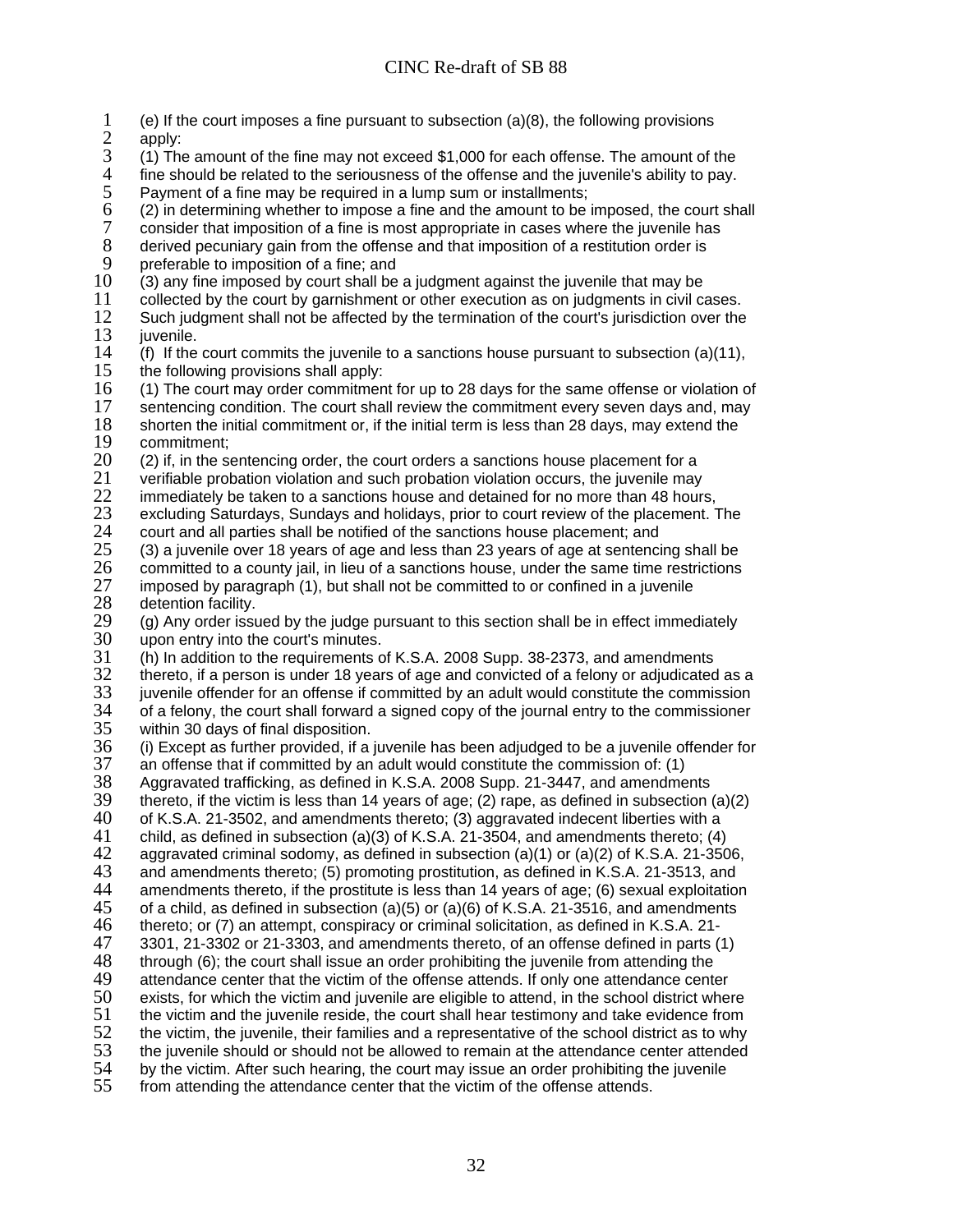1 (j) The sentencing hearing shall be open to the public as provided in K.S.A. 2008 Supp. 2 38-2353, and amendments thereto.<br>3 **Sec. 21.** K.S.A. 2008 Supp. 60-161 **Sec. 21.** K.S.A. 2008 Supp. 60-1610 is hereby amended to read as follows: 60-1610. A<br>4 decree in an action under this article may include orders on the following matters: decree in an action under this article may include orders on the following matters:<br>5 (a) Minor children. (1) Child support and education. The court shall make provision 5 (a) *Minor children.* (1) *Child support and education.* The court shall make provisions for 6 the support and education of the minor children. **The** *Subject to the provisions of*  **K.S.A. 23-9,207, and amendments thereto, the** court may modify or change any prior order, including any order issued in a title IV-D case, within three years of the date of the order, including any order issued in a title IV-D case, within three years of the date of the 9 original order or a modification order, when a material change in circumstances is shown,<br>10 irrespective of the present domicile of the child or the parents. If more than three years 10 irrespective of the present domicile of the child or the parents. If more than three years<br>11 has passed since the date of the original order or modification order, a material change 11 has passed since the date of the original order or modification order, a material change in  $12$  circumstance need not be shown. The court may make a modification of child support 12 circumstance need not be shown. The court may make a modification of child support 13 retroactive to a date at least one month after the date that the motion to modify was file 13 retroactive to a date at least one month after the date that the motion to modify was filed 14 with the court. Any increase in support ordered effective prior to the date the court's 14 with the court. Any increase in support ordered effective prior to the date the court's<br>15 iudement is filed shall not become a lien on real property pursuant to K.S.A. 60-2202 15 judgment is filed shall not become a lien on real property pursuant to K.S.A. 60-2202 and<br>16 amendments thereto. Regardless of the type of custodial arrangement ordered by the amendments thereto. Regardless of the type of custodial arrangement ordered by the 17 court, the court may order the child support and education expenses to be paid by either 18 or both parents for any child less than 18 years of age, at which age the support shall 18 or both parents for any child less than 18 years of age, at which age the support shall<br>19 terminate unless: (A) The parent or parents agree, by written agreement approved by 19 terminate unless: (A) The parent or parents agree, by written agreement approved by the 20 court, to pay support beyond the time the child reaches 18 years of age; (B) the child 20 court, to pay support beyond the time the child reaches 18 years of age; (B) the child<br>21 reaches 18 years of age before completing the child's high school education in which 21 reaches 18 years of age before completing the child's high school education in which<br>22 case the support shall not terminate automatically, unless otherwise ordered by the co 22 case the support shall not terminate automatically, unless otherwise ordered by the court,  $23$  until June 30 of the school year during which the child became 18 years of age if the child 23 until June 30 of the school year during which the child became 18 years of age if the child<br>24 is still attending high school; or (C) the child is still a bona fide high school student after 24 is still attending high school; or (C) the child is still a bona fide high school student after  $25$  June 30 of the school vear during which the child became 18 vears of age, in which case 25 June 30 of the school year during which the child became 18 years of age, in which case<br>26 the court, on motion, may order support to continue through the school year during which 26 the court, on motion, may order support to continue through the school year during which<br>27 the child becomes 19 years of age so long as the child is a bona fide high school student 27 the child becomes 19 years of age so long as the child is a bona fide high school student  $28$  and the parents iointly participated or knowingly acquiesced in the decision which 28 and the parents jointly participated or knowingly acquiesced in the decision which<br>29 delayed the child's completion of high school. The court, in extending support purs 29 delayed the child's completion of high school. The court, in extending support pursuant to  $30$  subsection (a)(1)(C), may impose such conditions as are appropriate and shall set the  $30$  subsection (a)(1)(C), may impose such conditions as are appropriate and shall set the  $31$  child support utilizing the quideline table category for 12-vear through 18-vear old 31 child support utilizing the guideline table category for 12-year through 18-year old<br>32 children. Provision for payment of support and educational expenses of a child aft 32 children. Provision for payment of support and educational expenses of a child after<br>33 reaching 18 years of age if still attending high school shall apply to any child subject 33 reaching 18 years of age if still attending high school shall apply to any child subject to 34 the jurisdiction of the court, including those whose support was ordered prior to July 1, 35 1992. If an agreement approved by the court prior to July 1, 1992, provides for 35 1992. If an agreement approved by the court prior to July 1, 1992, provides for  $36$  termination of support before the date provided by subsection (a)(1)(C), the court may  $37$  review and modify such agreement, and any order based on such agreement, to exten  $37$  review and modify such agreement, and any order based on such agreement, to extend  $38$  the date for termination of support to the date provided by subsection (a)(1)(C). For 38 the date for termination of support to the date provided by subsection (a)(1)(C). For  $39$  purposes of this section, "bona fide high school student" means a student who is enrolled  $40$  in full accordance with the policy of the accredited high school in which the student is 40 in full accordance with the policy of the accredited high school in which the student is 41 pursuing a high school diploma or a graduate equivalency diploma (GED). In determing  $41$  pursuing a high school diploma or a graduate equivalency diploma (GED). In determining  $42$  the amount to be paid for child support, the court shall consider all relevant factors. 42 the amount to be paid for child support, the court shall consider all relevant factors,<br>43 without regard to marital misconduct, including the financial resources and needs o 43 without regard to marital misconduct, including the financial resources and needs of both<br>44 parents, the financial resources and needs of the child and the physical and emotional 44 parents, the financial resources and needs of the child and the physical and emotional 45 condition of the child. Until a child reaches 18 years of age, the court may set apart any 45 condition of the child. Until a child reaches 18 years of age, the court may set apart any<br>46 portion of property of either the husband or wife, or both, that seems necessary and 46 portion of property of either the husband or wife, or both, that seems necessary and<br>47 proper for the support of the child. Except for good cause shown, every order requiri 47 proper for the support of the child. Except for good cause shown, every order requiring 48 and throud as paid throud 48 payment of child support under this section shall require that the support be paid through<br>49 the central unit for collection and disbursement of support payments designated pursuant 49 the central unit for collection and disbursement of support payments designated pursuant<br>50 to K.S.A. 23-4,118, and amendments thereto. A written agreement between the parties to 50 to K.S.A. 23-4,118, and amendments thereto. A written agreement between the parties to 51 make direct child support payments to the obligee and not pay through the central unit <br>52 shall constitute good cause, unless the court finds the agreement is not in the best 52 shall constitute good cause, unless the court finds the agreement is not in the best<br>53 interest of the child or children. The obligor shall file such written agreement with th 53 interest of the child or children. The obligor shall file such written agreement with the<br>54 court. The obligor shall maintain written evidence of the payment of the support obliga 54 court. The obligor shall maintain written evidence of the payment of the support obligation<br>55 and, at least annually, shall provide such evidence to the court and the obligee. If the 55 and, at least annually, shall provide such evidence to the court and the obligee. If the<br>56 divorce decree of the parties provides for an abatement of child support during any pe divorce decree of the parties provides for an abatement of child support during any period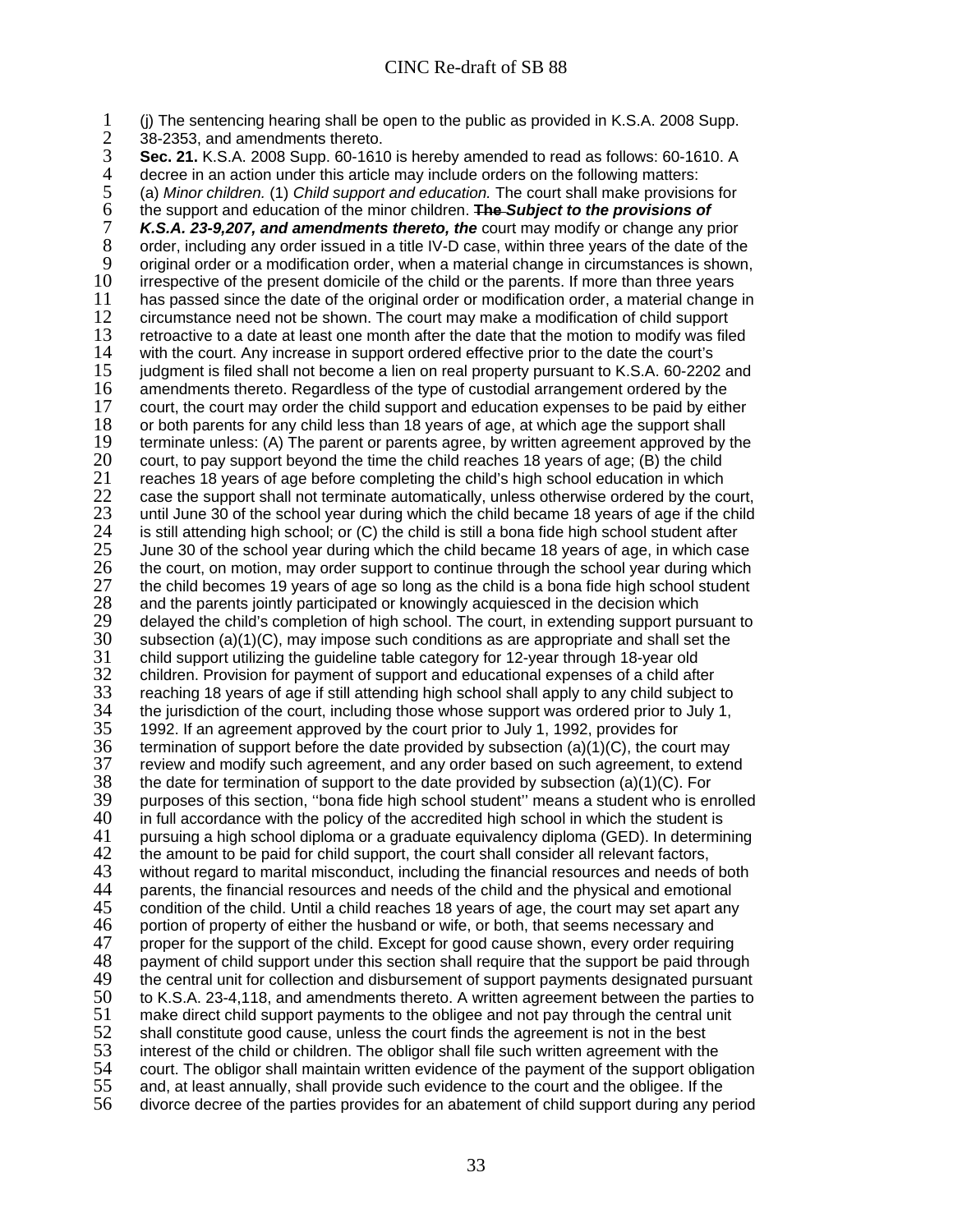- 1 provided in such decree, the child support such nonresidential parent owes for such<br>2 period shall abate during such period of time, except that if the residential parent sho
- $2$  period shall abate during such period of time, except that if the residential parent shows  $3$  that the criteria for the abatement has not been satisfied there shall not be an abatement
- 3 that the criteria for the abatement has not been satisfied there shall not be an abatement<br>4 of such child support.
- 4 of such child support.<br>5 (2) Child custody and
- 5 (2) *Child custody and residency.* (A) *Changes in custody.* Subject to the provisions of the
- 6 uniform child custody jurisdiction and enforcement act (K.S.A. 38-1336 through 38-1377,
- 7 and amendments thereto), the court may change or modify any prior order of custody,<br>8 residency, visitation and parenting time, when a material change of circumstances is
- residency, visitation and parenting time, when a material change of circumstances is
- 9 shown, but no ex parte order shall have the effect of changing residency of a minor child<br>10 from the parent who has had the sole de facto residency of the child to the other parent
- 10 from the parent who has had the sole de facto residency of the child to the other parent 1<br>11 unless there is sworn testimony to support a showing of extraordinary circumstances. If
- 11 unless there is sworn testimony to support a showing of extraordinary circumstances. If <br>12 an interlocutory order is issued ex parte, the court shall hear a motion to vacate or modi
- 12 an interlocutory order is issued ex parte, the court shall hear a motion to vacate or modify<br>13 the order within 15 days of the date that a party requests a hearing whether to vacate or 13 the order within 15 days of the date that a party requests a hearing whether to vacate or 14 modify the order.
- 14 modify the order.<br>15 (B) Examination of
- 15 (B) *Examination of parties.* The court may order physical or mental examinations of the
- parties if requested pursuant to K.S.A. 60-235 and amendments thereto.
- 17 (3) *Child custody or residency criteria.* The court shall determine custody or residency of
- 18 a child in accordance with the best interests of the child.<br>19 (A) If the parties have entered into a parenting plan, it sh
- 19 (A) If the parties have entered into a parenting plan, it shall be presumed that the 20 agreement is in the best interests of the child. This presumption may be overcome
- 20 agreement is in the best interests of the child. This presumption may be overcome and<br>21 the court may make a different order if the court makes specific findings of fact stating
- 21 the court may make a different order if the court makes specific findings of fact stating<br>22 why the agreed parenting plan is not in the best interests of the child.
- 22 why the agreed parenting plan is not in the best interests of the child.<br>23 (B) In determining the issue of child custody, residency and parenting
- 23 (B) In determining the issue of child custody, residency and parenting time, the court shall 24 consider all relevant factors, including but not limited to:
- 24 consider all relevant factors, including but not limited to:<br>25 (i) The length of time that the child has been under the a 25 (i) The length of time that the child has been under the actual care and control of any  $26$  person other than a parent and the circumstances relating thereto;
- 
- 26 person other than a parent and the circumstances relating thereto;<br>27 (ii) the desires of the child's parents as to custody or residency;
- 27 (ii) the desires of the child's parents as to custody or residency;<br>28 (iii) the desires of the child as to the child's custody or residency
- 28 (iii) the desires of the child as to the child's custody or residency;<br>29 (iv) the interaction and interrelationship of the child with parents, 29 (iv) the interaction and interrelationship of the child with parents, siblings and any other 30 person who may significantly affect the child's best interests;
- 30 person who may significantly affect the child's best interests;<br>31 (v) the child's adjustment to the child's home, school and com
- 31 (v) the child's adjustment to the child's home, school and community;<br>32 (vi) the willingness and ability of each parent to respect and appreciat
- 32 (vi) the willingness and ability of each parent to respect and appreciate the bond between<br>33 the child and the other parent and to allow for a continuing relationship between the child
- 33 the child and the other parent and to allow for a continuing relationship between the child<br>34 and the other parent;
- 34 and the other parent;<br>35 (vii) evidence of spou 35 (vii) evidence of spousal abuse;<br>36 (viii) whether a parent is subiect
- 36 (viii) whether a parent is subject to the registration requirements of the Kansas offender
- 37 registration act, K.S.A. 22-4901, et seq., and amendments thereto, or any similar act in<br>38 any other state, or under military or federal law:
- 38 any other state, or under military or federal law;<br>39 (ix) whether a parent has been convicted of abu 39 (ix) whether a parent has been convicted of abuse of a child, K.S.A. 21-3609, and
- 
- $40$  amendments thereto;<br> $41$  (x) whether a parent is 41 (x) whether a parent is residing with an individual who is subject to registration<br>42 requirements of the Kansas offender registration act. K.S.A. 22-4901. et seg.. a
- 
- 42 requirements of the Kansas offender registration act, K.S.A. 22-4901, et seq., and<br>43 amendments thereto, or any similar act in any other state, or under military or fede 43 amendments thereto, or any similar act in any other state, or under military or federal law;<br>44 and  $\begin{array}{cc} 44 & \text{and} \\ 45 & \text{(xi)} \end{array}$
- 45 (xi) whether a parent is residing with an individual who has been convicted of abuse of a<br>46 child, K.S.A. 21-3609, and amendments thereto.
- 46 child, K.S.A. 21-3609, and amendments thereto.<br>47 (C) Neither parent shall be considered to have a
- 47 (C) Neither parent shall be considered to have a vested interest in the custody or 48 residency of any child as against the other parent, regardless of the age of the chi
- 48 residency of any child as against the other parent, regardless of the age of the child, and<br>49 there shall be no presumption that it is in the best interests of any infant or young child to 49 there shall be no presumption that it is in the best interests of any infant or young child to <br>50 give custody or residency to the mother.
- give custody or residency to the mother.
- 51 (D) There shall be a rebuttable presumption that it is not in the best interest of the child to  $52$  have custody or residency granted to a parent who:
- 52 have custody or residency granted to a parent who:<br>53 (i) Is residing with an individual who is subject to reg
- 53 (i) Is residing with an individual who is subject to registration requirements of the Kansas<br>54 offender registration act, K.S.A. 22-4901, et seg., and amendments thereto, or any similar
- 54 offender registration act, K.S.A. 22-4901, et seq., and amendments thereto, or any similar 55 act in any other state, or under military or federal law; or
- act in any other state, or under military or federal law; or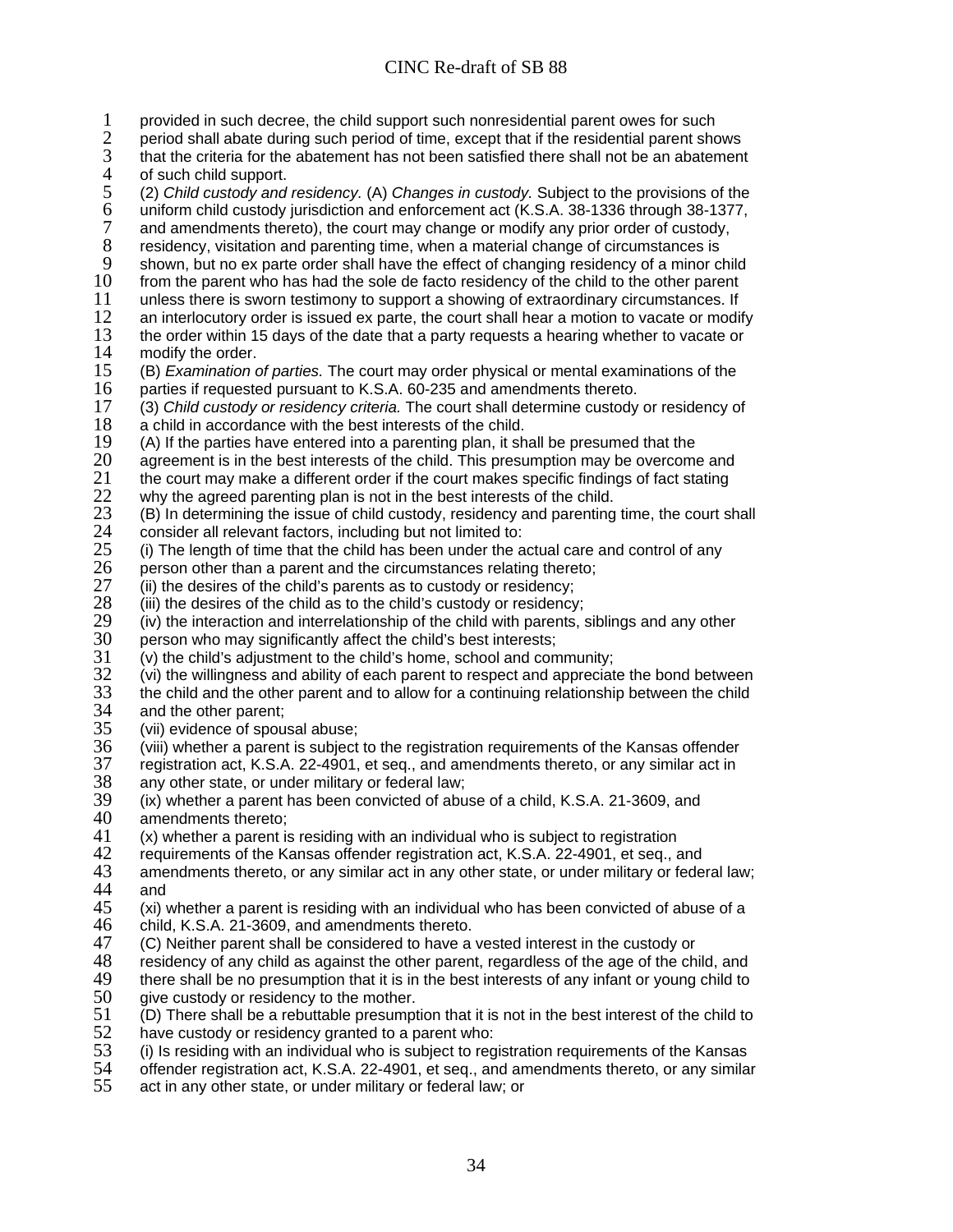- 1 (ii) is residing with an individual who has been convicted of abuse of a child, K.S.A. 21- 2 3609, and amendments thereto.<br>3  $\sqrt{(E)}$  if a court of competent juri 3 *(E) If a court of competent jurisdiction within this state has entered an order*  4 *pursuant to the revised Kansas code for care of children regarding custody of a*  5 *child or children who are involved in a proceeding filed pursuant to this section,*  6 *and such court has determined pursuant to subsection (i)(2) of K.S.A. 38-2264, and*  7 *amendments thereto, that the orders in that case shall become the custody orders*  8 *in the divorce case, such court shall file a certified copy of the orders with the civil*  9 *case number in the caption and then close the case under the revised Kansas code*  10 *for care of children. Such orders shall be binding on the parties, unless modified*  11 *based on a material change in circumstances, even if such courts have different*  12 *venues.* 13 (4) *Types of legal custodial arrangements.* Subject to the provisions of this article, the 14 court may make any order relating to custodial arrangements which is in the best  $15$  interests of the child. The order shall provide one of the following legal custody 15 interests of the child. The order shall provide one of the following legal custody<br>16 arrangements, in the order of preference: arrangements, in the order of preference: 17 (A) *Joint legal custody.* The court may order the joint legal custody of a child with both 18 parties. In that event, the parties shall have equal rights to make decisions in the best 19 interests of the child. 19 interests of the child.<br>20 (B) Sole legal custod 20 (B) *Sole legal custody.* The court may order the sole legal custody of a child with one of 21 the parties when the court finds that it is not in the best interests of the child that both of 22 the parties have equal rights to make decisions pertaining to the child. If the court does 22 the parties have equal rights to make decisions pertaining to the child. If the court does  $23$  not order joint legal custody, the court shall include on the record specific findings of fac 23 not order joint legal custody, the court shall include on the record specific findings of fact<br>24 upon which the order for sole legal custody is based. The award of sole legal custody to 24 upon which the order for sole legal custody is based. The award of sole legal custody to <br>25 one parent shall not deprive the other parent of access to information regarding the child 25 one parent shall not deprive the other parent of access to information regarding the child<br>26 unless the court shall so order, stating the reasons for that determination. 26 unless the court shall so order, stating the reasons for that determination.<br>27 (5) Types of residential arrangements. After making a determination of the 27 (5) *Types of residential arrangements*. After making a determination of the legal custodial 28 arrangements, the court shall determine the residency of the child from the following<br>29 options, which arrangement the court must find to be in the best interest of the child. 29 options, which arrangement the court must find to be in the best interest of the child. The<br>30 parties shall submit to the court either an agreed parenting plan or, in the case of dispute, 30 parties shall submit to the court either an agreed parenting plan or, in the case of dispute,<br>31 proposed parenting plans for the court's consideration. Such options are: 31 proposed parenting plans for the court's consideration. Such options are:<br>32 (A) Residency. The court may order a residential arrangement in which th 32 (A) *Residency*. The court may order a residential arrangement in which the child resides 33 with one or both parents on a basis consistent with the best interests of the child.<br>34 (B) Divided residency. In an exceptional case, the court may order a residential 34 (B) *Divided residency*. In an exceptional case, the court may order a residential 35 arrangement in which one or more children reside with each parent and have parenting 36 time with the other.<br>37 (C) Nonparental res 37 (C) *Nonparental residency.* If during the proceedings the court determines that there is 38 probable cause to believe that the child is a child in need of care as defined by<br>39 subsections (d)(1), (d)(2), (d)(3) or (d)(11) of K.S.A. 2008 Supp, 38-2202, and 39 subsections (d)(1), (d)(2), (d)(3) or (d)(11) of K.S.A. 2008 Supp. 38-2202, and  $40$  amendments thereto, or that neither parent is fit to have residency, the court m 40 amendments thereto, or that neither parent is fit to have residency, the court may award<br>41 temporary residency of the child to a grandparent, aunt, uncle or adult sibling, or, another 41 temporary residency of the child to a grandparent, aunt, uncle or adult sibling, or, another<br>42 person or agency if the court finds by written order that: (i) (a) The child is likely to sustain 42 person or agency if the court finds by written order that: (i) (a) The child is likely to sustain  $43$  harm if not immediately removed from the home; 43 harm if not immediately removed from the home;<br>44 (b) allowing the child to remain in home is contrar 44 (b) allowing the child to remain in home is contrary to the welfare of the child; or  $45$  (c) immediate placement of the child is in the best interest of the child; and 45 (c) immediate placement of the child is in the best interest of the child; and 46 (ii) reasonable efforts have been made to maintain the family unit and preve 46 (ii) reasonable efforts have been made to maintain the family unit and prevent the 47 unnecessary removal of the child from the child's home or that an emergency exist 47 unnecessary removal of the child from the child's home or that an emergency exists<br>48 which threatens the safety to the child. In making such a residency order, the court s 48 which threatens the safety to the child. In making such a residency order, the court shall<br>49 oive preference, to the extent that the court finds it is in the best interests of the child, firs 49 give preference, to the extent that the court finds it is in the best interests of the child, first 50 to awarding such residency to a relative of the child by blood, marriage or adoption and to awarding such residency to a relative of the child by blood, marriage or adoption and 51 second to awarding such residency to another person with whom the child has close<br>52 emotional ties. The court may make temporary orders for care, support, education an 52 emotional ties. The court may make temporary orders for care, support, education and<br>53 visitation that it considers appropriate. Temporary residency orders are to be entered in 53 visitation that it considers appropriate. Temporary residency orders are to be entered in 54 lieu of temporary orders provided for in K.S.A. 2008 Supp. 38-2243 and 38-2244, and 54 lieu of temporary orders provided for in K.S.A. 2008 Supp. 38-2243 and 38-2244, and 55 amendments thereto, and shall remain in effect until there is a final determination under<br>56 the revised Kansas code for care of children. An award of temporary residency under thi
- the revised Kansas code for care of children. An award of temporary residency under this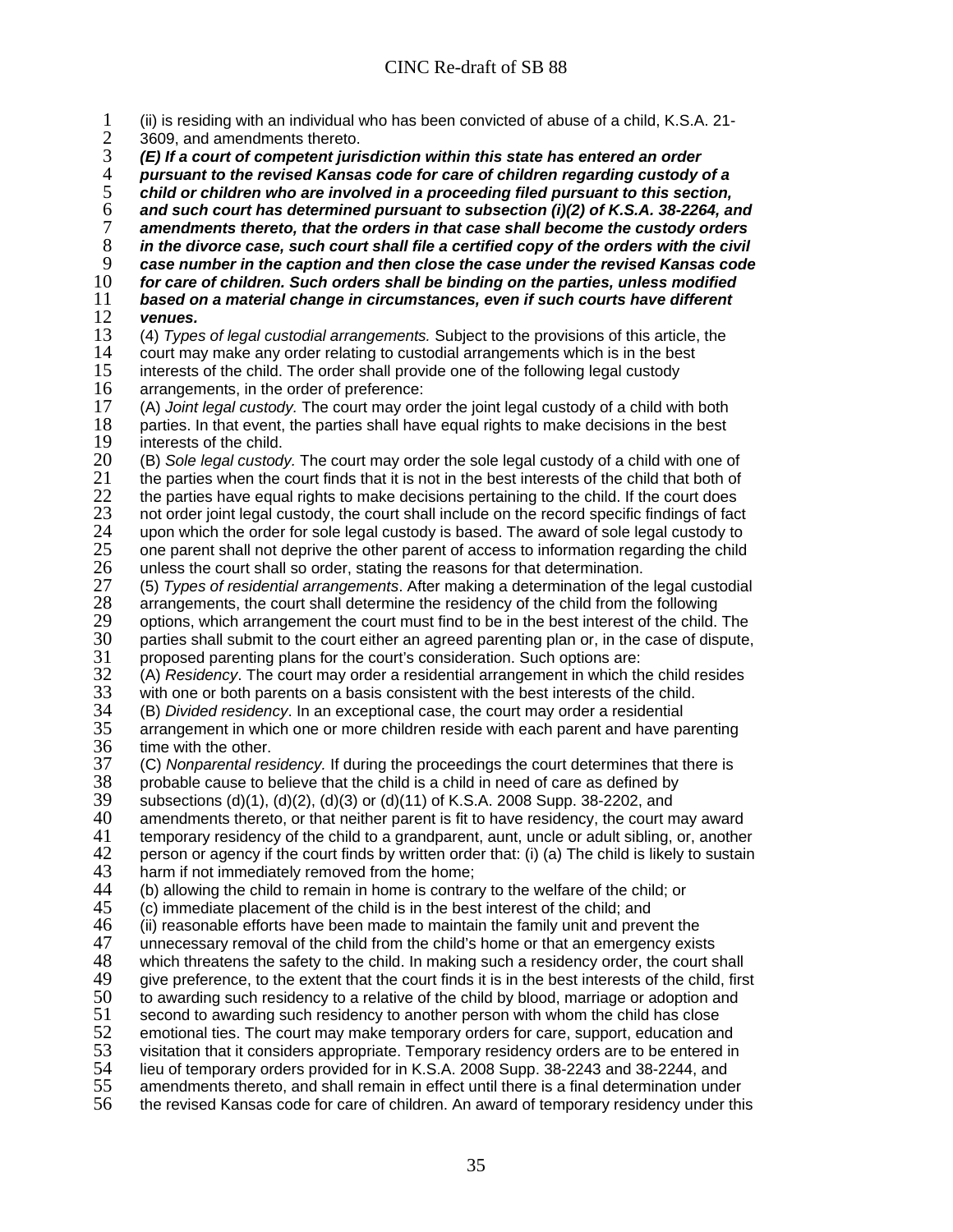1 paragraph shall not terminate parental rights nor give the court the authority to consent to 2 the adoption of the child. When the court enters orders awarding temporary residency of

- $2$  the adoption of the child. When the court enters orders awarding temporary residency of  $3$  the child to an agency or a person other than the parent, the court shall refer a transcript
- 3 the child to an agency or a person other than the parent, the court shall refer a transcript of the proceedings to the county or district attorney. The county or district attorney shall

4 of the proceedings to the county or district attorney. The county or district attorney shall<br>5 file a petition as provided in K.S.A. 2008 Supp. 38-2234, and amendments thereto, and

file a petition as provided in K.S.A. 2008 Supp. 38-2234, and amendments thereto, and

- 6 may request termination of parental rights pursuant to K.S.A. 2008 Supp. 38-2266, and
- 7 amendments thereto. The costs of the proceedings shall be paid from the general fund of the county. When a final determination is made that the child is not a child in need of the county. When a final determination is made that the child is not a child in need of
- 
- 9 care, the county or district attorney shall notify the court in writing and the court, after a<br>10 hearing, shall enter appropriate custody orders pursuant to this section. If the same jude
- 10 hearing, shall enter appropriate custody orders pursuant to this section. If the same judge 11 presides over both proceedings, the notice is not required. Any **disposition order**

11 presides over both proceedings, the notice is not required. Any **disposition** *order*  12 pursuant to the revised Kansas code for care of children shall **be binding and shall**<br>13 **supersede take precedence over** any order under this section.

13 **supersede** *take precedence over* **any order under this section.**<br>14 (6) **Priority. Any custody or parenting time order, or order re** 14 (6) *Priority. Any custody or parenting time order, or order relating to the best* 

15 *interests of a child, issued pursuant to the revised Kansas code for care of* 

- 16 *children or the revised Kansas juvenile justice code, shall be binding and shall*
- 17 *take precedence over any order under article 16 of chapter 60 of the Kansas*
- 18 *Statutes Annotated, and amendments thereto (divorce), until jurisdiction under the*
- 19 *revised Kansas code for care of children or the revised Kansas juvenile justice*

# 20 *code is terminated.*

21 *(7) Child health insurance coverage.* The court may order that each parent execute any 22 and all documents, including any releases, necessary so that both parents may obtain  $23$  information from and to communicate with any health insurance provider regarding the 23 information from and to communicate with any health insurance provider regarding the<br>24 health insurance coverage provided by such health insurance provider to the child. The 24 health insurance coverage provided by such health insurance provider to the child. The<br>25 provisions of this paragraph shall apply irrespective of which parent owns, subscribes or 25 provisions of this paragraph shall apply irrespective of which parent owns, subscribes or <br>26 pays for such health insurance coverage.

26 pays for such health insurance coverage.<br>27 (b) Financial matters. (1) Division of prope

27 (b) *Financial matters.* (1) *Division of property.* The decree shall divide the real and 28 personal property of the parties, including any retirement and pension plans, whether 29 owned by either spouse prior to marriage, acquired by either spouse's c 29 owned by either spouse prior to marriage, acquired by either spouse in the spouse's own<br>30 right after marriage or acquired by the spouses' joint efforts, by: (A) A division of the 30 right after marriage or acquired by the spouses' joint efforts, by: (A) A division of the 31 property in kind; (B) awarding the property or part of the property to one of the spouses  $32$  and requiring the other to pay a just and proper sum; or (C) ordering a sale of the 32 and requiring the other to pay a just and proper sum; or (C) ordering a sale of the property, under conditions prescribed by the court, and dividing the proceeds of the 33 property, under conditions prescribed by the court, and dividing the proceeds of the sale.<br>34 Upon request, the trial court shall set a valuation date to be used for all assets at trial, 34 Upon request, the trial court shall set a valuation date to be used for all assets at trial,<br>35 which may be the date of separation, filing or trial as the facts and circumstances of th 35 which may be the date of separation, filing or trial as the facts and circumstances of the 36 case may dictate. The trial court may consider evidence regarding changes in value of 37 various assets before and after the valuation date in making the division of property. In<br>38 dividing defined-contribution types of retirement and pension plans, the court shall 38 dividing defined-contribution types of retirement and pension plans, the court shall<br>39 allocate profits and losses on the nonparticipant's portion until date of distribution to 39 allocate profits and losses on the nonparticipant's portion until date of distribution to that 40 nonparticipant. In making the division of property the court shall consider the age of the 41 parties; the duration of the marriage; the property owned by the parties; their present an 41 parties; the duration of the marriage; the property owned by the parties; their present and 42 future earning capacities; the time, source and manner of acquisition of property; family 42 future earning capacities; the time, source and manner of acquisition of property; family 43 ties and obligations; the allowance of maintenance or lack thereof; dissipation of assets; 43 ties and obligations; the allowance of maintenance or lack thereof; dissipation of assets;<br>44 the tax consequences of the property division upon the respective economic 44 the tax consequences of the property division upon the respective economic<br>45 circumstances of the parties; and such other factors as the court considers n 45 circumstances of the parties; and such other factors as the court considers necessary to<br>46 make a just and reasonable division of property. The decree shall provide for any 46 make a just and reasonable division of property. The decree shall provide for any<br>47 changes in beneficiary designation on: (A) Any insurance or annuity policy that is 47 changes in beneficiary designation on: (A) Any insurance or annuity policy that is owned<br>48 by the parties, or in the case of group life insurance policies, under which either of the 48 by the parties, or in the case of group life insurance policies, under which either of the 49 parties is a covered person: (B) any trust instrument under which one party is the gran 49 parties is a covered person; (B) any trust instrument under which one party is the grantor<br>50 or holds a power of appointment over part or all of the trust assets, that may be exercised

or holds a power of appointment over part or all of the trust assets, that may be exercised

51 in favor of either party; or (C) any transfer on death or payable on death account under<br>52 which one or both of the parties are owners or beneficiaries. Nothing in this section sha

52 which one or both of the parties are owners or beneficiaries. Nothing in this section shall 53 relieve the parties of the obligation to effectuate any change in beneficiary designation by

53 relieve the parties of the obligation to effectuate any change in beneficiary designation by<br>54 the filing of such change with the insurer or issuer in accordance with the terms

54 the filing of such change with the insurer or issuer in accordance with the terms<br>55 of such policy.

of such policy.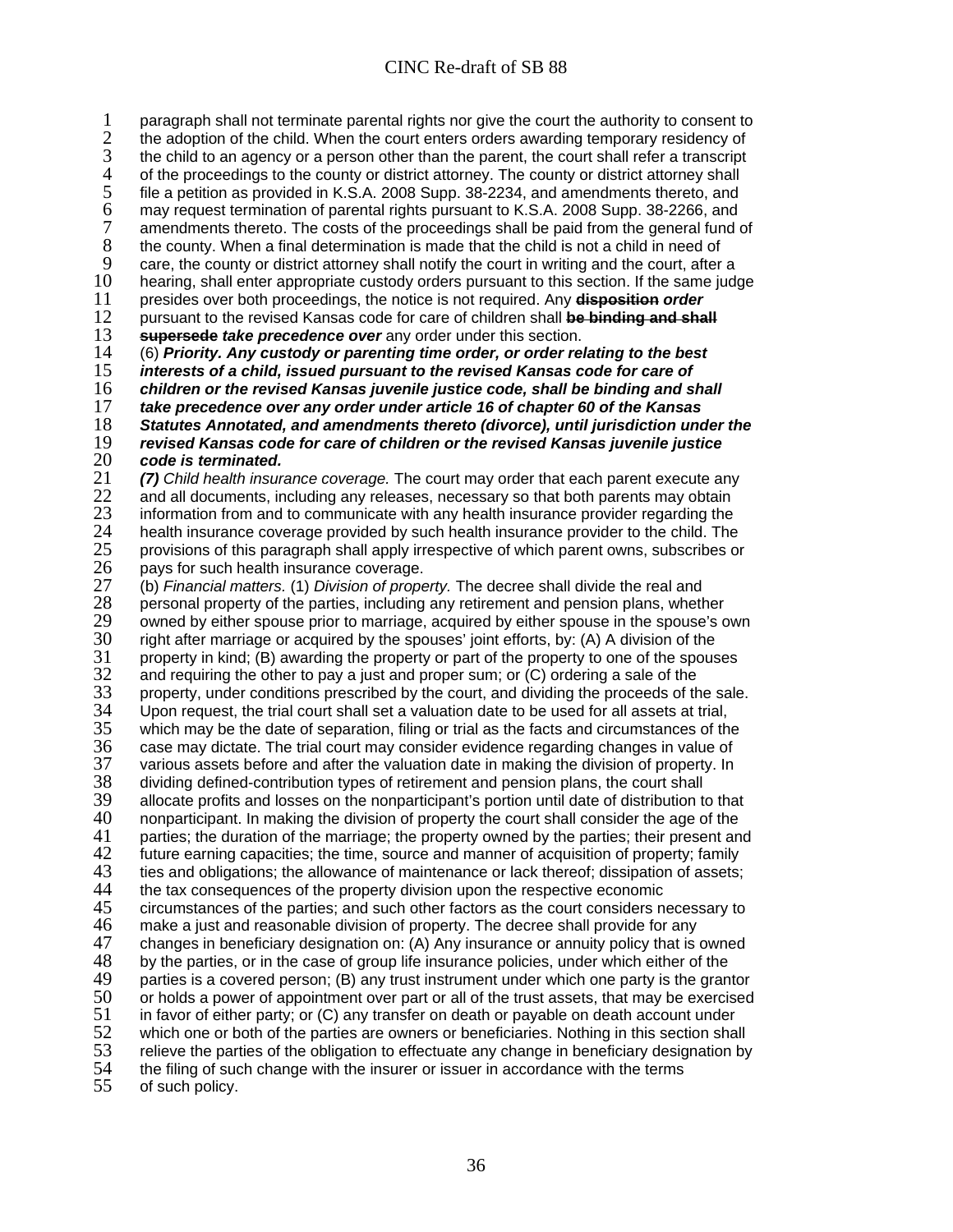1 (2) *Maintenance.* The decree may award to either party an allowance for future support 2 denominated as maintenance, in an amount the court finds to be fair, just and equitable<br>3 under all of the circumstances. The decree may make the future payments modifiable or 3 under all of the circumstances. The decree may make the future payments modifiable or terminable under circumstances prescribed in the decree. The court may make a 4 terminable under circumstances prescribed in the decree. The court may make a<br>5 modification of maintenance retroactive to a date at least one month after the date modification of maintenance retroactive to a date at least one month after the date that 6 the motion to modify was filed with the court. In any event, the court may not award<br>7 maintenance for a period of time in excess of 121 months. If the original court decree 7 maintenance for a period of time in excess of 121 months. If the original court decree<br>8 reserves the power of the court to hear subsequent motions for reinstatement of reserves the power of the court to hear subsequent motions for reinstatement of 9 maintenance and such a motion is filed prior to the expiration of the stated period of time<br>10 for maintenance payments, the court shall have jurisdiction to hear a motion by the 10 for maintenance payments, the court shall have jurisdiction to hear a motion by the 11 recipient of the maintenance to reinstate the maintenance payments. Upon motion 11 recipient of the maintenance to reinstate the maintenance payments. Upon motion and 12 hearing, the court may reinstate the payments in whole or in part for a period of time. 12 hearing, the court may reinstate the payments in whole or in part for a period of time,<br>13 conditioned upon any modifying or terminating circumstances prescribed by the court 13 conditioned upon any modifying or terminating circumstances prescribed by the court, but 14 the reinstatement shall be limited to a period of time not exceeding 121 months. The 14 the reinstatement shall be limited to a period of time not exceeding 121 months. The 15 recipient may file subsequent motions for reinstatement of maintenance prior to the 15 recipient may file subsequent motions for reinstatement of maintenance prior to the<br>16 expiration of subsequent periods of time for maintenance payments to be made, but expiration of subsequent periods of time for maintenance payments to be made, but no 17 single period of reinstatement ordered by the court may exceed 121 months.<br>18 Maintenance may be in a lump sum, in periodic payments, on a percentage of 18 Maintenance may be in a lump sum, in periodic payments, on a percentage of earnings<br>19 or on any other basis. At any time, on a hearing with reasonable notice to the party 19 or on any other basis. At any time, on a hearing with reasonable notice to the party<br>20 affected, the court may modify the amounts or other conditions for the payment of a 20 affected, the court may modify the amounts or other conditions for the payment of any<br>21 portion of the maintenance originally awarded that has not already become due, but no 21 portion of the maintenance originally awarded that has not already become due, but no<br>22 modification shall be made without the consent of the party liable for the maintenance, i 22 modification shall be made without the consent of the party liable for the maintenance, if it  $23$  has the effect of increasing or accelerating the liability for the unpaid maintenance 23 has the effect of increasing or accelerating the liability for the unpaid maintenance<br>24 beyond what was prescribed in the original decree. Except for good cause shown, 24 beyond what was prescribed in the original decree. Except for good cause shown, every <br>25 order requiring payment of maintenance under this section shall require that the 25 order requiring payment of maintenance under this section shall require that the 26 maintenance be paid through the central unit for collection and disbursement of 26 maintenance be paid through the central unit for collection and disbursement of support 27 payments designated pursuant to K.S.A. 23-4,118, and amendments thereto. A written 27 payments designated pursuant to K.S.A. 23-4,118, and amendments thereto. A written<br>28 agreement between the parties to make direct maintenance payments to the obligee an 28 agreement between the parties to make direct maintenance payments to the obligee and 29 not pay through the central unit shall constitute good cause. If child support and 29 not pay through the central unit shall constitute good cause. If child support and 30 maintenance payments are both made to an oblique by the same obligor, and if 30 maintenance payments are both made to an obligee by the same obligor, and if the court 31 has made a determination concerning the manner of payment of child support, then 31 has made a determination concerning the manner of payment of child support, then<br>32 maintenance payments shall be paid in the same manner. 32 maintenance payments shall be paid in the same manner.<br>33 (3) Separation agreement. If the parties have entered into 33 (3) *Separation agreement.* If the parties have entered into a separation agreement which 34 the court finds to be valid, just and equitable, the agreement shall be incorporated in the 35 decree. A separation agreement may include provisions relating to a parenting plan. The 35 decree. A separation agreement may include provisions relating to a parenting plan. The 36 provisions of the agreement on all matters settled by it shall be confirmed in the decree 37 except that any provisions relating to the legal custody, residency, visitation parenting 38 time, support or education of the minor children shall be subject to the control of the court 39 in accordance with all other provisions of this article. Matters settled by an agreement 39 in accordance with all other provisions of this article. Matters settled by an agreement 30<br>40 incorporated in the decree, other than matters pertaining to the legal custody, residenc 40 incorporated in the decree, other than matters pertaining to the legal custody, residency,<br>41 visitation, parenting time, support or education of the minor children, shall not be subject 41 visitation, parenting time, support or education of the minor children, shall not be subject  $42$  to subsequent modification by the court except: (A) As prescribed by the agreement or 42 to subsequent modification by the court except: (A) As prescribed by the agreement or  $(43 \t\t (B)$  as subsequently consented to by the parties. 43 (B) as subsequently consented to by the parties.<br>44 (4) Costs and fees. Costs and attorney fees may 44 (4) *Costs and fees.* Costs and attorney fees may be awarded to either party as justice 45 and equity require. The court may order that the amount be paid directly to the attorney,<br>46 who may enforce the order in the attorney's name in the same case.

- 46 who may enforce the order in the attorney's name in the same case.<br>47 (c) Miscellaneous matters. (1) Restoration of name. Upon the reques
- 47 (c) *Miscellaneous matters.* (1) *Restoration of name.* Upon the request of a spouse, the
- 48 court shall order the restoration of that spouse's maiden or former name. The court shall<br>49 have iurisdiction to restore the spouse's maiden or former name at or after the time the
- 49 have jurisdiction to restore the spouse's maiden or former name at or after the time the 450 decree of divorce becomes final. The judicial council shall develop a form which is
- decree of divorce becomes final. The judicial council shall develop a form which is
- 51 simple, concise and direct for use with this paragraph.<br>52 (2) Effective date as to remarriage. Any marriage contr
- 52 (2) *Effective date as to remarriage.* Any marriage contracted by a party, within or outside
- 53 this state, with any other person before a judgment of divorce becomes final shall be<br>54 voidable until the decree of divorce becomes final. An agreement which waives the ri-
- 54 voidable until the decree of divorce becomes final. An agreement which waives the right<br>55 of appeal from the granting of the divorce and which is incorporated into the decree or
- of appeal from the granting of the divorce and which is incorporated into the decree or